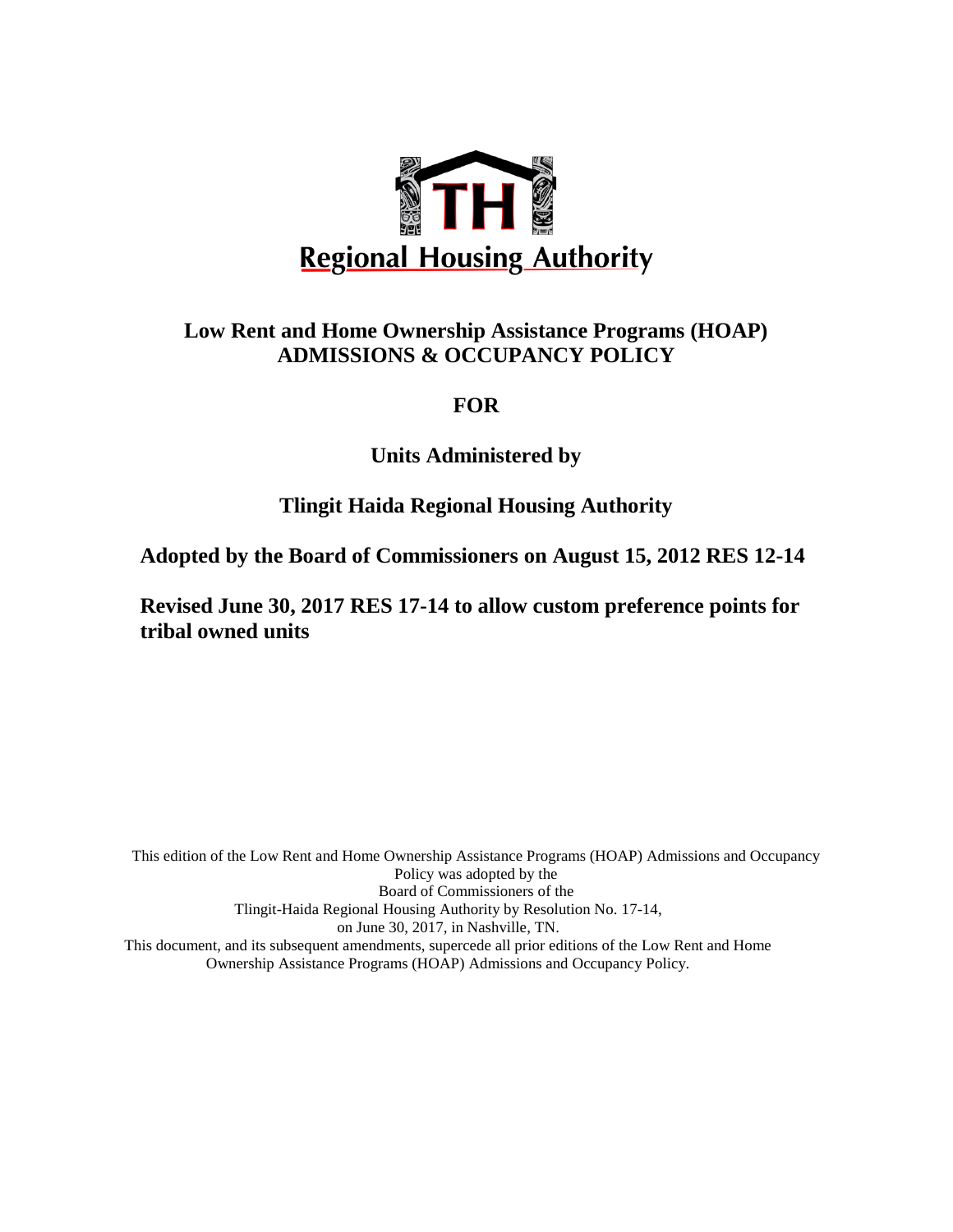## **Index** Low Rent and Home Ownership Assistance (HOAP) Admissions and Occupancy Policy

| ARTICLE     | PAGE                                                        |  |
|-------------|-------------------------------------------------------------|--|
| L.          | STATEMENT OF TLINGIT – HAIDA REGIONAL HOUSING AUTHORITY $3$ |  |
| H.          |                                                             |  |
| III.        |                                                             |  |
| IV.         | ELIGIBILITY / ADMISSION / OCCUPANCY AND TERMINATION         |  |
| V.          |                                                             |  |
| VI.         | ELIGIBILITY DETERMINATION FOR HOAP OR LOW RENT UNITS 13     |  |
| VII.        |                                                             |  |
| VIII.       |                                                             |  |
| IX.         |                                                             |  |
| X.          |                                                             |  |
| XI.         |                                                             |  |
| XII.        |                                                             |  |
| <b>XIII</b> |                                                             |  |
| XIV.        |                                                             |  |
| XV.         |                                                             |  |
| XVI.        |                                                             |  |
| XVII.       |                                                             |  |
|             |                                                             |  |
| XIX.        |                                                             |  |
| XX.         |                                                             |  |
| XXI.        |                                                             |  |
| XXII.       | Attachment A - - Dwelling Maintenance Obligations. 33       |  |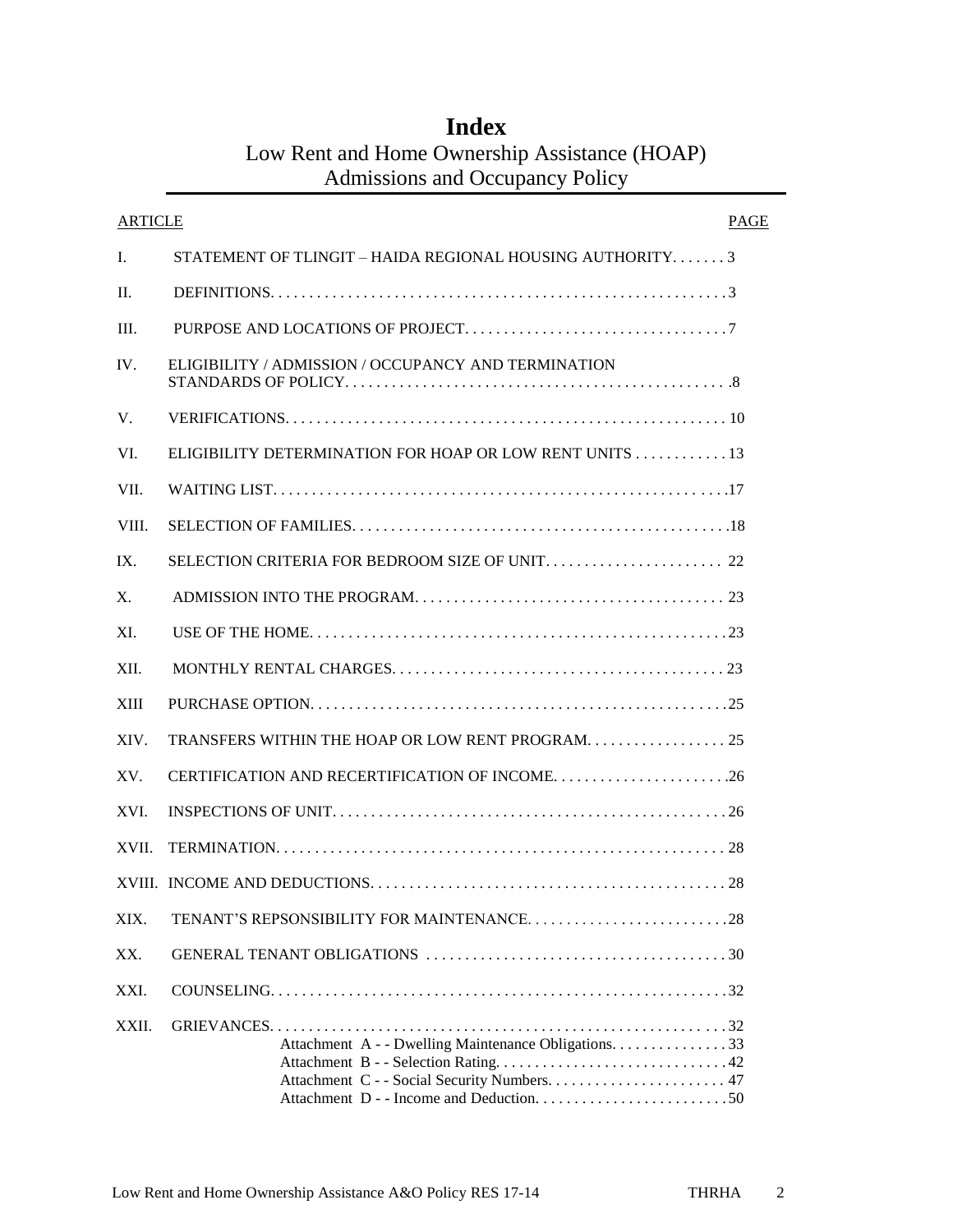## **I. STATEMENT OF TLINGIT–HAIDA REGIONAL HOUSING AUTHORITY**

This is the Admissions and Occupancy Policy for two kinds of rental projects; one is the standard Low Rent rental program and the other, which is called the Home Ownership Assistance Program, otherwise known as "HOAP," is a rental program that can result in home ownership.

The implementation and interpretation of this policy should also consider, to the extent applicable, pertinent statutes and regulations found in: Title VI of the Civil Rights Act of 1964, Fair Housing Act, and Section-3 of the Housing and Urban Development (HUD) Act of 1968 (as amended by the Community Development Act of 1974), Executive Order 11063, Section 504 of the Rehabilitation Act of 1973, the Age discrimination Act of 1975, the Americans with Disabilities Act, and any legislation protecting the individual rights of Tenants, applicants or staff which may be subsequently enacted.

It is also the policy of the Tlingit-Haida Regional Housing Authority to: Comply with the Department of Housing and Urban Development Housing Quality standards (HQS). Adopted as HQS are those applicable to the Section – 8 Program and set forth in 24 CFR 982.401 (April 1, 1999). Additional details on the Dwelling Maintenance Policy & Procedures are contained in Attachment A.

### **II. DEFINITIONS**

**Amortization Table**:This is an accounting schedule used to determine the current purchase price of a Unit in the HOAP program, if the HOAP Purchase Option is exercised. The amortization is based on an initial unit Appraised Value combined with a 360-month term and the Alaska Housing Finance Corporation (AHFC) First-time Tenant interest rate then in effect**.** The Low Rent Program does not have an Amortization Table as the Low Rent Program has no Purchase Option or opportunity for ownership of the Unit.

**Adjusted Annual Income**: **Adjusted** annual income is the anticipated total income from all sources expected to be received by the family head, spouse, and by each additional member of the household, including all net income derived from assets, for the twelve (12) month period following the effective date of the initial determination or reexamination of income, exclusive of certain types of income as provided in Attachment D. ANCSA dividend payments received over and above the first \$2,000.00 of regular periodic dividend payments, per individual, per annum from an Alaskan Native Corporation or Corporations formed under the Alaska Native Claims Settlement Act ("ANCSA") will be considered annual income. However, sporadic or irregular cash payments, per individual, per annum, will not be considered annual income. The Alaska Permanent Fund Dividend income shall only be used for the purpose of determining eligibility at the time of move-in. Alaska Permanent Fund Dividend payments shall not be taken into consideration for the purpose of calculating and determining the monthy rent charge. However, should a household request that this income be counted, THRHA will request that all adult household members sign an affidavit to validate this request.

**Area Office of Native American Programs**: The HUD offices which have been delegated authority to administer programs under the Native American Housing and Self Determination Act (NAHASDA) for the areas in which Alaskan IHA's are located. (Anchorage, Alaska)

**BIA**: The Bureau of Indian Affairs in the Department of the Interior.

**Board of Commissioners**:This is the Governing Board of the THRHA.

**Child**: A member of the family, other than the family head or spouse, who is under the age of eighteen (18) years of age.

**Citizen**: A Citizen or national of the United States.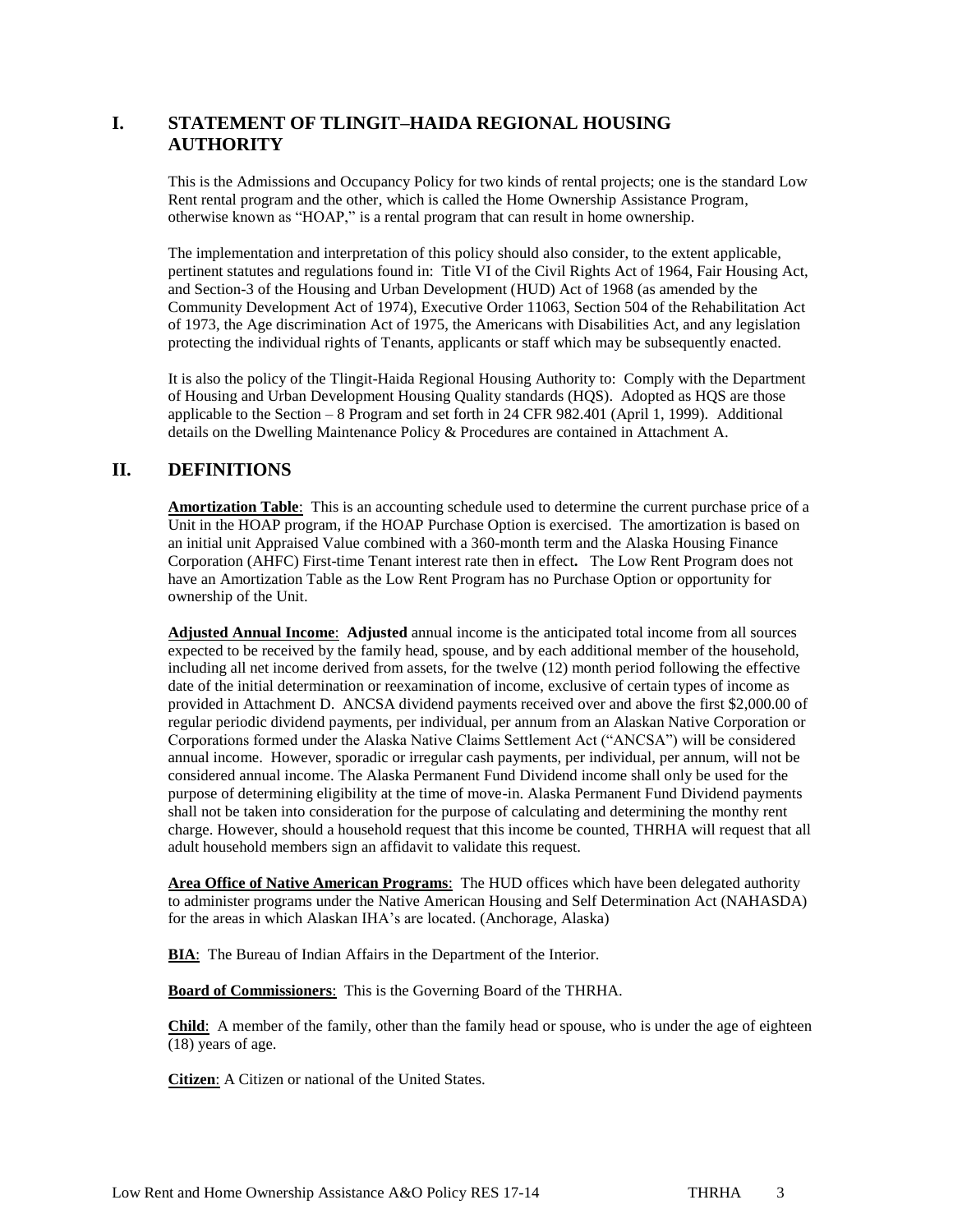**Covered Utilities**: These are utilities, if any, that are paid for directly by the landlord, as specified in the lease.

**Dependent**: A member of the family household (excluding foster Children) other than the family head or spouse, who is under eighteen (18) years of age or is a disabled or Handicapped Person, or is a full time student.

**Disabled Person**: A person who is under a disability as defined in section 223 of the Social Security Act (42 U.S.C. (423) or who has a developmental disability as defined in section 102 (7) of the Developmental Disabilities Assistance and Bill of Rights Act (42 U.S.C. (6001 (7)).

**Displaced Person**: A person displaced by state, federal or local governmental action, or a person whose dwelling has been extensively damaged or destroyed as a result of a disaster declared or otherwise formally recognized under the federal disaster relief laws.

**Elderly Family**: A family whose head or spouse (or sole member) is an elderly, disabled, or handicapped, as defined in this section, it may include two or more elderly, disabled, or handicapped persons living together, or one or more of these persons living with one or more live-in aides, as defined in this section.

**Elderly Person**: A person who is at least 62 years of age.

**Eligible Low-income Families**: Families whose annual income is not below or does not exceed between 30 - 80 percent of the median income for the area, as determined by HUD with adjustments for family size.

**Emergency Work:** Physical work items of an emergency nature, posing an immediate threat to the health or safety of residents which shall be completed as soon as possible.

**Estimated Appraised Value**:This is the specific unit valuation determined fair and appropriate for each project unit through comparable sales or a specific appraisal and is solely at the discretion of the THRHA President/CEO (or his/her assignee) and agreed to by a tenant when accepting a home.

**Family**: Two or more persons related by blood, marriage or adoption, or who have evidenced a stable family relationship by living regularly together in the same dwelling unit for at least one (1) year; in addition to:

- 1. An Elderly family or single person as defined in this section;
- 2. The remaining member of a tenant family; and
- 3. A displaced person.

**Field Representative**:Otherwise known as "Field Rep" is the THRHA position within each community that is assigned to do Move-in and Move-out Verifications, unit and common area maintenance and unit renovations and repairs and sometimes to deliver documents and notices to Tenants.

**Finalist**: This is a member of a subgroup of applicants who are selected on the basis of preference points and time and are advanced into a full and final formal selection process and is generally but not limited to being used during a projects initial rent-up process.

Gross Annual Income: This is the household's total annual income before taxes and other deductions are taken, and include the Alaska Permanent Fund Dividend payments.

**Gross Monthly Charge - HOAP**:This is the rental charge amount that is determined by multiplying the household's adjusted Monthly Income by 28%, and then adding an amount determined by Landlord for taxes and insurance.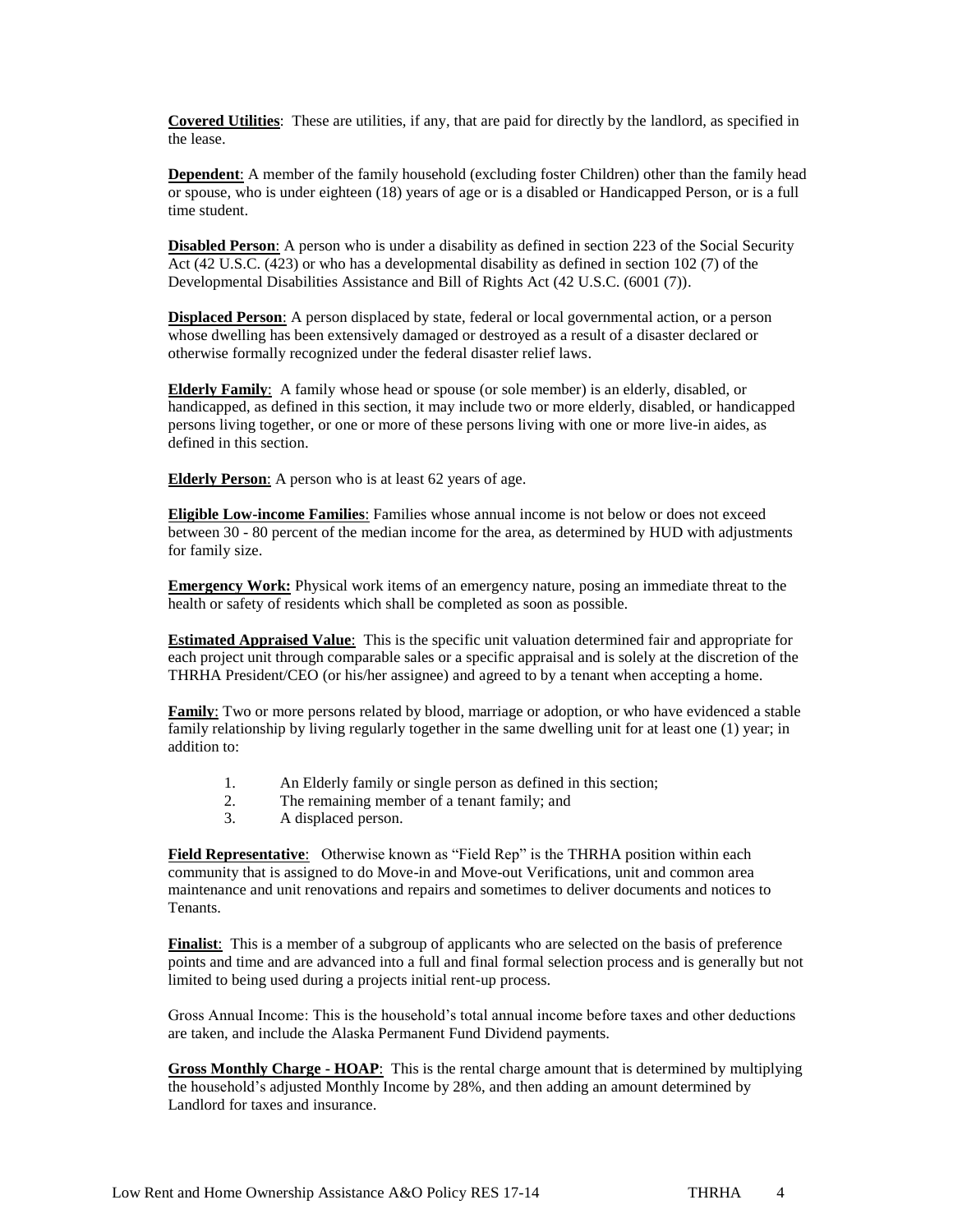**Monthly Charge – L/R**:This is the monthly rental charge that is determined by multiplying a household's adjusted monthlyincome by 30%. There may or there may not be a utility allowance deducted.. At the landlord's discretion, a smaller percentage of adjusted monthly gross income will be utilized for seniors living in landlord-designated one bedroom units, as provided in Section XII(2) of these Policies. At the landlord's discretion, a minimum or floor rent may be set in order to ensure viability of the unit/development/project. Household's whose adjusted monthly income multiplied by 30% is less than the minimum or floor rent will be notified in writing of the insufficient income and will be deemed ineligible for that particular unit in which the vacancy was posted.

**Handicapped Person**: Any person who has a physical or mental impairment that substantially limits one or more major life activities; and has a record of such or is officially regarded as having such impairment.

**Head of Household (or "Family Head")**: The adult member of the family who is the head of the household.

**Homeownership Program**: Is the same as the Homeownership Assistance Program.

**HUD**: The Department of Housing and Urban Development.

**Home Grant**: This is a public project funding source which creates additional administrative requirements, public rental units and possibly a differing maximum monthly charge.

**HOME Units**:There are a number of these units in each project that is financed, to a limited degree, with a Home Grant. The number of units is related to the proportion of funding to the entire development cost and rounded up to a whole unit. These units are considered available to the public, regardless of race, and have scheduled maximum rents.

**Indian**: Any person recognized as being an Indian or Alaska Native by an Indian tribe, the Federal Government or any state and eligible for THRHA subsidy.

**Application**: This application consists of a brief description of the information on preferences an applicant may be eligible for, the applicant questionnaire and the notice and consent for the release of information. This is a standardized form that is used as the gateway to all housing programs.

Insufficient Income: This is when the household's calculated monthly charge based on adjusted monthly income is less than minimum charge for the unit.

**Lease**: This is the document that formalizes the relationship between the tenant and the THRHA. It outlines the rights and responsibilities of all parties and is a legally enforceable obligation.

**Live-in Aide**: A person who resides with an elderly, disabled, or handicapped person or persons and who:

- 1. Is determined by THRHA to be essential to the care and well-being of the person(s);
- 2. Is not obligated for support of the person(s); and
- 3. Would not be living in the unit except to provide necessary supportive services.

**Lump-sum**: Payments that are an accumulation of payments from preceding periods in which an eligible person did not receive entitlement due to a delay in verifying eligibility or retroactive enrollment due to previous denial or discontinuation of benefits.

**Material Non-Compliance**:This refers to a violation of one or more of the terms of the lease or applicable law, unless that violation is trivial, causes no harm to THRHA or other residents of the neighborhood, is nonrecurring, and is immediately cured upon discovery. Example: Every late payment of rent, regardless of how late, is material.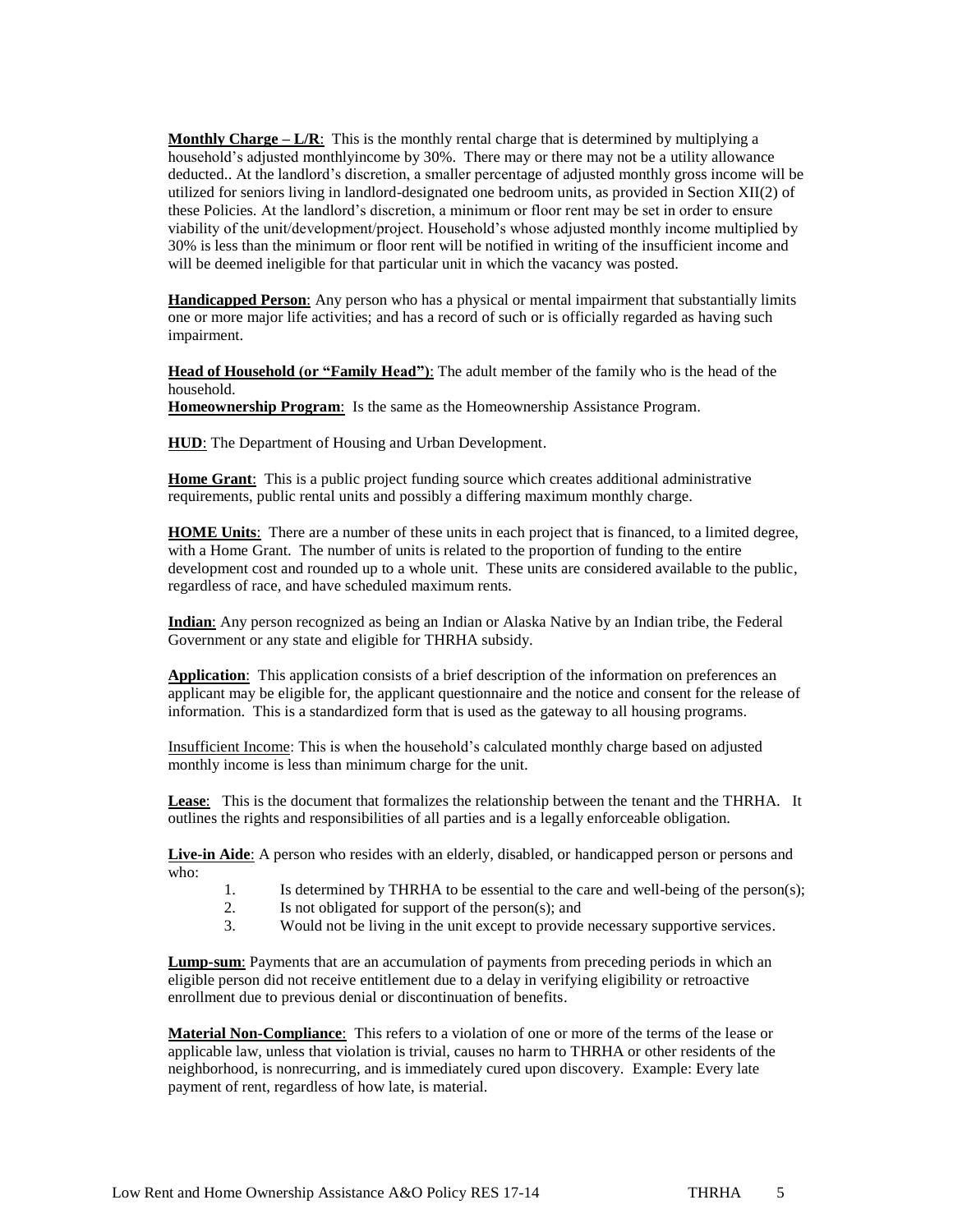**Maximum Monthly Charge**: **For HOAP Units only, this is determined by the lower of these two figures:** (i) The monthly amortization amount for the home, as determined by the applicable amortization table for the dwelling, plus a pre-determined sum for taxes and insurance; or (ii) the Median Market Rental Rate, less the applicable Utility Allowance

Maximum monthly charge: For Low RentThe maximum monthly charge is the predetermined maximum rent charge set by the landlord.

Minimum rent charge: For the Low Rent program is the minimum rent charge established by the landlord which is based on, but not limited to, the actual cost of utilities for the rental unit such as water, sewer, garbage, electricity, heating fuel, maintenance, and any administrative charge associated with the cost of operating and overseeing the rental unit.

**Median Family Income**:This is the estimated middle income level for a community that is based on household size and determined by HUD and forms the basis for determining applicant eligibility.

**Minimum Monthly Amount to Achieve Amortization**: There is a minimum monthly amount that the 28% of adjusted monthly income must equal or exceed to acquire another month's amortization on the amortization table applicable to HOAP dwellings with a purchase option. This minimum monthly charge starts at \$250.00 in the first year and increases by \$5.00 per year thereafter. The minimum monthlyamount to achieve amortization does not affect that actual amount of rent due from the tenant in that month.

**Monthly Income**: One-twelfth of Annual Income, as determined in accordance with Attachment D of these Policies.

**Near-Elderly Person**: A family whose head or spouse (or sole member) is at least 55 years of age but below the age of 62.

**Net Monthly Charge**: For HOAP units, it is determined by subtracting a specific project-based and unit size utility allowance from the unit's gross monthly charge, subject to (i) the maximum monthly charge; and (ii) a utility allowance for non-covered utilities

**Non-Compliance**: This is a condition where a tenant has violated provisions in his or her lease or applicable law. This may include actions that may disturb and/or may cause harm to the other residents or the neighborhood and is recurring and not cured after discovery.

**Occupancy Specialist**: THRHA Housing Management employee position that is assigned to coordinate and communicate between assigned tenants and the THRHA.

**Preference Points**: These are used in the selection process and are a variety of points, detailed in Attachment B, which all applicants are equally eligible for and are primarily granted based on need or to help fulfill societal priorities. Increased preference points means increased likelihood of selection by in-effect moving the applicant toward or to the top of the applicant waiting list. The applicants on a community's waiting list are maintained in decreasing order by the number of preference points. Valid preference points are no guarantee of being selected unless the applicant also meets all eligibility criteria. All preference points may not be available for all waiting lists. Applicable preference points will be listed on the posted notice of vacancy.

**President/CEO**:This is the highest administrative level of THRHA management who reports to the Board of Commissioners.

**Project Rent-Up**: This is the period before the opening of a new project in which the applicants on a community's waiting list are closely scrutinized for preference points and eligibility and results in the initial selection of the tenants for the project.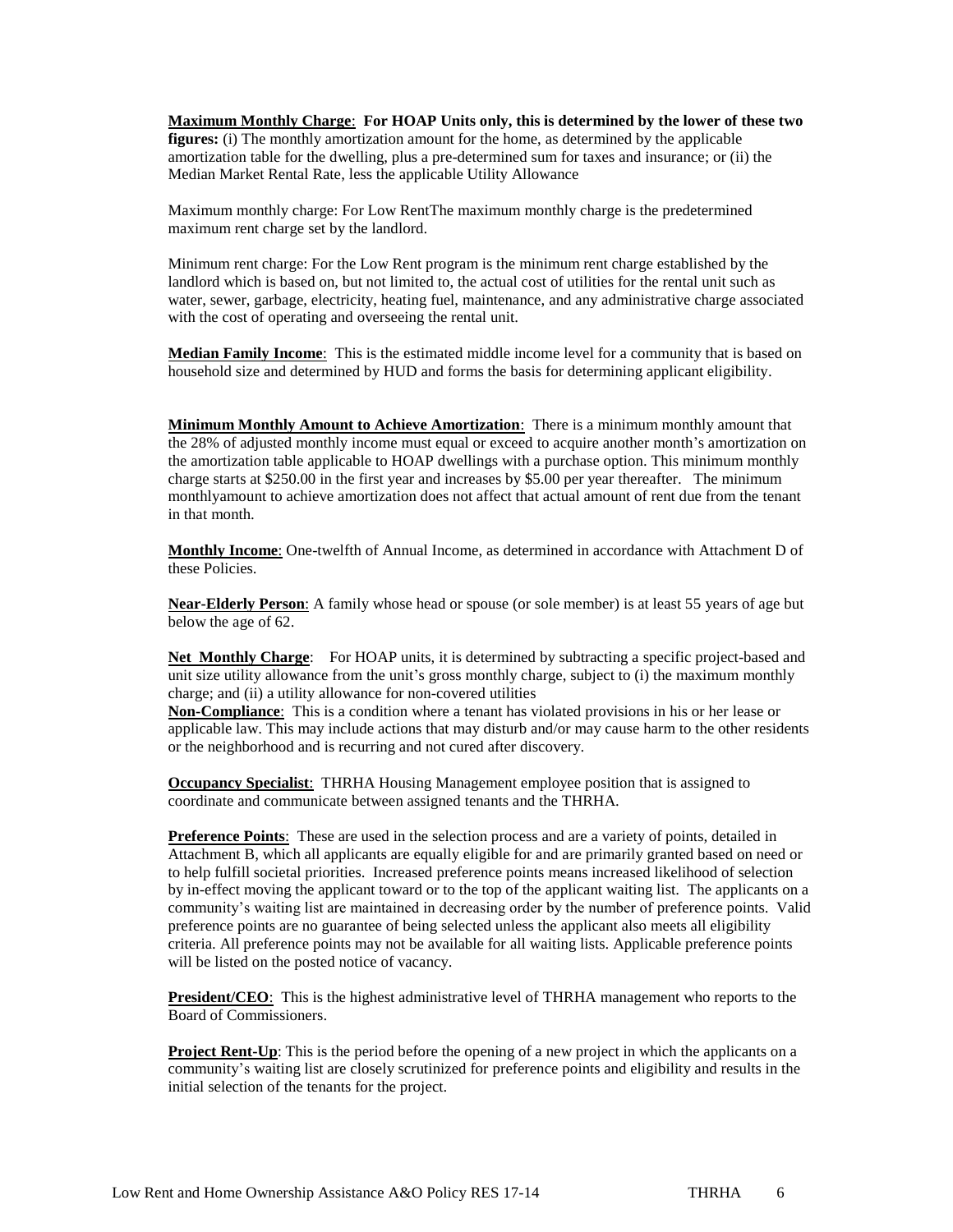**Project Set-Asides**: **For HOME units,** these are the two Income levels that applicants' income must fall under to be considered eligible Tenants. (e.g. 60% of units at 50% of MFI and 40% of units at about 60% of MFI)

**Purchase Option**: For HOAP units, this is a separate contractual agreement between tenant and landlord. If tenant is granted a purchase option, it will be appended as an Addendum B to the Lease.

**Restrictive Covenants**:Sometimes applicable to projects due to unusual funding sources wherein specific project characteristics are legally tied to the unit regardless of who owns it.

**Public Rental Assistance Voucher**: **Example:** Monthly rental subsidy program administered by AHFC that some tenants may possess and that THRHA accepts.

**Selection Committee:** This is a three (3) person committee, composed of housing professionals, selected by the President/CEO to make recommendations regarding which applicants become finalists and which are selected to live in any rental unit or HOAP unit.

**Single Person**: A person who lives alone or intends to live alone, and who does not qualify as:

- 1. An elderly family;
- 2. A displaced person; or
- 3. The remaining member of a tenant family.

**Tenant:** As used in this policy and the lease, the person(s) signing the lease. All household members age 18 and older must sign the lease at the time of move-in or if the household composition increases (at the landlord's discretion), or at any applicable lease renewal.

**Tenant Income Verifications**:These are documents that are used to verify the accuracy of tenant income assertions.

**THRHA**: Tlingit-Haida Regional Housing Authority.

**Unit Percentage**: This is the maximum income percentage of median family income that an applicant can have to be eligible for the program and is typically less than 80%.

**Unit Purchase Price**:This definition applies only to the HOAP program. The amount of the purchase price is determined as set out in these Policies.

**Utility Allowance**:This is a credit that can be used to reduce the monthly charge for non-covered utilities as specified in the lease. The amount of the utility allowance is based on AHFC's published rates.

**Verifications**: This is documentary evidence gathered by the Occupancy Specialist to verify relevant household income or other applicant or tenant representations.

### **III. PURPOSE AND LOCATIONS OF PROJECTS**

There are three HOAP projects that are specifically identified as: Juneau (Project AK94B004047); Petersburg (Project AK94B004065); and, Wrangell (Project AK94B004067).

There are Low Rent housing projects located in ten (10) communities. Some rental projects are entirely Public (HOME units), while others are Native only. Additionally, some projects have unit preference for the elderly, while others do not. A complete listing of the preference points can be found at Attachment B to these Policies.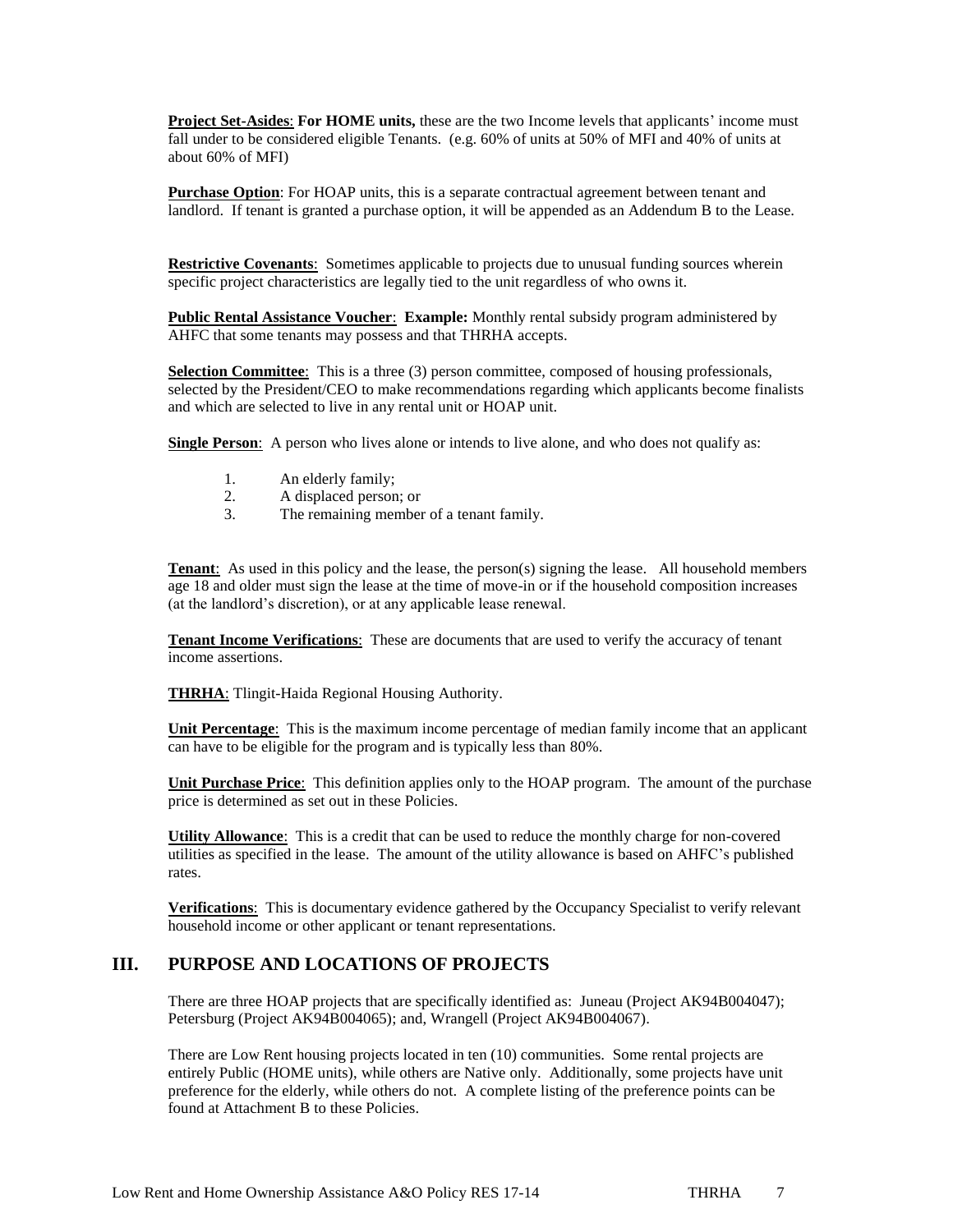THRHA will accept applications from anyone interested in applying for housing in any communities where THRHA affordable rental or homeownership housing exists or may potentially exist. Each application is processed and ranked according to their selection preference points, time and date of submission. Units should also be matched to household needs and efforts made to avoid underutilization of the units. Waiting lists are used by THRHA during the selection process and are only open when there is a vacant unit in a specific development/project. This period of time is known as the application period.

### **IV. ELIGIBILITY / ADMISSION / OCCUPANCY AND TERMINATION STANDARDS OF POLICY**

### **APPLICATIONS:**

- **A. General.** THRHA shall obtain a fully completed application for admission from each household that wishes to participate in any THRHA housing program. The additional filing of an application by a family participating in another THRHA program is acceptable, and it shall not affect their current occupancy status in that program or the status of their application. The application pool is open to everyone regardless of race or creed.
	- 1. THRHA will offer an application packet to any person that desires to apply.

If the applicant requests to speak with a housing specialist an effort should be made to accommodate them or if necessary schedule a meeting. Even if an informal discussion indicates that the applicant may not be eligible there must be no effort to discourage the applicant from applying. The additional data may be beneficial in finding alternative solutions.

- 2. The applicant(s) must fully complete the application, and the application must be signed and dated by the applicant and all adults in the household. Upon receipt by THRHA staff, the application must be appropriately date stamped, entered into an applications received log and initialed by a THRHA representative.
- 3. All applications received during an open application period must be processed to the extent necessary to tentatively determine both program eligibility and applicable preference points.
- **C. Application for admission.** The application for admission must be filled out by the applicant, or if necessary by an interviewer. At a minimum, THRHA staff must be sure to collect the names of all persons who would be living in the unit, their sex, date of birth, and relationship, including the following information:
	- 1. The applicant's address and a telephone number;
	- 2. Family characteristics or circumstances (e.g., living in substandard housing) which would qualify for resident selection preferences;
	- 3. Social security numbers for all members of the household who are six (6) years of age or older; social security cards or other documentation deemed acceptable as stated in the HUD handbook must also be collected.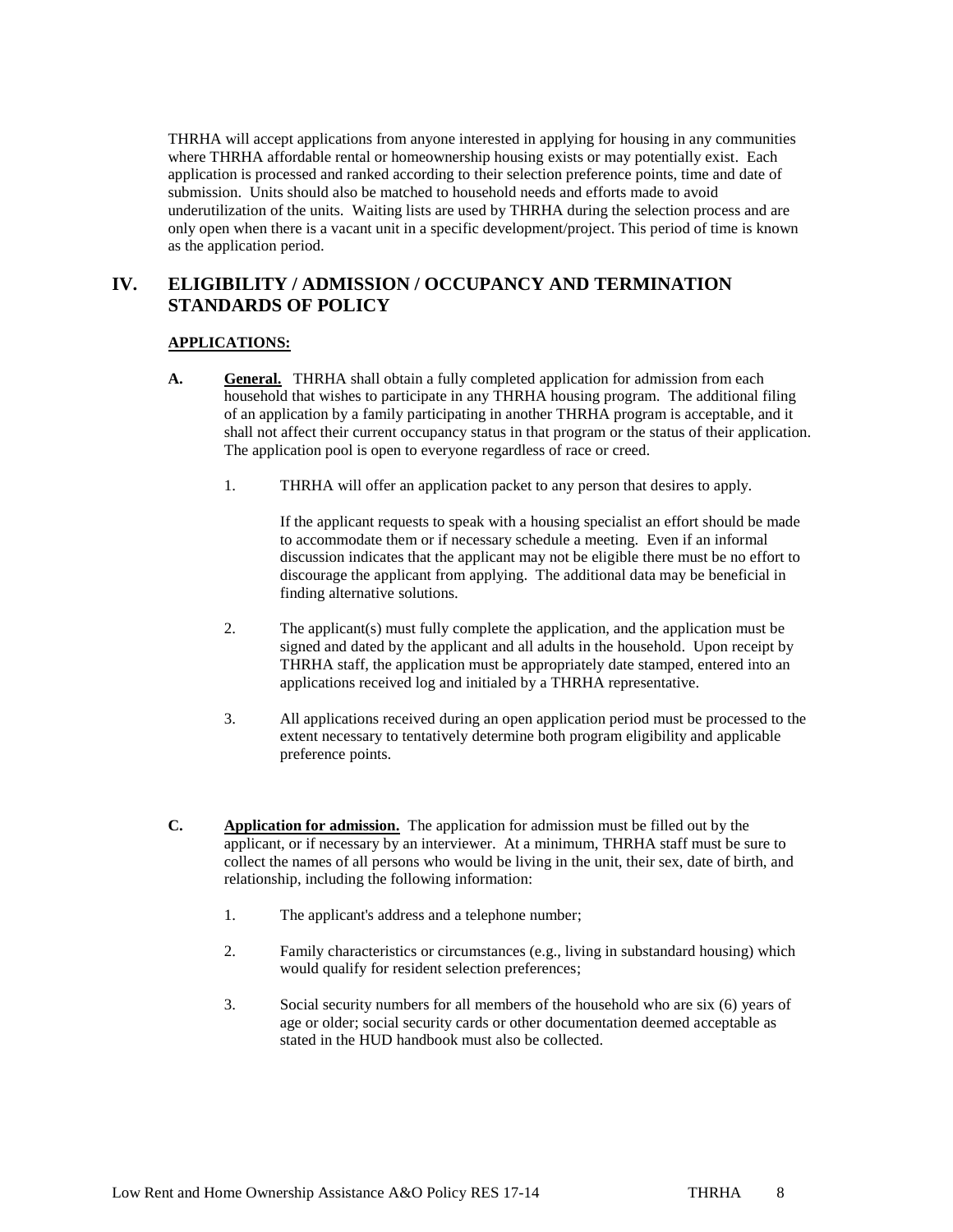- 4. Information about previous landlords, creditors and anyone else who may assist THRHA in determining the applicant's prior credit history and suitability for admission;
- 5. An estimate of the household's anticipated gross annual income for the next twelve (12) months and the detailed sources of that income;
- 6. A copy of the applicant's last tax return if deemed necessary to determine or verify household income.
- 7. The names of previous and current employers, banks, and any other information THRHA requests in order to verify the applicant's income, deductions, and to verify the family composition;
- 8. Other items which will be of use in determining tenant potential, selection and/or placement. (i.e., census or enrollment number, prior criminal history, current housing conditions, identification of need or other preference criteria). Proof of American Indian and/or Alaska Native (AN/AI) tribal enrollment is required for at lease one member of the household.
- **D. Application.** To be considered complete, the application must include:
	- 1. The head of household and all other adults in the household should be aware of the contents of the application and must sign the certification at the end of the applicant questionnaire. This document may be revised to contain any other pertinent information determined appropriate by the program manager or the President/CEO.
	- 2. The application may also include a HUD form #9887 and 9887a Notice and Consent for the Release of Information.

### **E. The Application Process.**

- 1. In accepting the application, THRHA will ensure that all applicable responses are completed and may require that copies of all necessary documentation (e.g., birth certificates for children, social security cards for all household members, tax returns, proof of AN/AI), to verify the information the applicant has provided.
- 2. In addition to obtaining information from the applicant, THRHA shall describe the housing programs and their requirements, and provide specific information on THRHAs programs, including the number, type, size (by bedrooms) and program characteristics for which the applicant is applying.
- 3. THRHA shall make an effort to inform applicants about other housing assistance programs available in the general areas (e.g., Section 8 existing or PHA low income public housing), and if a family is interested, advise them how to apply.
	- a. THRHA should, when possible, provide materials or assistance for sightimpaired, hearing-impaired, and handicapped persons.
	- b. THRHA may make special arrangements to take the applications of persons who are unable to come to THRHAs offices, such as handicapped or disabled persons.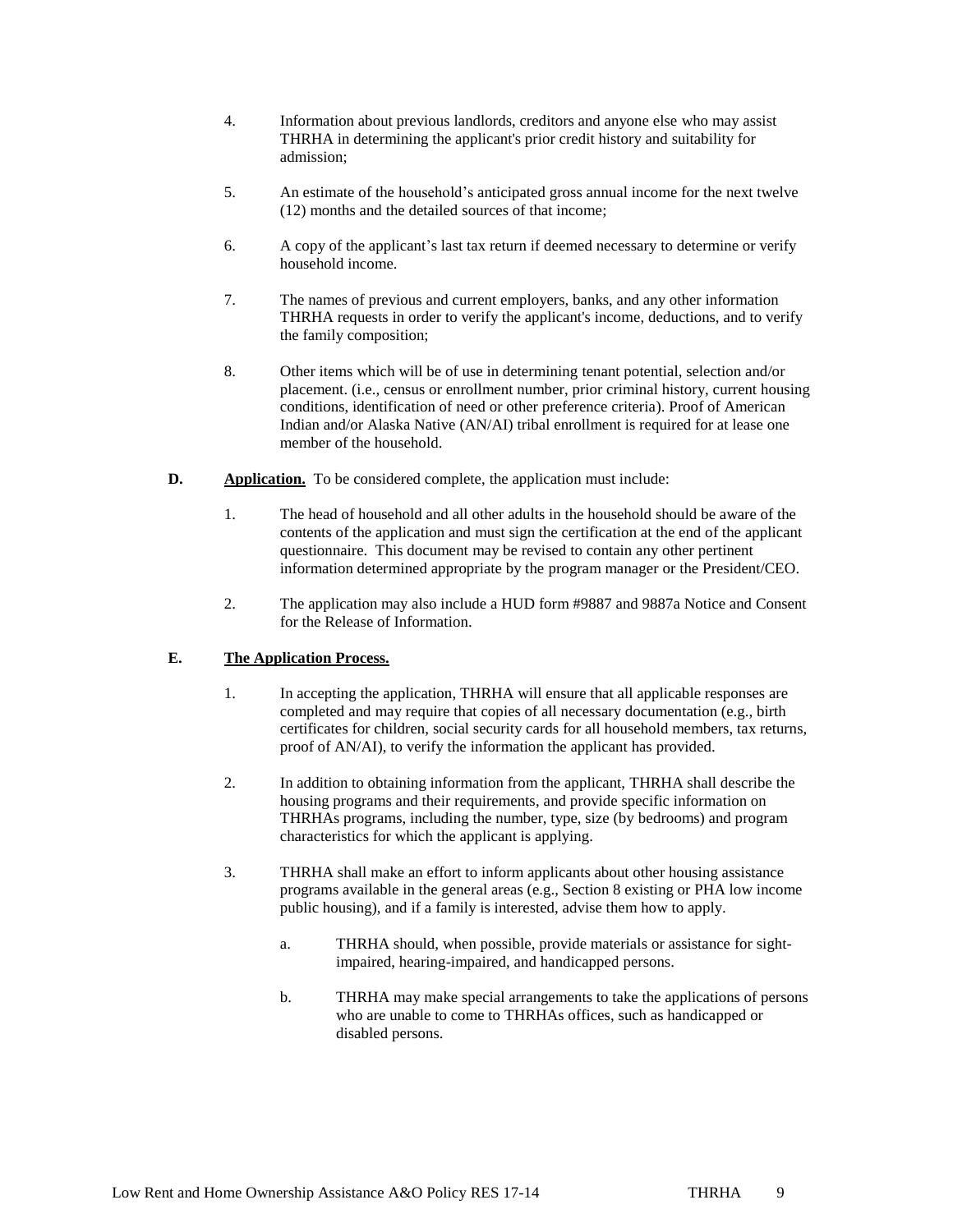5. THRHA staff should be careful to avoid discouraging families from applying, or rejecting applicants based on their "apparent ineligibility". Thisdoes not include questions asked about household income or programmatic constraints.

### **V. VERIFICATIONS**

**A. General**. To enter any of the housing programs, the application documentation and verifications should be current to within ninety days of tenant selection.

All statements made by the family in the application or during a reexamination of family income that may affect the determination of eligibility, selection, placement or level of payment for housing are subject to verification. As a condition of admission to (or continued occupancy of ) any unit, THRHA shall again require execution of a HUD-approved release of information and consent form which must be signed by the family head and any other family member with income, assets, etc., to be verified. THRHA shall request an applicant to execute the self-affidavit forms in cases where an adult has not reported any income source or that child support is not being received.

Information is processed at the time of receipt of the application to determine eligibility. THRHA will formally have a third-party verify all financial information prior to the time of selection/admission.

- **B. Information to be Verified.** THRHA shall verify applicant information in at least the following areas:
	- **1. Income.** THRHA shall seek third-party written verification through employer(s) or a public agency; or review of documentation provided by the family such as benefit checks, canceled checks, etc. (See Attachment D)

Where the family income is derived solely from cash transactions or through barter, THRHA may rely upon certification by the head of the household as to the family's income through the use of a "Non-working Self-Affidavit" and/or "Zero Income Self-Affidavit". THRHA's applicant or tenant file shall include a certification issued by the appropriate THRHA employee where third-party verification is not available. Every effort should be made to identify possible revenue sources. Whenever possible, the applicant should provide a self-affidavit certifying anything that is otherwise not verifiable by a third party.

- **2. Assets.** THRHA shall verify the applicant's assets for use in determining the total household income potential and program eligibility. Sources of verification might include savings and checking account statements, newspaper stock quotations, local government-assessed property values, tax returns, etc.
- **3. Family Size and Composition**. THRHA may rely upon the declaration of the applicant or home visits as to size, composition, and family relationships among members, i.e., birth certificate. If the size of the household appears uncertain or tenuous, staff should strive to identify true household composition. Aside from newborn and immediate family, members in a household must have lived in the household for at least a year in order to prevent any effort to artificially establish income eligibility or defeat underutilization screening.
- **4. Age of Family Members**. It may be necessary to verify age when it is a factor in determining eligibility selection, or required payment.
- **5. Social Security Numbers**. (See Attachment C)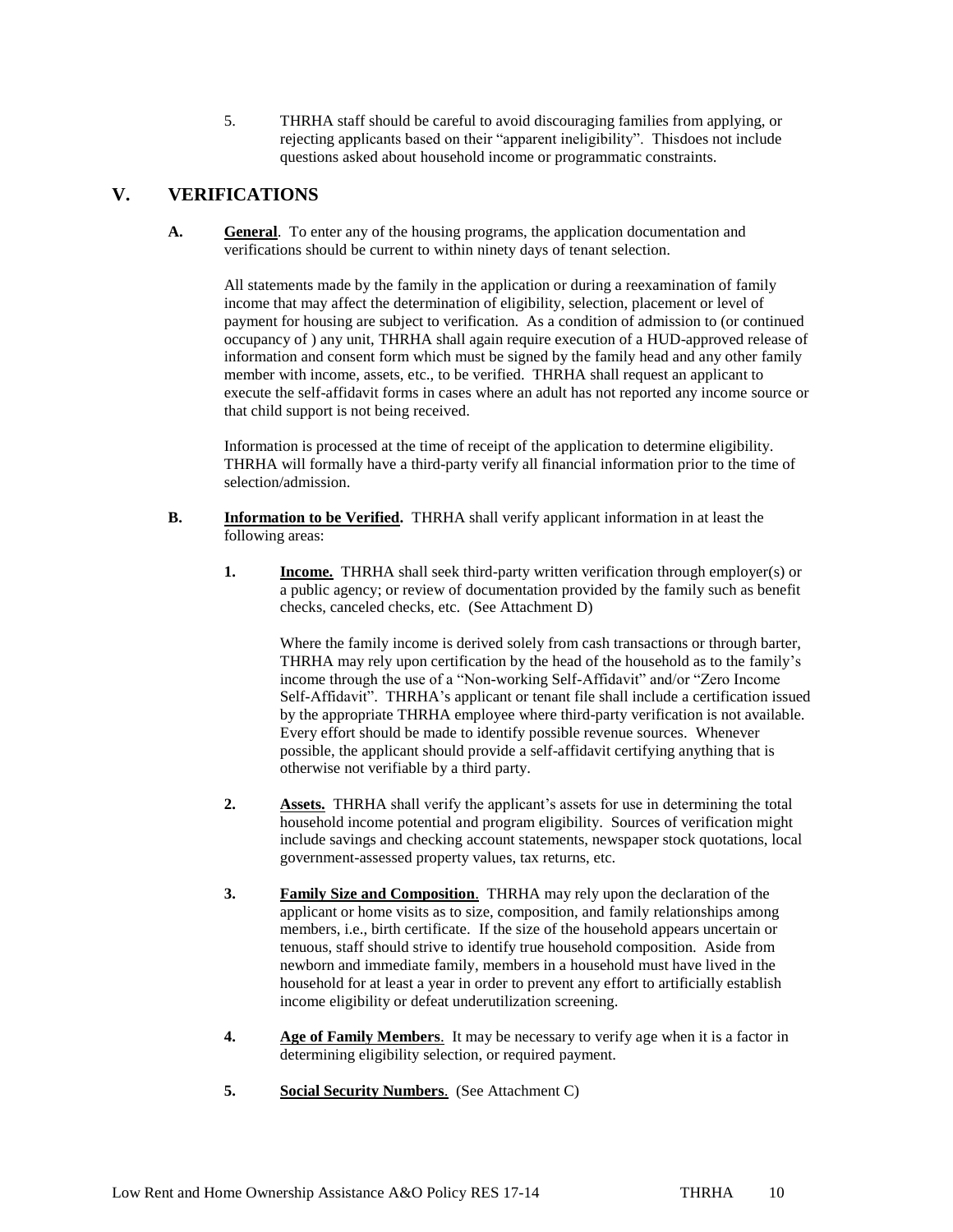- **6. Student Status**. Verification from the school that he/she is considered a full time student.
- **7. Selection Preferences**. (See Attachment B )
- **8. Divorce or Legal Separation.** THRHA must receive official evidence of any pending divorce or separation.
- **9. Falsification**. Any false information provided by the applicant that materially affects eligibility will be grounds for denial of the application, or if selected, termination from the program.
- **10. Failure to Certify Accuracy**: Failure of the applicant to complete and sign the required application and other forms required of THRHA constitutes grounds for denial of the application.
- **C. Verification Forms.** All verification forms utilized for third-party verification should permit accurate and complete verification of information provided by an applicant/tenant.
	- 1. **Economic Verifications**. Since tenant payments are based upon an estimate of the next twelve (12) months' income, THRHA's verification forms must show information on the applicant's income, work patterns, numbers of hours per pay period worked, and other special conditions of employment or sources of income. There are a variety of specific and self-explanatory forms available that must be first signed by the relevant members of the household and then the revenue amounts verified by the anticipated payers. The standard forms include but are not limited to:
		- a. Employment verification forms must be filled out for each anticipated employer;
		- b. Unemployment verification form must be completed if unemployment is anticipated;
		- c. Public Assistance/TANF form must be completed if anticipated;
		- d. Social Security Administration consent form for the release of information;
		- e. Child Support Verification form if there are children eligible;
		- f. Native corporation dividend verification form for each corporation shares are held in;
		- g. Verification of assets for all cash and savings or assets in which equity exceeds \$5,000;
		- h. Non-receipt of child support self-affidavit If child support awarded is not received;
		- i. Non-working self-affidavit if there is no reasonable source of income claimed;
		- j. Divorce decree, documentation of legal separation or affidavit that is used to determine which family member is entitled to claim the dependent deduction; and/or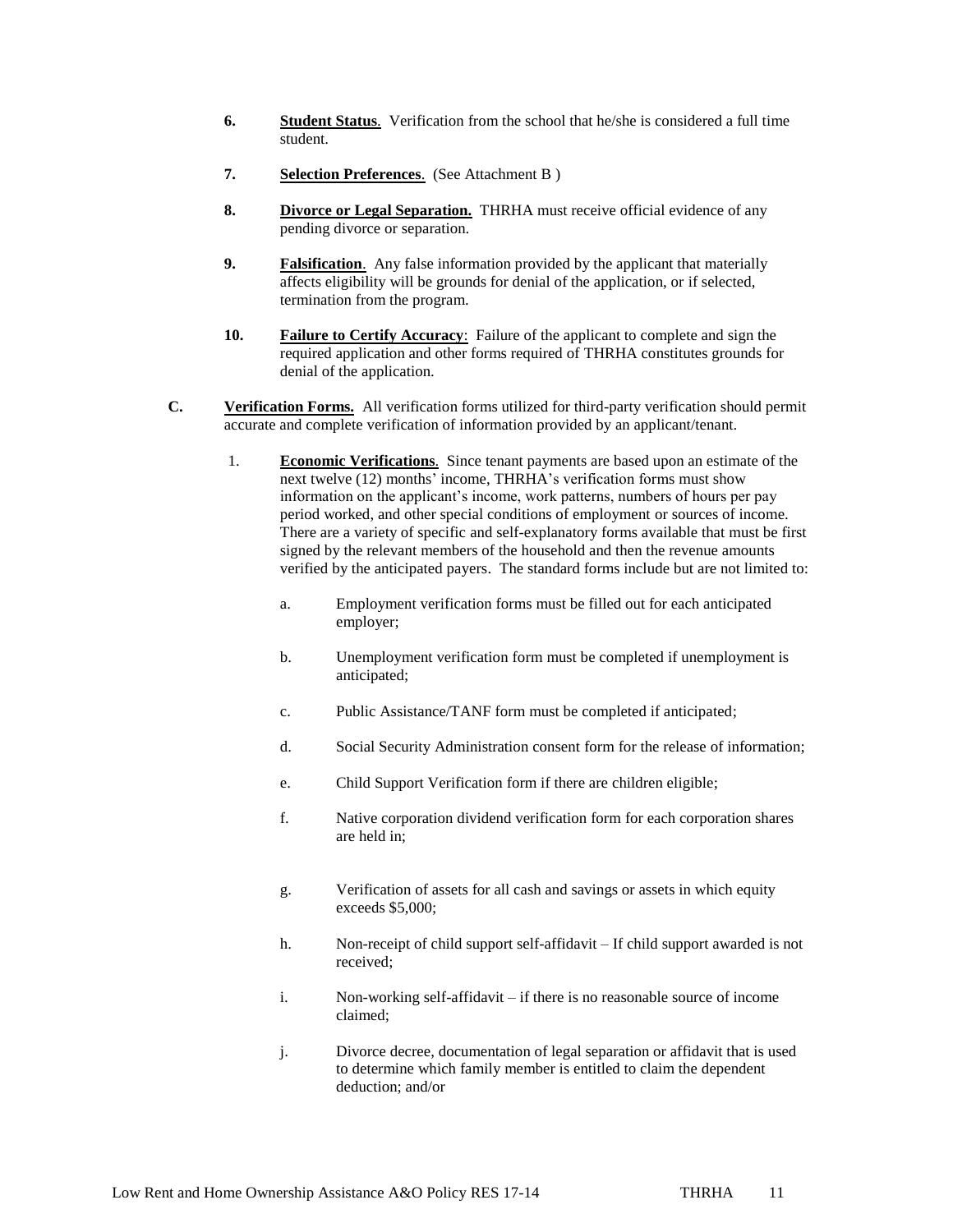- k. Self-affidavit Is used for any issue that THRHA indicates needs further clarification.
- **2. Non-Economic Verifications**. Information which provides the basis for denial or approval of eligibility based upon non-economic reasons must be adequately documented. There are a variety of verification forms available or sources required:
	- **a. Full time Student Eligibility Self-Affidavit**. The form must be completed by each adult student and a single form for all minor full-time students.
	- **b. Handicapped or disability verification.** Is evidenced by a physician's certification of medical condition and a prognosis. Verification by a clinic, welfare agency, social security administration, rehabilitation agency, and other similar sources may also be accepted.
	- **c. Landlord Reference check form**. Is used to verify past payment history and the tenants demonstrated ability to properly maintain their housing obligations or information from mortgage companies.
	- **d. Social or Criminal Verifications**. Is evidenced by third-party written verifications from the court or police records, or other legal means deemed appropriate by the program manager or President/CEO
	- **e. Displacement due to domestic violence, natural disaster or family reunification.** Is evidenced by a physician, and/or public facility that provides shelter to victims of natural disaster or counseling to victims of domestic violence; or a letter from the Division of Family and Youth Services supporting the need for housing to achieve family reunification.
	- **f. Substandard Housing.** Is evidenced by a physical inspection of the unit by THRHA staff or letters adequately describing the deficiencies from two separate social workers or members of the clergy or it has been declared unfit for habitation by any agency or unit of government.
	- **g. Terminally ill**. Is evidenced by a letter from an attending physician indicating that life expectancy is three (3) years or less along with evidence that the terminal nature of the illness meets the criteria for disability as defined in Section 223 of the Social Security Act.
	- **h. Homelessness**. Is evidenced by a letter from a shelter on their letterhead stating an applicant's current residency in their shelter.
	- **i. Working family, disabled and elderly**. Each adult with a job must provide evidence of employment such as a current pay stub. Each adult receiving benefits because of a disability or age must provide evidence from the agency that provides the benefits.
	- **j. Excess Rent Burden**. Is evidenced by proof of income and the most recent three (3) months' rent and utility receipts (or average) indicating over 50% of the household's gross monthly income is required to be paid for rent and utilities.
	- **k. U.S. Veteran**. Is evidenced by a letter from the Armed Services or Veterans Administration, or proper discharge papers which indicate dates of service which coincide with dates or conditions listed in Attachment B.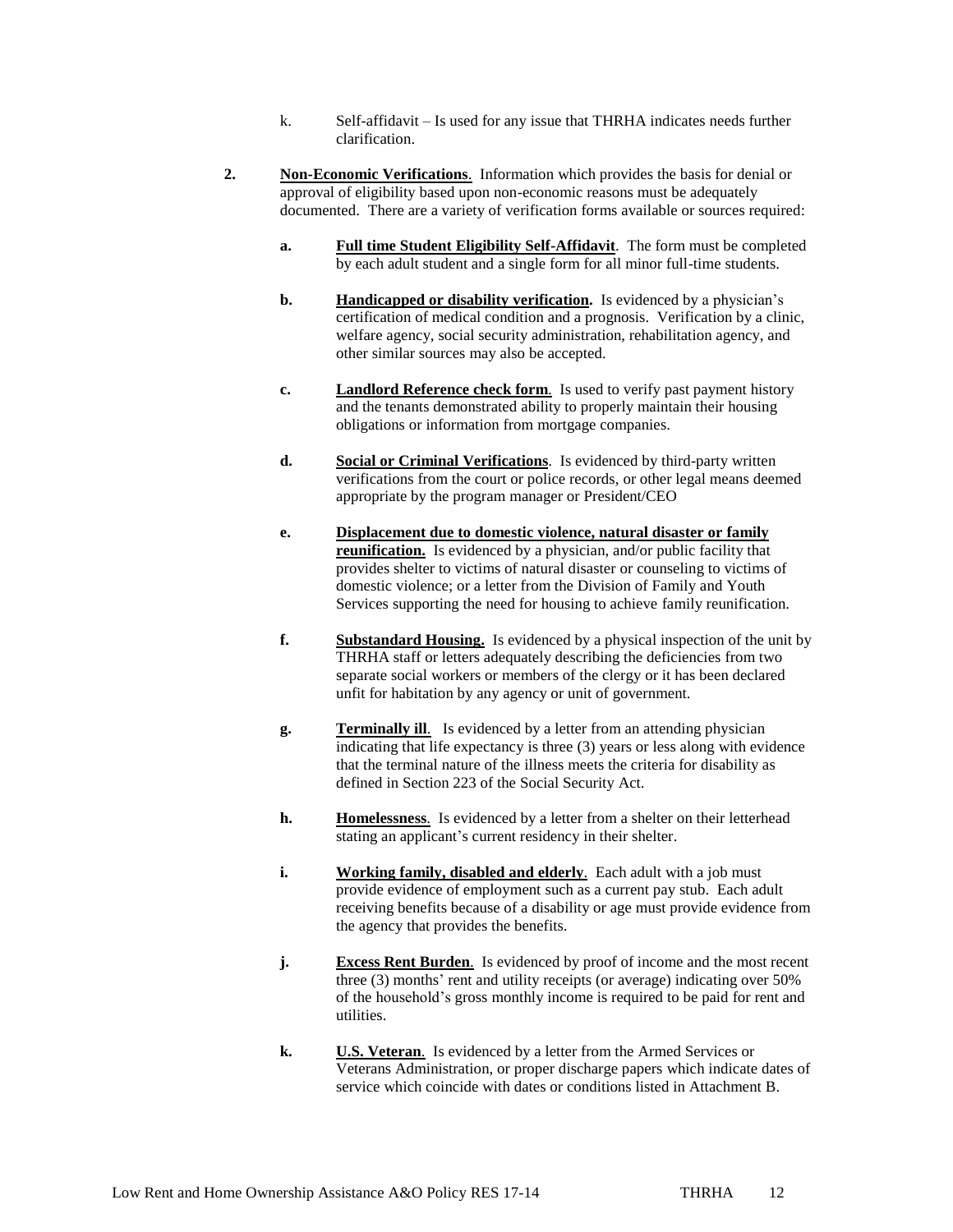### **VI. ELIGIBILITY DETERMINATION FOR HOAP OR LOW RENT UNITS**

- A. The following eligibility requirements must be met by persons to be tentatively selected as a finalist for theHOAP or Low Rent Program:
	- 1. Any person or family who has previously received a home or benefit that cumulatively exceeds thirty thousand (\$30,000.00) dollars in value, from any of the THRHA programs, shall not be eligible to participate in any other THRHA assistance program. However, in certain limited situations, the President/CEO of THRHA may take into consideration any extenuating circumstances that exist and that warrant special consideration.
	- 2. Applicants applying for units in the HOAP program are eligible so long as their income is generally less than 80% of median family income adjusted for their household size. There is a potential for accepting households with income up to 99%. Exact income eligibility limits are established separately for each project, and may vary between units within a project. These specific project-based limits govern eligibility.
	- 3. If a unit is designated a NAHASDA funded unit, occupancy is limited to American Indian and Alaska Natives, unless a statutory exemption exists because the applicant is deemed an essential member to the communityby the program manager or the CEO/President.
	- 4. All HOAP and Low Rent units are generally native only due to the NAHASDA funding source Except for units considered to be HOME units, HOME units or a representative number in a project are to be considered available to the public.. Exceptions may be made for members of the community who are deemed essential to the community such as safety officers, medical or school personnel, or anyone else deemed appropriate by the program manager or President/CEO.
	- 5. If the Low Rent project was built exclusively with NAHASDA funds, the maximum household income is generally 80% of MFI adjusted for Family size. There are some units that will be allowable at 99% of MFI.
	- 6. If the development project included any public funds, the maximum allowable family income depends on particular requirements imposed by the sources of funds used to construct the project. The restrictions are always determinable by reviewing each project's deed restrictions required by the funding source. An applicant family must have an annual income that is below the maximum income limits established annually by HUD on the median family income table for the specific household size, and community, that is required to be set-aside for each available unit. The threshold amount is set at 98% of the unit maximum rent due to the relative uncertainty of conclusively determining income in advance. As an example: if a family of three is applying for a 60% unit and their maximum income determined from the MFI table is \$20,000, then the family will be considered ineligible if their income is over \$19,600 (\$20,000 X 98%).
	- 7. Family means two or more persons related by blood, marriage or adoption, or who have evidenced a stable family relationship by living regularly together in the same dwelling unit for at least one (1) year; in addition to:
		- a. An elderly family or single person as defined in this section;
		- b. The remaining member of a tenant family; and
		- c. A displaced person.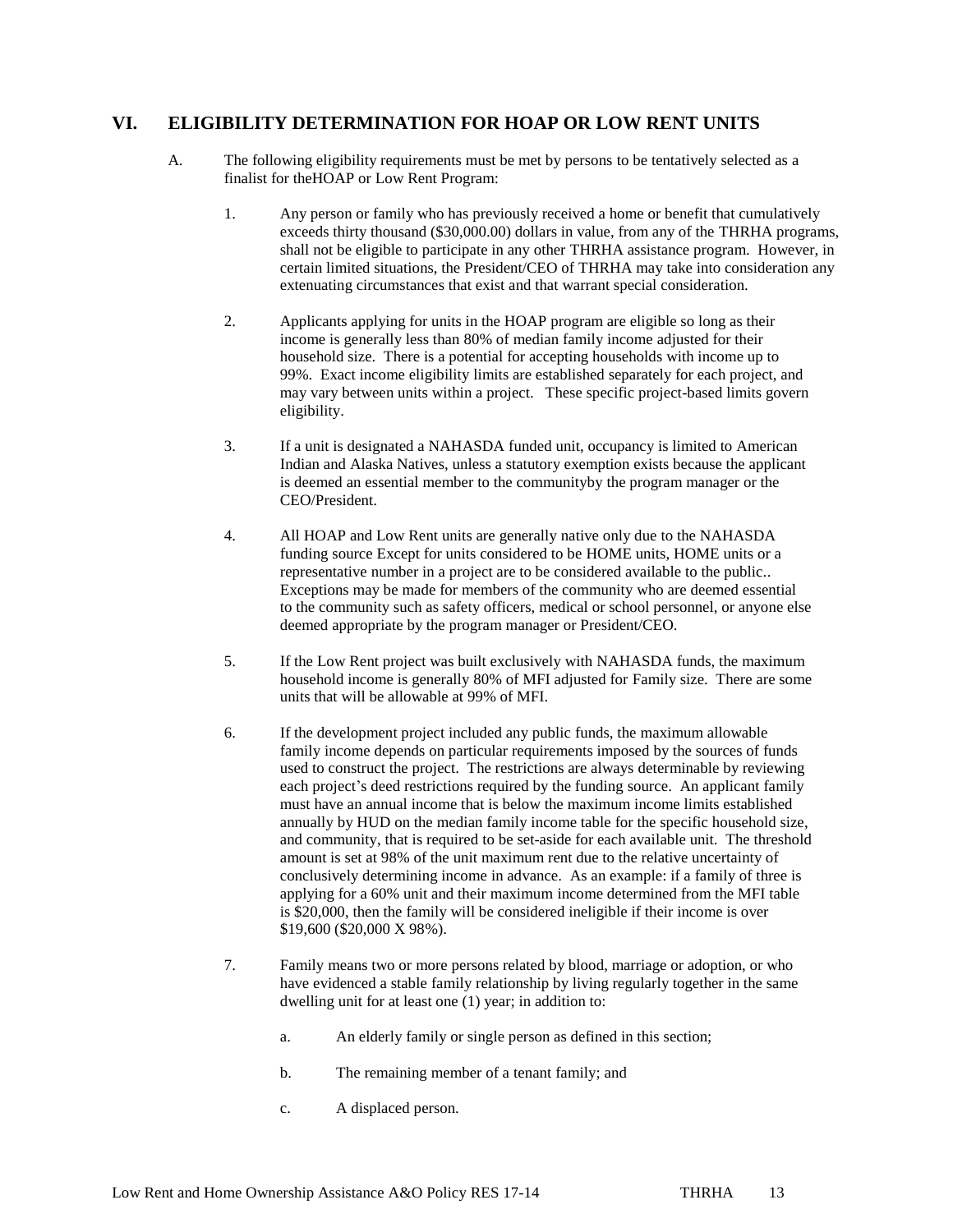- 8. THRHA shall extend preference to elderly families (including disabled persons and handicapped persons), displaced families, and displaced persons over single persons.
- 9. Eligibility of and admission by single pregnant applicants To be admitted, a single pregnant woman must have an income at or below the income limit for two persons. In establishing the appropriate space standards, the THRHA must consider the size of the household with the unborn child included. If the pregnancy is terminated prior to an offer being made, the THRHA must deny eligibility if the individual no longer constitutes a need based on the bedroom size of the home. If the pregnancy is terminated after admission, the individual constitutes the remaining member of a tenantfamily and could continue in the program under the existing lease.
- 10. Eligibility of persons in the advanced and near certain process of adopting an individual under eighteen (18) should be treated identically to a single pregnant woman, but persons in the process of securing legal custody through other means must provide evidence of a reasonable likelihood of success to be admitted to occupancy prior to obtaining custody. This determination of "reasonable likelihood of success" should be made at the time an offer of unit is to be made to an individual. If at that time it is determined that there is not a reasonable likelihood of success, then that individual nonetheless shall be allowed to retain his or her place on the waiting list, with any preference for which he/she remains eligible and with his or her original date and time of application until custody is secured at which time the individual will be offered an appropriate unit, when available, in accordance with his or her position on the waiting list.
- 11. Eligibility of persons in the process of divorce or legal separation. When more than one family shares custody of a child and both families are applicants for assisted housing, only one family at a time can claim the dependent deduction. The family that counts the dependent deduction also counts the unearned income of the child. The other Family claims neither the dependent deduction nor the unearned income of the Child. THRHA shall require the applicant to produce a divorce decree or to sign an affidavit of separation. In addition to the affidavit of separation, the applicant must provide one of the following four (4) items as documentation:
	- a. An affidavit from the absent household member stating that this individual will not be living in the unit and that the individual has obtained residence elsewhere. If the absent household member provides financial support of any kind, this shall also be stated in the affidavit.
	- b. Documentation of domestic violence to include police reports, restraining orders or medical records.
	- c. Documentation of legal separation, to include a formal document from the State of Alaska or a separation agreement entered into by both parties that has been witnessed and notarized.
	- d. Third-party verification from an attorney retained by the applicant to file for divorce.
- 12. Annual family income for admission shall be determined by THRHA on the basis of an examination of income at the time of application. Applicants on the waiting list for housing should inform THRHA staff of any changes in income, as they occur, to remain on the waiting list. At tentative selection or during the finalist stage, THRHA will re-verify eligibility of the applicant based on any change of income and ensure that the applicant continues to meet all eligibility requirements for admission and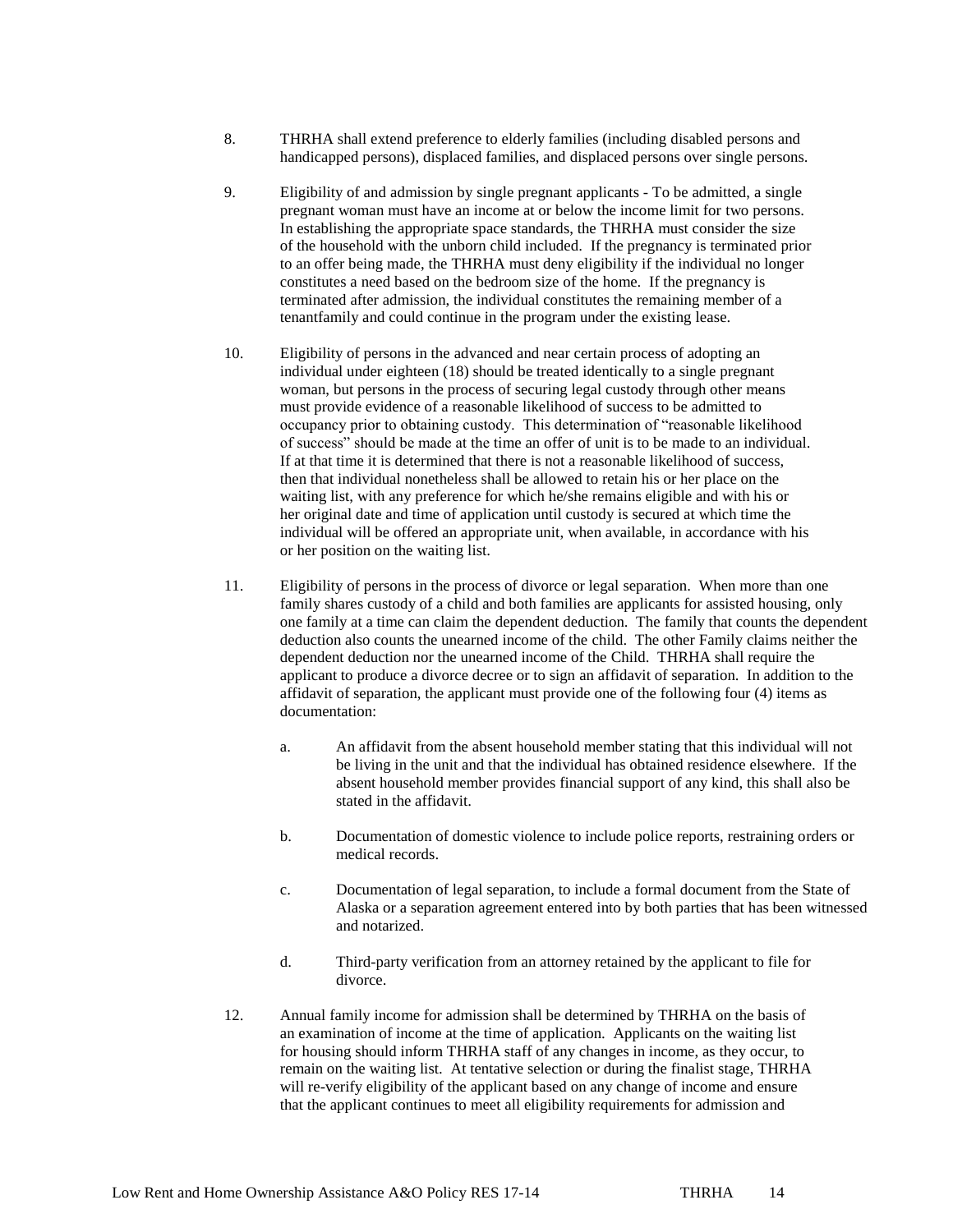move-in. Should an applicant become ineligible based on a change in income, THRHA will notify the applicant in writing that he/she no longer qualifies for admission. Disqualification may also be caused by program and/or policy changes in addition to income changes. Because of the unusual nature of income patterns in an under developed or semi-subsistence village, THRHA shall, in cases where annual income is seasonal or sporadic (i.e., fishing, construction, logging, etc.), use a method that provides the best estimate of projected annual income. (E.g.: Last year's income tax return or an average of the last (3) years of income tax returns, etc.)

To be eligible, families must have the ability to pay the monthly rent and other costs associated with the home, such as utility and maintenance expenses. Utility expenses will be based on the latest THRHA approved Utility Allowance on a project specific basis or as determined by the program manager or President/CEO.. In addition to having an income sufficient to meet the cost of paying the monthly rent, utilities and estimated maintenance expenses, the applicant must have a satisfactory credit and maintenance history. Determination of a satisfactory credit and maintenance history shall be verified by:

- **a. Credit history**. Verification of an applicant's credit history shall be determined by either one or all of these sources: landlord references detailing the applicant's rental payment history; or, all credit references provided by the applicant; or any other legal means deemed appropriate by the program manager or President/CEO which may include a credit report.
- **b. Maintenance history.** Verification of an applicant's maintenance capabilities will be documented by a landlord reference. For those applicants on the waiting list who own their own homes, THRHA shall, if determined appropriate, make a determination by an on-site visit to the applicant's homes. The on-site visit will be documented for file and future use.
	- i. If negative references on either the credit or maintenance history are obtained, THRHA will notify the applicant in writing of the negative items found. The applicant will be afforded an opportunity, within ten (10) calendar days, to respond in writing on any negative information derived from any source. The response will be taken into consideration in determining the applicant's eligibility. THRHA may determine an applicant ineligible based on the applicant's written response. Lack of credit history (as opposed to a poor credit history) is not sufficient justification to reject an applicant. THRHA will take into consideration the time, nature and extent of the past occurrences and the reasonable probability of future favorable performance by the applicant.
	- ii. The THRHA selection committee may decline an applicant in order to provide the applicant more time to demonstrate that the derogatory credit or maintenance problem has past and is not recurring.
- 13. THRHA staff shall deny any applicant whose habits, behavior, and practices may be expected to have a detrimental affect on other residents or on the housing project environment. THRHA shall determine an applicant's history in connection with prior residences i.e., history of disturbing the neighbors; destroying property; living or housekeeping habits which would adversely affect the health, safety, welfare or right to peaceful enjoyment of the premises of other residents. This evaluation shall also include the applicant's previous history of criminal activity, such as; substance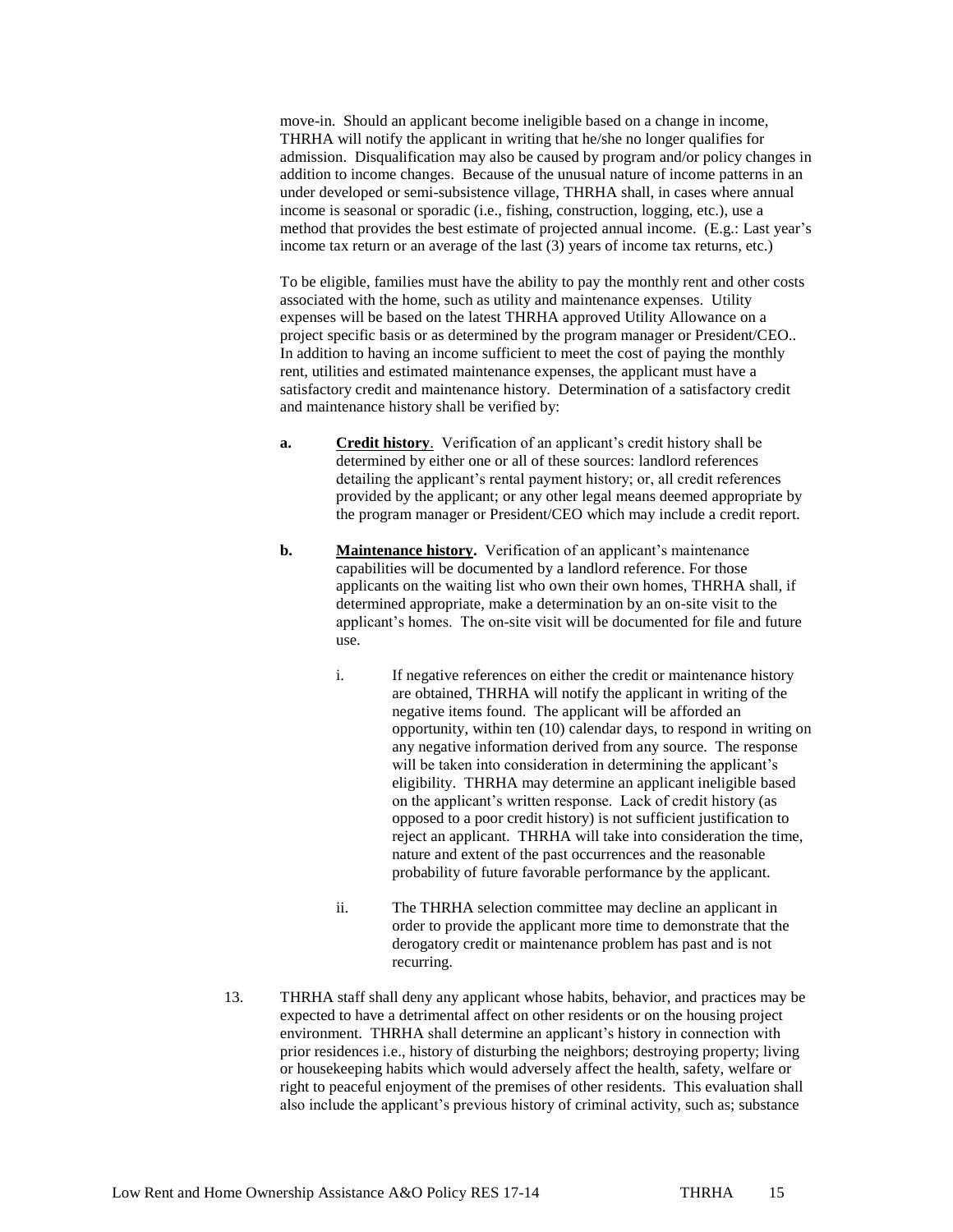abuse, drug, or alcohol related or violent crimes. However, and except as provided in paragraph (a), below, a criminal record will not automatically exclude an applicant from consideration.

- **a. Mandatory Exclusions.** THRHA has a no tolerance policy and shall deny admission indefinitely to:
	- i. Any applicant or member of his/her household that has been convicted of methamphetamine production;
	- ii. Any person or member of his/her household who is currently or has ever been required to register, or is pending registration as a sex offender on the State of Alaska Sexual Offender list, or for any other state; and
	- iii. Any applicant or member of his/her household currently engaged in the illegal use of drugs.

In addition to the exclusions referenced above, an individual or member of his/her household shall not be eligible for any THRHA program for a minimum period of seven (7) years following a conviction for a violent or drug-related felony and for a period of three (3) years following an eviction from any assisted or public housing for drug-related criminal activities.

- **b. Discretionary Exclusions.** THRHA may preclude admission of an applicant if the individual or a member of his/her household exhibits a pattern of disruptive alcohol consumption or has engaged in any other criminal activity that would threaten the safety, welfare or peaceful enjoyment of other residents. Admission decisions will be based on the nature and remoteness of the applicant's offenses as well as evidence of mitigating circumstances and rehabilitation. In order for THRHA to make an effective determination of whether or not the person would be a suitable resident, THRHA shall request the person to submit a letter with supporting documentation of their conviction, sentencing and rehabilitation efforts, as outlined in Article VIII, (E).
- 14. THRHA must consider only information that is reasonably related to the individual's attributes and not what might be attributed to a particular group or class.
	- a. Federal law prohibits discrimination based on race, color, creed, religion, national origin, sex, age or handicap. This prohibition does not extend to lawfully-granted native only units.
	- b. THRHA may not exclude applicants solely because they have children, have children born out of wedlock, are on welfare, or students.
- 15. THRHA may charge the applicant for the costs involved in the application which may include a criminal background and credit check.
- 16. Applicants should be evaluated as soon after submission of an application as possible. However, if THRHA has a long waiting list, it may prefer to do an initial assessment of a family's suitability at the time of application and wait to do a more complete evaluation before admission. By doing this, THRHA is able to avoid the time and expense involved in evaluating applicants who may drop from the waiting lists before their names are reached.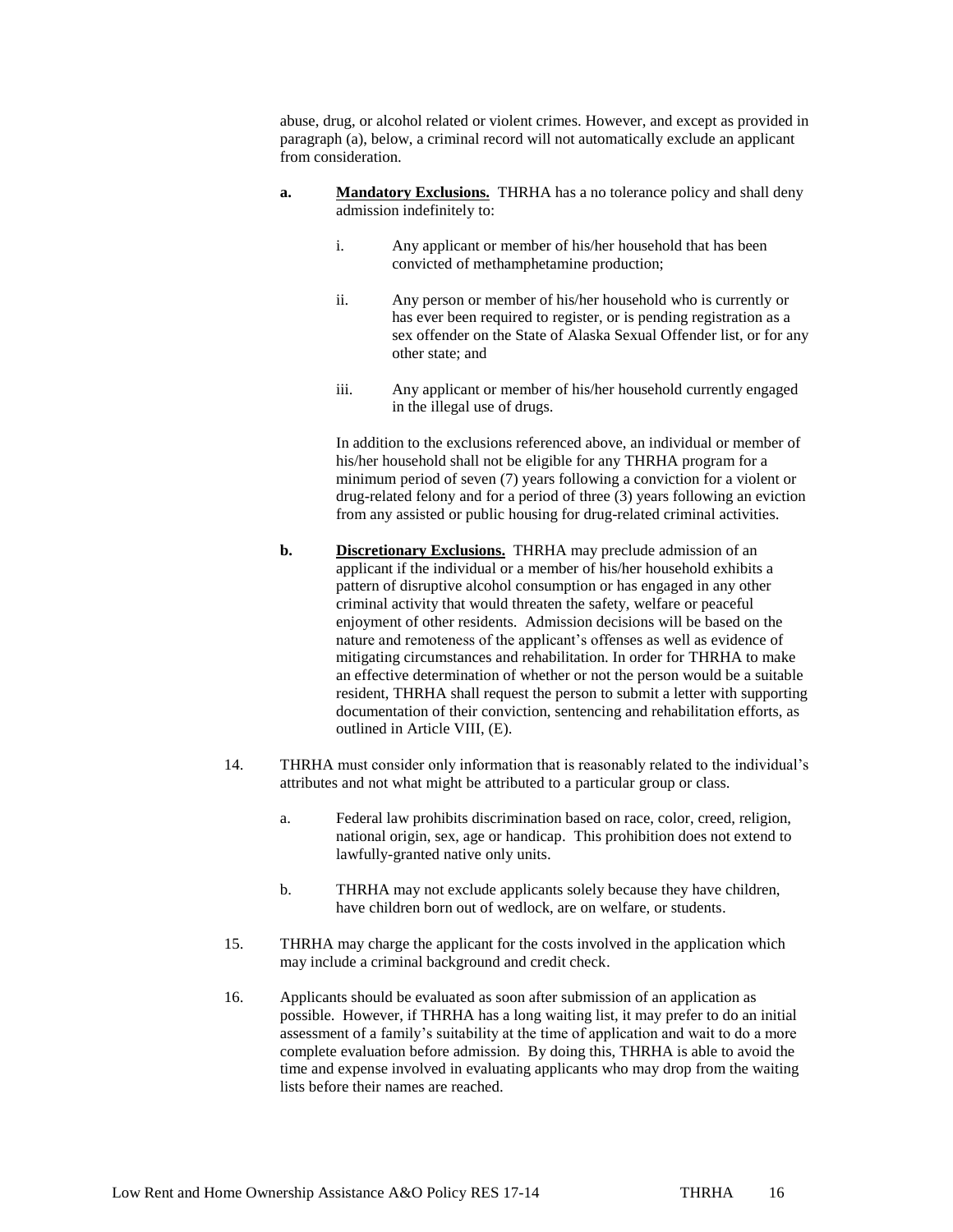- 17. To be eligible, families must be willing to sign a one-year lease with an automatically renewing month-to-month lease renewal upon completion of the initial one-year lease term containing all provisions required by the government relating to payments and use and maintenance of the home. The applicant must be willing and able to meet all obligations of the Lease, including provision of maintenance and utilities for the unit and attendance at periodic mandatory tenant counseling sessions.
- 18. To be eligible, families must disclose and verify the Social Security number for all family members within six (6) years of birth. (See Attachment C).
- 19. Ineligibility families who have applied for housing, and who, for any reason, have been determined ineligible will be notified by THRHA in writing. The notification shall state the reason for their ineligibility and offer a time limited opportunity to appeal in writing. The family would then be entitled to an informal hearing by the President/CEO, in which case, the facts of the decision will be presented. The informal hearing can be conducted by telephone or the ineligible applicant can appear in person. All information relative to the rejection of an applicant shall be documented and placed in the applicant's file for future reference. Applicants may be considered ineligible for any of the reasons above or for any of one or more of the following:
	- a. Failing to repay previous debts owed to any housing authority, other housing related programs, or another landlord;
	- b. Committing fraud in connection with any HUD program or failing to disclose previously committed fraud in connection with any HUD Program;
	- c. History of engaging in activities that have been determined to threaten the health, safety or peaceful enjoyment of other residents;
	- d. Providing false information on the application;
	- e. Tenant non-cooperation by refusing or failing to complete required forms or to supply requested information; or
	- f. Applicants who appear on HUD's list of suspensions, debarments, and limited denials of participation.

### **VII. WAITING LIST**

**A. General.** Each project /development has a single application waiting list to reduce redundancy. To be considered for the HOAP or low rent program, an applicant must have submitted an application and confirm interest. A family on any other IHA/RHA waiting list, or a current tenant in one of THRHA's other programs, must properly submit an application in order to be considered eligible for the project/development in a community.

THRHA staff shall maintain a separate waiting list of eligible applicants for each project or development with a vacancy. Eligibility will be determined in accordance with the admissions requirements. THRHA will rank the eligible applicant on the waiting list by:

- 1. The number of preference points;
- 2. Determination of bedroom size needed; and
- 3. Time and date of receipt of the application.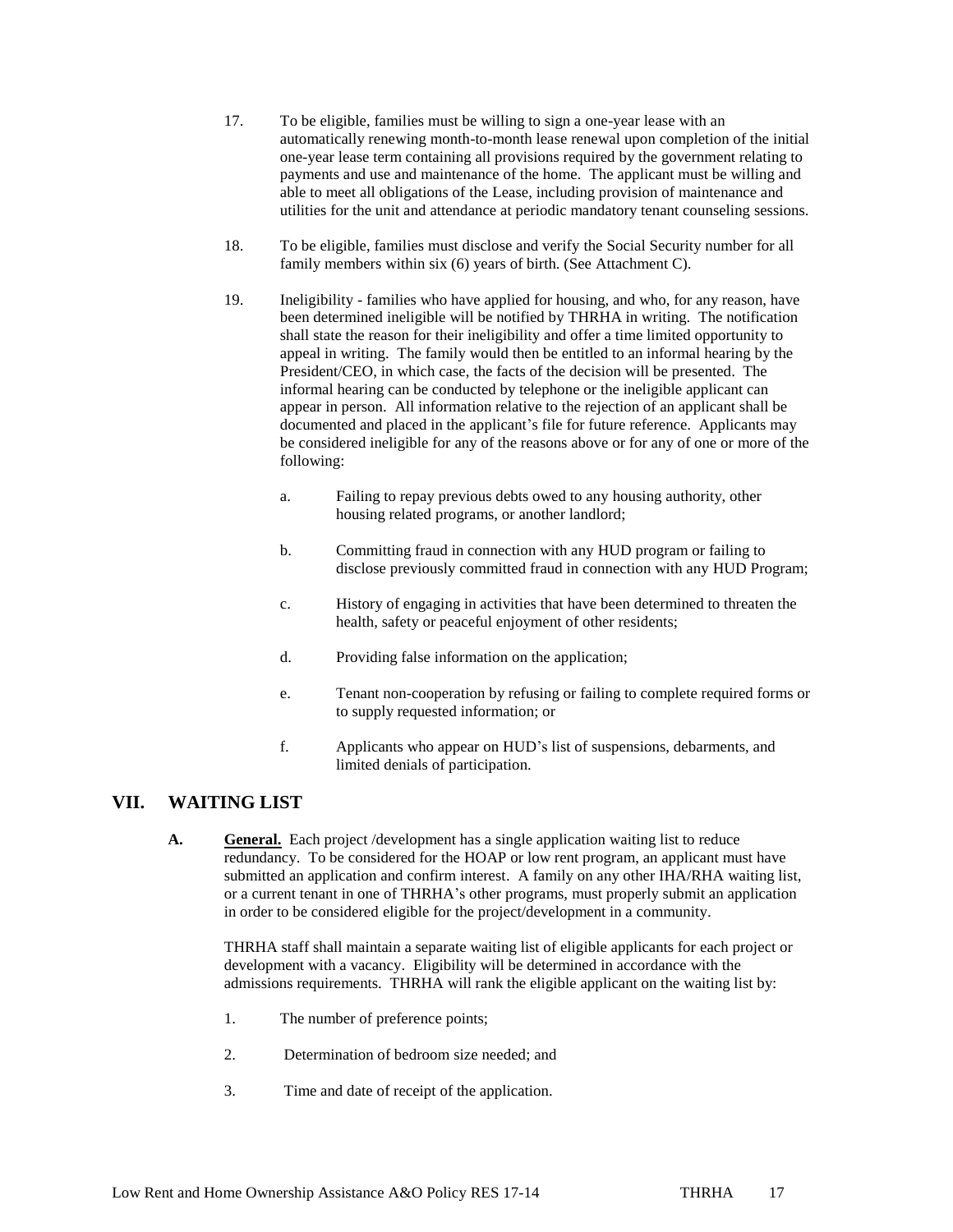THRHA will take into consideration the need for a handicapped accessible unit, but will not make a determination based solely on the application or visual contact. Verification of the handicap will be conducted and require a doctor's certification.

**B. Managing Waiting Lists.** The waiting lists are only open when there is a vacancy in a particular development/project. Developments/projects with no vacancy shall not have an open waiting list and will not be accepting applications until a vacancy notice has been posted. Applications are only accepted for currently advertised vacancies. Interested applicants must submit a new application form for each vacancy of interest. Required verifications, listed on the application checklist, are valid for 120 days, and need not be resubmitted for each vacancy application during this period. Third party verifications are valid for 120 days from the date of completion by the third party. Verifications older than 120 days must be re-verified. . Each applicant is required to update their information and to reaffirm their eligibility, interest and need for housing upon request. Each applicant may either mail in their updated application, or submit one in person. Failure to submit an updated application will result in the removal of their name and queue status from the current waiting list for the unit/development/project.

## **VIII. SELECTION OF FAMILIES**

- A. The selection of families for the HOAP or Low Rent program will be initially based on their total number of preference points, second on the number of bedrooms in the unit in relation to the applicant family's needs and lastly by the family's application date and time. Selection must also consider the applicant's likelihood of being able to afford the rent/utilities & appropriately provide for all tenant maintenance responsibilities.
- B. Selections for eligible families from the waiting list shall be made by a selection committee consisting of at least three of the following THRHA employees: the Administrative Officer, , Occupancy Specialist and program manager **(The President/CEO will appoint a designee to the committee, in the event of conflict of interest) or anyone else appointed by the President/CEO.** . (See Attachment B for the Selection Rating)
- C. The initial project rent-up selection process should begin no less than two (2) months prior to project completion. If there are significantly more applicants than units the acceptance of new applications can be temporarily suspended and directed to storage and a process initiated which reduces the existing application pool to a smaller group of finalists. The selection of these applicants should be based on preference points and then date of application and include consideration which prevents underutilization of the units.
- D. Consideration should always be given to ensure that the set-asides are adequately provided for.
- E. **Available Preferences .** Not all preferences will be available for all vacant units. Available preference points will be designated by the program manager and will be posted on the vacancy notice. Preferences will be ranked by giving greater weight to a preference holder with a particular preference. Available preferences for developments/projects may include:
	- **1. Living in the community** (2 Points), according to the definition of residency preference.
		- a. "**Residency preference**" means preference for admissions of families living in the jurisdiction of THRHA. Residency preference may not be based on how long the applicant has resided in the jurisdiction; and applicants who are working or who have been notified that they are hired to work in the jurisdiction shall be treated as residents of the jurisdiction.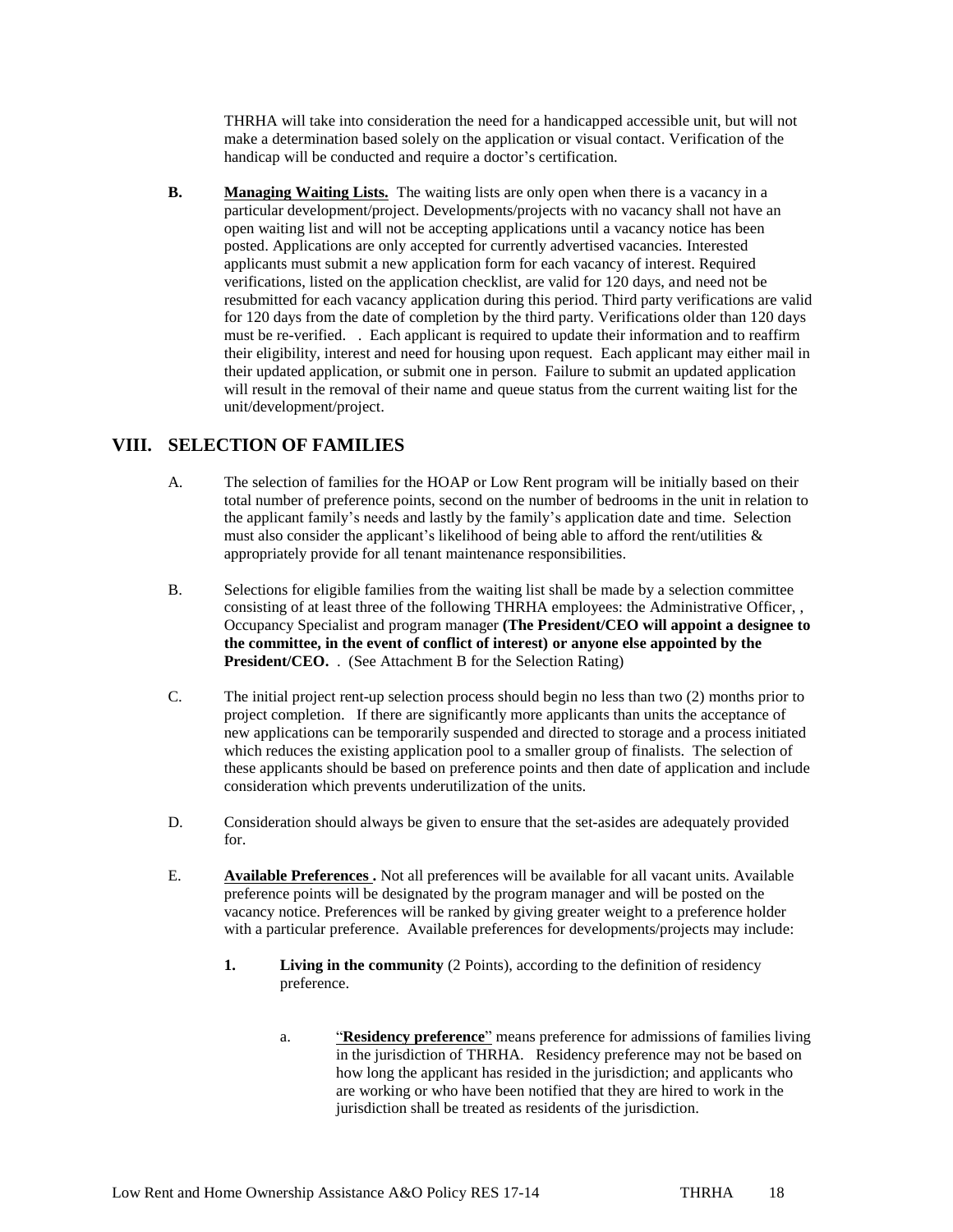- 2. **Overcrowded Conditions.** (1Point) The family is living in **overcrowded conditions**, as outlined in Article IX of this policy.
- 3. *Handicapped* (5-Points) An accessible and equipped unit is available and the applicant has a member of the household who is **handicapped.**
- 4 Disabled. (1 Point) Is defined as a household that has at least one adult that is receiving social security disability, supplemental security income disability benefits, or any other payments based on an adult family member not being able to work.

#### **5 Displacement** due to domestic violence, natural disaster, or family reunification.

- *a. Victim of Domestic Violence*. (3 Points) Means actual or threatened physical violence directed against one or more members of the applicant family by a spouse or another member of the applicant's household. The violence must have occurred in the last six (6) years or is of a continuing nature. A victim displaced from their household as a result of the violence qualifies for a "displacement" preference as opposed to "substandard housing/homelessness."
- *b. Natural Disaster.* (1 Point) These are persons whose homes become uninhabitable because of a disaster such as earthquake, fire or flood.
- *c. Family Reunification*. (1 Point) A family may qualify for this preference if the family needs housing to remain intact, or to become intact.

#### **6 Substandard Housing or Homelessness**. (1-Point)

- *a. Substandard Housing* A unit is considered sub-standard when it meets one of the following conditions:
	- Is dilapidated to the point that it does not provide safe and adequate shelter, and endangers the health, safety or well being of a family;
	- Does not have operable indoor plumbing excluding minor repair;
	- Does not have a usable flush toilet in the unit for the exclusive use of the household;
	- Does not have electricity or has inadequate or unsafe electrical service;
	- Does not have a safe or adequate source of heat;
	- Does not have a kitchen (does not include single room occupancy SRO); and/or
	- Has been declared unfit for habitation by any agency or unit of government.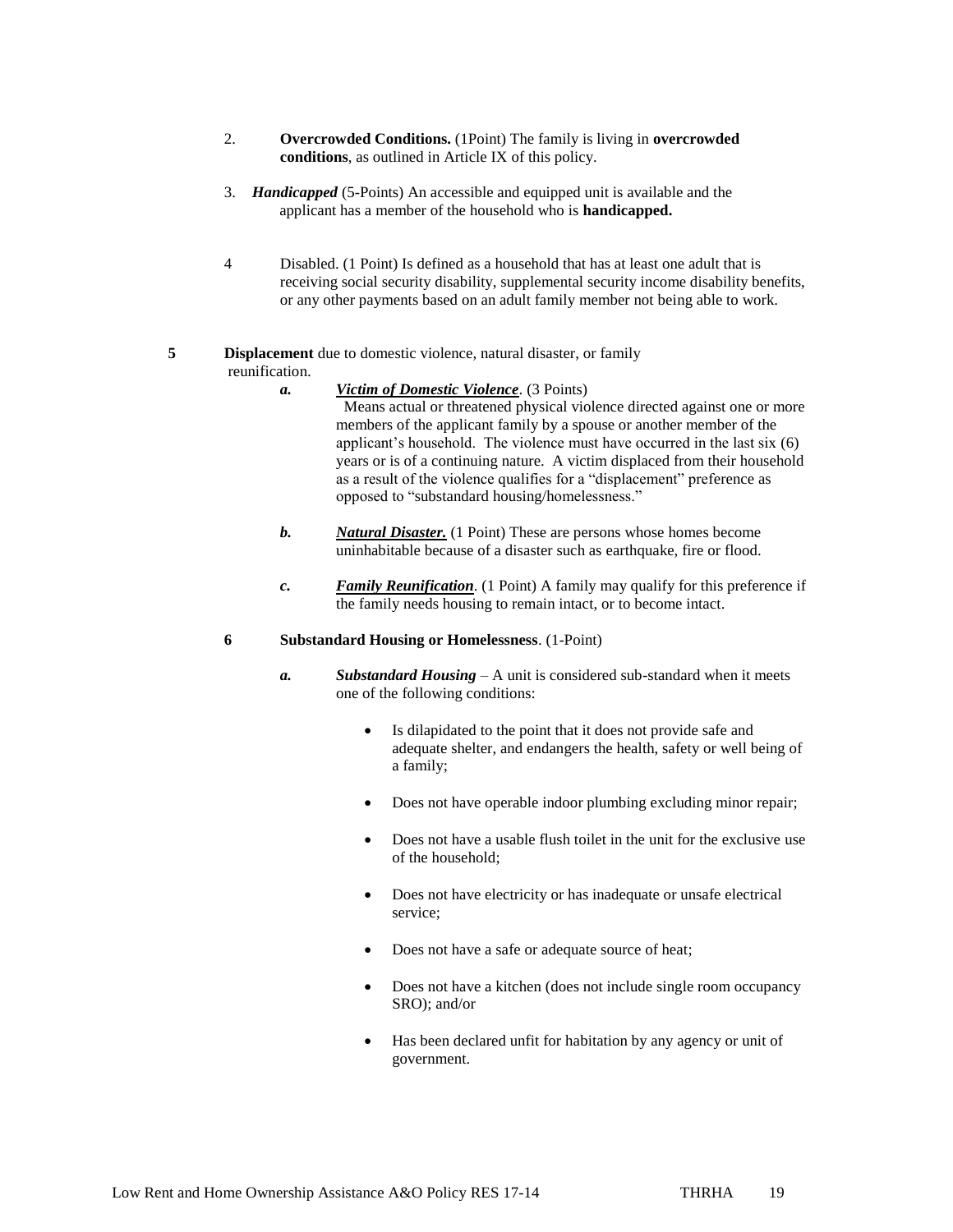- *b. Homelessness*. A "homeless" family includes any individual or family which lacks a fixed, regular, and adequate nighttime residence that is:
	- A supervised publicly/privately-operated shelter designed to provide temporary living accommodations (including welfare hotels, congregate shelters and transitional housing); and/or
	- A public/private place not designed for or ordinarily used for sleeping by humans.
- **7. Rent Burden** (1Points) Monthly rent and utility expense is greater than 50% of gross monthly income.
- **8. Terminally III** (1-Point) The applicant or a family member has an incurable, terminal illness.
- **9. Working Family** (5-Points) A working family is defined as one that:
	- a. Has at least one adult that is working;
- **10.** *Qualified Veterans* will be given consideration. (2-points)
- **11 Related Dwelling Resident at Time of Tenant's Death.** (1 point) The direct descendant or direct ancestor of a tenant who was a bona fide, full-time resident of the dwelling at the time of the tenant's death.
- **12. Public Rental Assistance Voucher Holder***,* (5 points)as evidenced by receipt of verification from the agency providing the voucher rental subsidy indicating that the applicant has been pre-authorized for the subsidy program.
- **13.** *Elderly Preference* (2-Points) Has at least one adult who is at least 62 years of age or older.
- F. The selection preferences used by THRHA shall be established and administered in a manner that is consistent with HUD's affirmative fair housing objectives. Available preferences for each specific development/project will be listed on the posted notice of vacancy.
- G. For units owned by a Tribal Partner and managed by THRHA on behalf of the Tribal Parnter, a different preference point ranking may apply by resolution of the Tribal Council.
- H. Prohibition of preference if an applicant was convicted for drug-related criminal activity. THRHA may not give any Preference Points to an applicant if any member in the family is a person who was convicted during the past three (3) years for any drug-related criminal activity and/or evicted from any housing assisted with HUD funding because of the conviction. However, and unless the criminal activity disqualifies the person from eligibility under Section VI(10) of these Policies THRHA may give consideration to accept preferences in the following cases:
	- 1. The evicted person has successfully completed a rehabilitation program approved by THRHA;
	- 2. THRHA determines that the evicted person clearly did not participate or know about the drug-related criminal activity;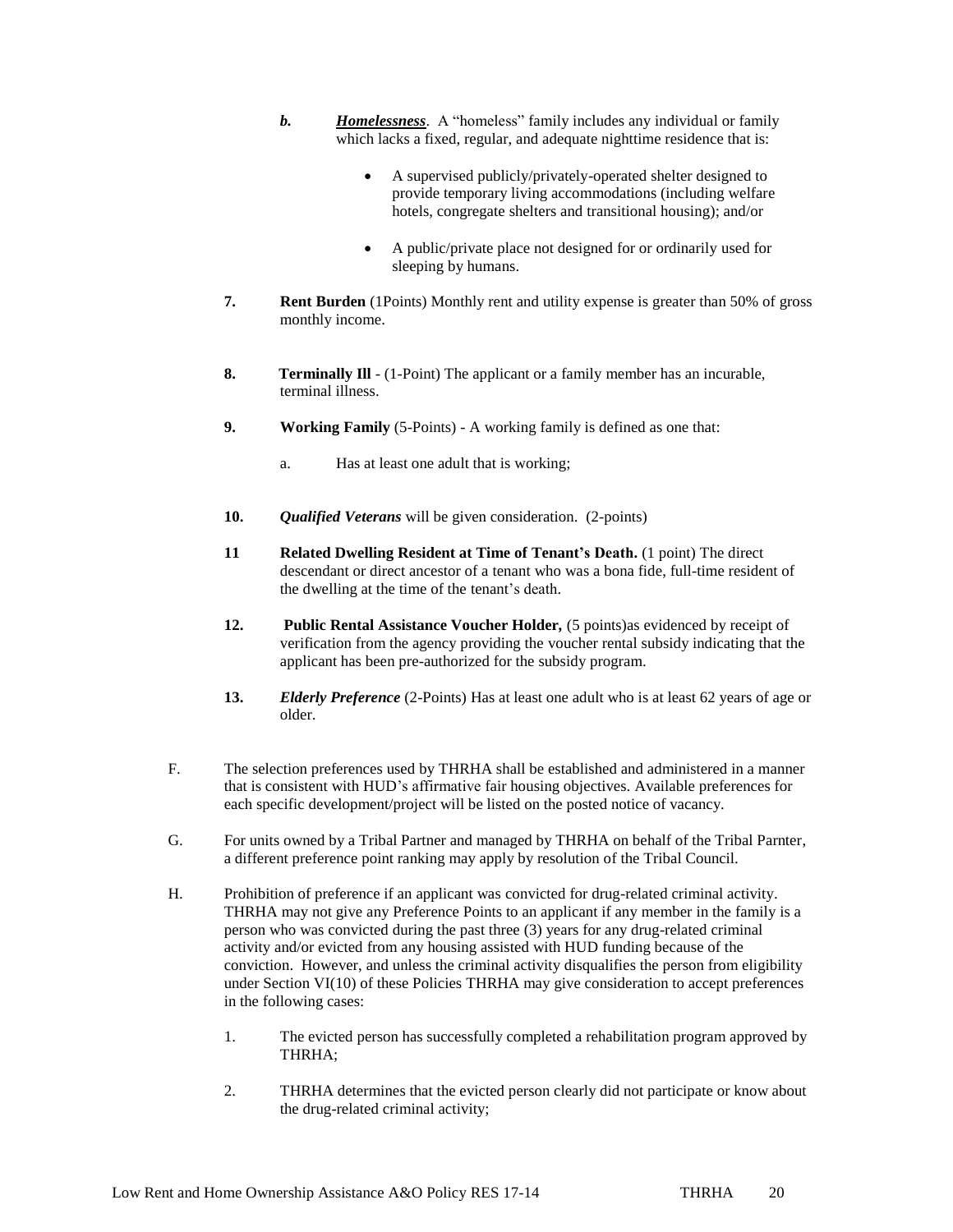- 3. THRHA determines that the evicted person no longer participates in any drug-related criminal activities; or
- 4. THRHA determines that the circumstances leading to the eviction no longer exist because the convicted individual died or is imprisoned.
- I. THRHA will formally notify all applicants of the availability of selection preferences and will provide all applicants with an opportunity to assert their eligibility for and most importantly to provide THRHA with documentation that substantiates their eligibility for any selection preferences indicated.
- J. If the THRHA selection committee determines that the applicant does not qualify for a selection preference they requested to be considered eligible for, the applicant will be mailed a letter containing a brief statement of the determination; and that the applicant has the right to appeal the determination. The applicant must then submit their appeal in writing and have the right to discuss his/her appeal with a THRHA employee during the appeal process. If a formal appeal is received THRHA staff will review the determination with the applicant and be available to answer any questions the applicant may have. The President/CEO will make the final decision. If necessary the applicant may make the case directly to the President/CEO.
- K. The waiting list is arranged, and selected from, in decreasing selection preference point order. Applicants are thus selected from the top of the current waiting list for any development/project. Eligible applicants are placed on the waiting list according to their point value, date and time of their application, and bedroom size need. In the event that two or more applicants have the same number of points, the applicant with the earliest date will be selected until all of the homes are obligated.
- L. Changes in family income after initial determination of eligibility may change the applicant's right to enter the Low Rent and Home Ownership Assistance program.
	- 1. If the family no longer meets the admissions requirements or does not have the ability to meet the obligations of the program, THRHA may either terminate or postpone their application eligibility.
	- 2. The THRHA staff will counsel the family on their rights and responsibilities under the program.
	- 3. If the family is determined to be over-income, it will be declined from further consideration and counseled on other housing programs and alternatives.
- M. THRHA will give prompt written notice of a family's tentative selection as a finalist, or after final selection. Staff will make a reasonable effort to contact the family by telephone and mail to confirm their final acceptance into the HOAP or Low Rent Program. If the family cannot be reached within ten (10) days of final selection, an alternate with the next highest Preference Points and application date will be selected from the waiting list.
- N. Applicants on the waiting list that have not been selected for a desired unit will be notified in writing once the waiting has been closed after filling a vacant unit.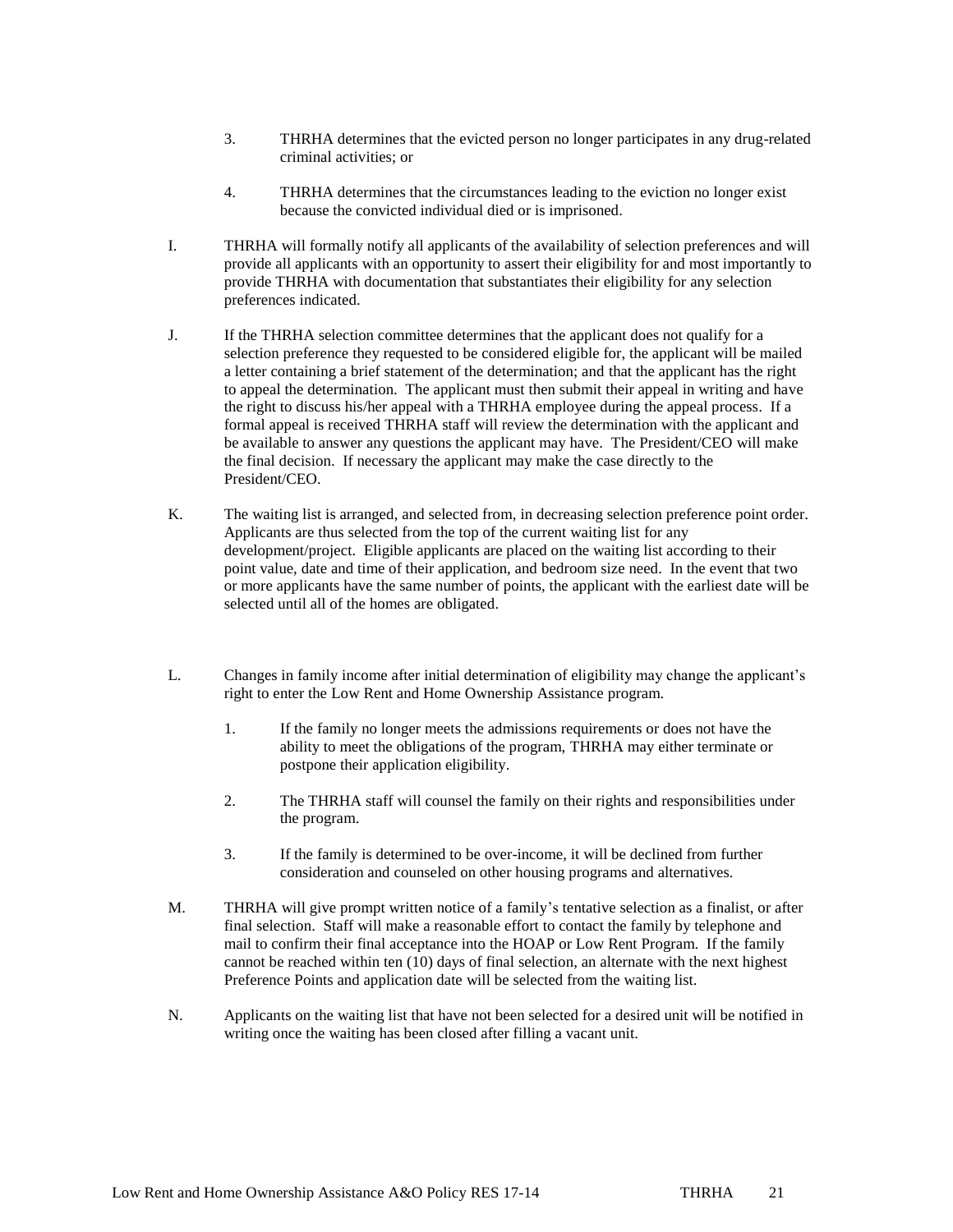### **IX. SELECTION CRITERIA FOR BEDROOM SIZE OF UNIT**

A. In an effort to ensure that overcrowded or under utilization of units is not occurring, THRHA will use selection criteria for determining the bedroom and unit size needed per applicant on the waiting list.

The criteria for determining the appropriate bedroom size or unit size per family will be based on the following:

1. The total number of family members. The chart below will outline the minimum and maximum number of family members per bedroom sized home:

#### **NUMBER OF PERSONS**

| LVI LLIWOND<br><b>BEDROOMS</b> | <b>MINIMUM</b> | MAXIMUM |  |  |
|--------------------------------|----------------|---------|--|--|
|                                |                | 1 OR 2  |  |  |
|                                |                | 3 OR 5  |  |  |
| 3                              |                | 5 OR 6  |  |  |
|                                |                |         |  |  |
|                                |                | 10      |  |  |

- 2. In addition to the chart, the following will be considered in determining the required bedroom size per unit per applicant:
	- a. 1 bedroom required for head of household and spouse.
	- b. 1 bedroom required for male member of family other than head or spouse.
	- c. 1 bedroom required for female member of family other than head or spouse.
	- d. Two members of the same sex may share a bedroom.
	- e. The age difference between two family members of the same sex, with a minimum age difference of five (5) years or greater, will be considered in determining the need for an additional bedroom sized unit.
- 3. Exceptions to the occupancy standards can be made for:
	- a. Single parent families requiring an additional bedroom, which is not reflected in the schedule.
	- b. The occupancy of extended family members when necessary.
	- c. The accommodation of families requiring an additional bedroom due to health or medical reasons.
	- d. Chronic vacancy.
	- e. Possible growth potential of a family. To include a pregnant single woman.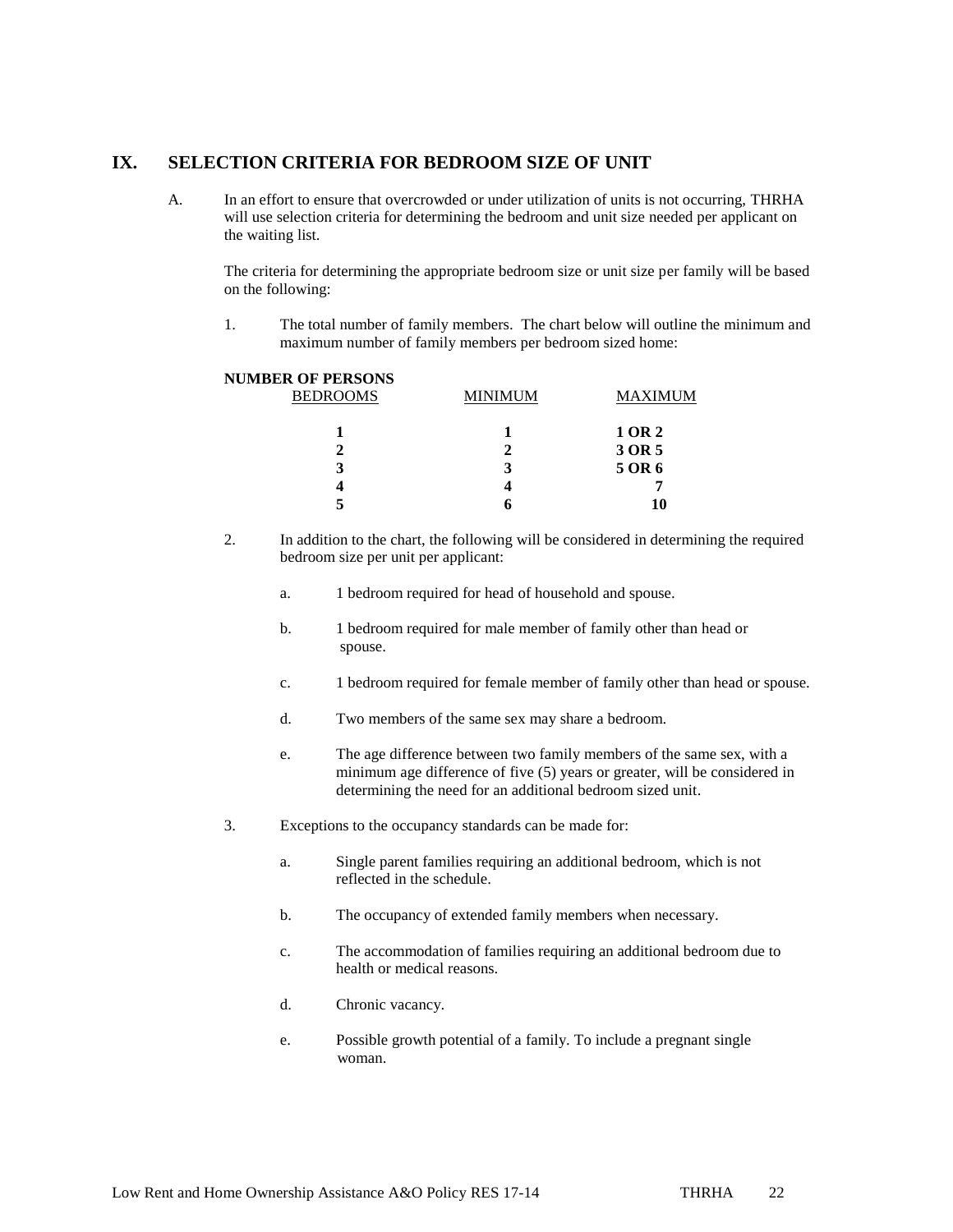f. In the selection process, consideration should be given to identify possible intentional overcrowding or homelessness. If suspected, an effort should be made to determine the true reality and a decision made by the selection committee. Members in a household should have lived together for the preceding twelve (12) months, with the exception of pregnancy or mitigating circumstances determined acceptable by the selection committee.

## **X. ADMISSION INTO THE PROGRAM**

- A. **General.** As a condition of occupancy, the selected tenant is required to sign an executed lease and submit a security deposit. A new tenant should not occupy the unit until the entire security deposit has been provided unless an alternative arrangement is granted in writing by THRHA. If the tenant is unable or unwilling to provide the deposit prior to occupancy, the selected applicant may be terminated and another tenant chosen for the unit from THRHA's waiting list, or a previously named alternate finalist shall be selected.
- B. If the lease for a tenant is terminated prior to initial occupancy of the unit, the tenant may be entitled to a refund of any security deposit paid. The alternate tenant then has the same payment requirement prior to occupancy of the unit.

## **XI. USE OF THE HOME**

- A. A condition for selection as a tenant in either the HOAP or Low Rent Program is that the family agrees to use the home as its principal residence during the term of thelLease. Ownership or use of an additional residence that is decent, safe, and sanitary at the time of occupancy or acquisition during occupancy would disqualify a Family from the HOAP or Low Rent program. Failure by the tenant to use the home as their principle place of residence shall constitute grounds for termination of the lease. The home may not be sublet for temporary absences without THRHA consideration and approval.
	- 1. The tenant shall continuously use the home as his/her primary residence.
	- 2. The tenant may request prior written approval from THRHA to operate a small business in the unit. THRHA may grant this authority when the tenant provides the following assurances and may rescind this authority upon violation of the following assurances:
		- a. The unit will remain the tenant's principal residence;
		- b. The business activity will not disrupt the basic residential nature of the housing site or disturb other Tenants; and
		- *c.* The business will not require permanent structural changes to the unit or that will adversely affect a possible future tenant's use of the unit.

### **XII. MONTHLY RENTAL CHARGES**

#### **A. HOAP Program.**

The Gross Monthly Charge is determined by multiplying the monthly income (Attachment D) by 28%, and then adding a charge for taxes and insurance. The charge for taxes and insurance is currently set at \$45, but is subject to change by THRHA at any time. Subject the effect of the utility allowance on the maximum monthly charge, the net monthly charge is determined by subtracting the applicable utility allowance, if any, from the gross monthly charge.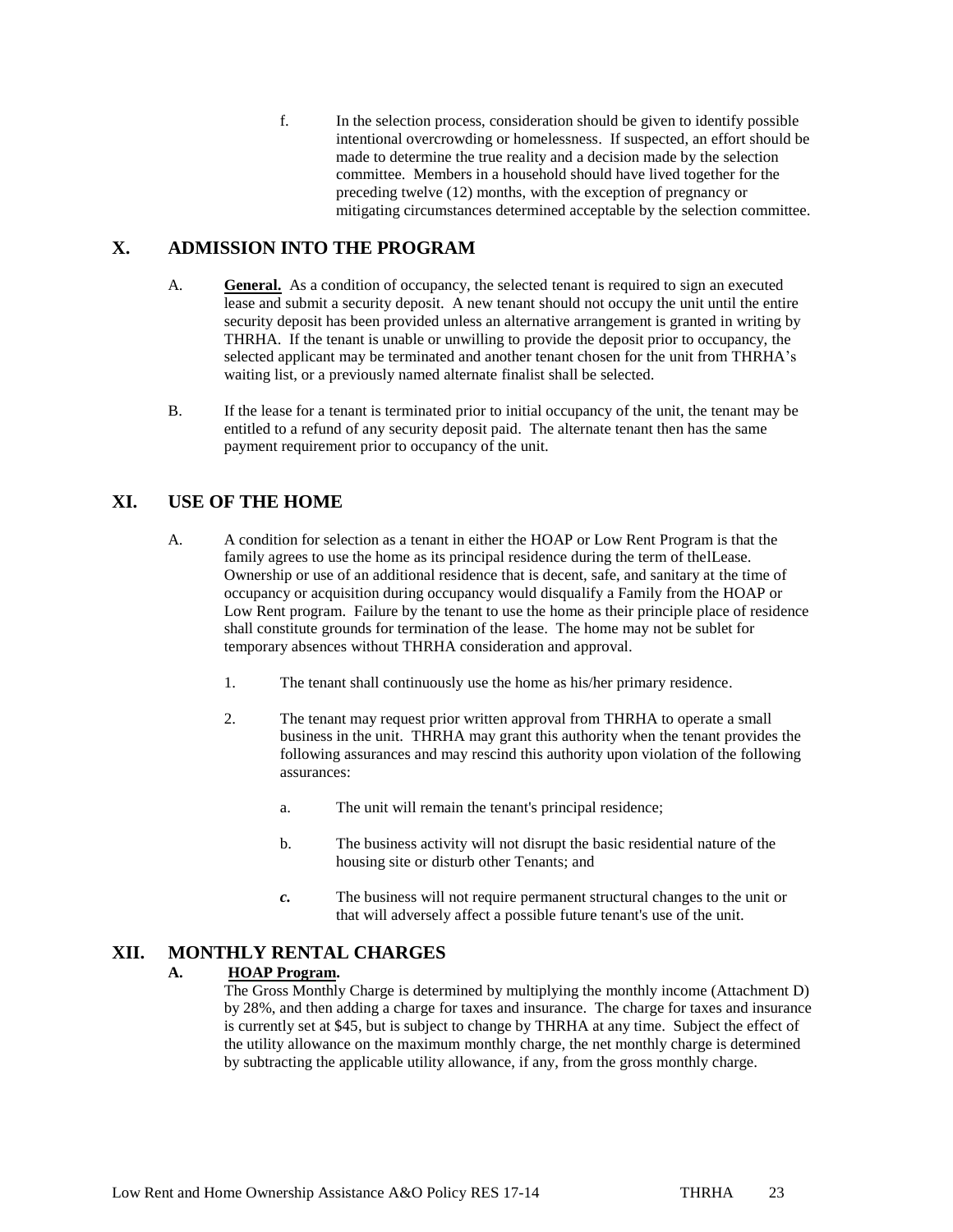- B. The HOAP program requires that a minimum monthlyamount be achieved in order to receive that month's amortization on the dwelling's amortization table accompanying any purchase option. This minimum monthly amount to achieve amortization does not affect the net monthly charge due from the tenant.
	- 1. If 28% of monthly income for a month is less than this minimum monthly amount, no amortization credit is given on the amortization table for that month. Neither the amount added to the gross monthly charge for taxes and insurance, nor the amount of utility allowance subtracted to calculate net monthly income, are taken into consideration in determining whether this minimum monthly amount to achieve amortization is achieved.
	- 2. In the first year the minimum monthly amount to achieve amortization is \$250. At each annual recertification, this minimum monthly amount is increased by \$5 per month. For example, after five years in the program, a tenant's minimum monthly amount would be the original \$250 plus \$5 x 5 years, or \$275.
- C. For HOAP, to accommodate economic downturns in a local economy and ensure maximum affordability, a maximum monthly charge is established which the sum of the monthly amortization rate (as reflected on the applicable amortization table for the dwelling accompany the purchase option, if any) plus the taxes and insurance amount. The maximum monthly charges constitutes the maximum monthly charge for that month.
	- 1. A utility allowance is to be deducted from the gross monthly charge on HOAP dwellings, but only to the extent of the minimum or maximum monthly charge, as described below.
		- a. First, the utility allowance can never reduce the net monthly charge below the minimum monthly amount to achieve amortization. For example: assuming that the 28% gross monthly charge is \$400; the utility allowance is \$275 and the minimum monthly charge is \$255: The net monthly rental charge would be \$255, without regard to the utility allowance.
		- b. Second, the utility allowance at the maximum end of the rental charge is limited by the combination of the monthly amortization amount plus the monthly charge for taxes and insurance. For example assume that the 28% gross monthly charge is \$1,200; the amortization is \$1,000 plus the \$45 taxes and insurance; and the utility allowance is \$275. In that case, the net monthly charge would be \$925 (\$1,200 - \$275). In the same example, once the gross monthly charge went above \$1,320, the net monthly charge would be capped at \$1,045.
- D. Any tenant that is found to have been overcharged by THRHA shall have such overcharge promptly returned to the tenant after first offsetting any obligations owed by the tenant to THRHA.

### **E. Low Rent Program.**

The Low Rent program has two types of units: Regular and HOME type units.

1. Regular low-rent units have no Home Grant funds or restrictions. The monthly rent charge is simply 30% of the adjusted monthly household income (Attachment D), provided the unit includes THRHA paid utilities. If there are non-covered utilities, then a utility allowance may be deducted from the 30% monthly charge. Allocation of utility payment responsibilities will be set out in the lease. In addition, each development/project and/or unit may have a minimum or floor rent that must be met in order to be eligible to live in a particular unit.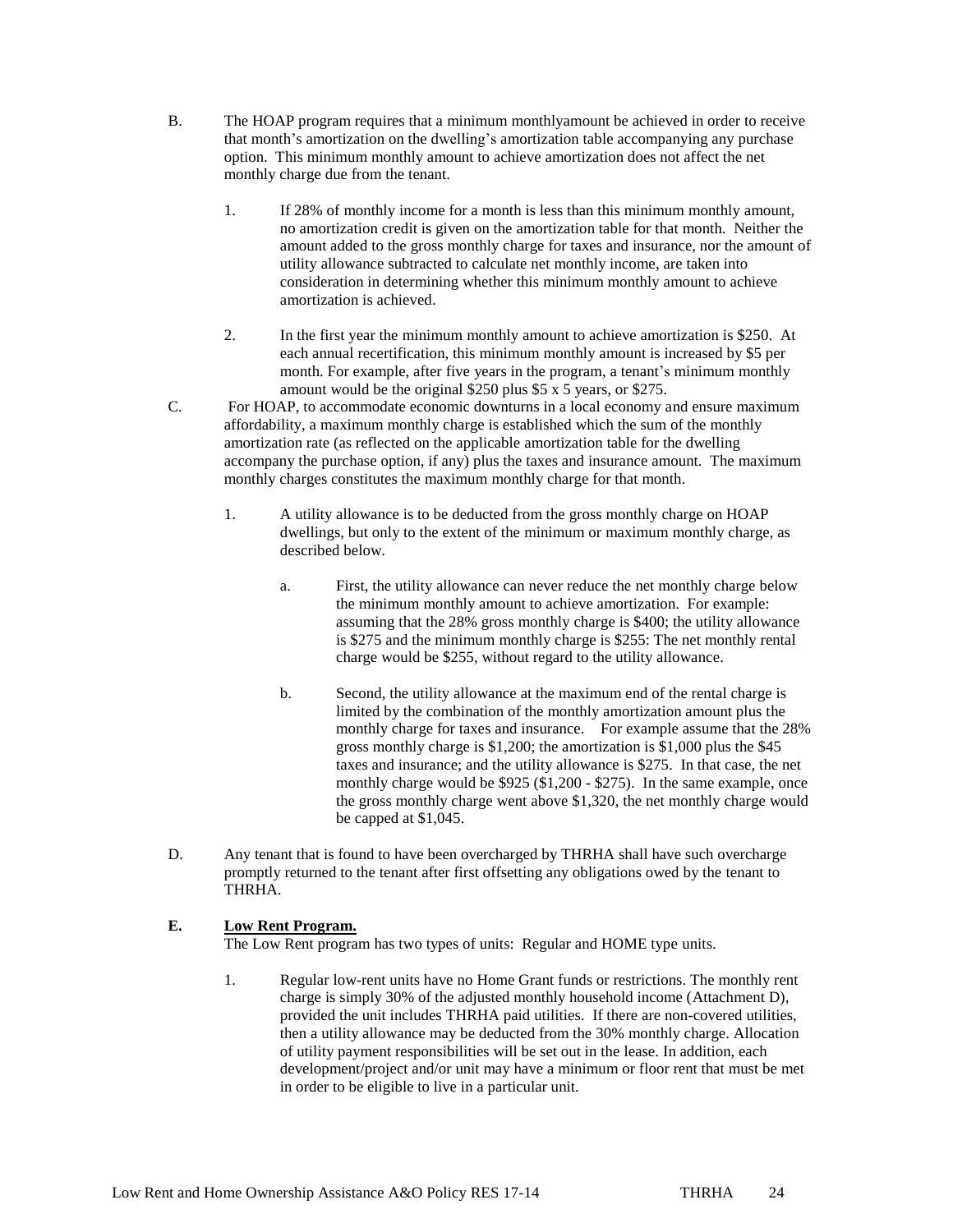- 2. HOME units are generally treated identically to the regular Low Rent units unless the AHFC scheduled maximum HOME rental rates are determined to be less than what is actually paid by the Tenant.
- 3. Notwithstanding any other provision of this paragraph, thelLandlord, in its discretion, may designate certain one-bedroom or two-bedroom Low Rent units for reduced senior rental rates. Any such unit will be identified in an attachment to the lease. Those rates, if applicable, will be:
	- a. **Tenant age under 55:** 30% of adjusted monthly income;
	- b. **Tenant age between 55 and 60:** 25% of adjusted monthly income; and
	- c. **Tenant age over 60:** 20% of adjusted monthly income.

### **XIII. PURCHASE OPTION**

Landlord may append to a HOAP Lease a Purchase Option which, if conveyed along with the Lease, will be included as an Addendum B to the Lease.

## **XIV. TRANSFERS WITHIN THE HOAP OR LOW RENT PROGRAM**

A. Transfers of tenants between units and projects are contingent upon approval by the program manager or the President/CEO. The tenant requesting a transfer must complete an application with supporting documentation and meet eligibility requirements for admission into either Program. Approved applications will be placed on the waiting list based on preference points and the date and time of application.

Approval will be based on initial eligibility requirements for admissions as outlined in article VI of this policy, and the following criteria:

- 1. The tenant's income eligibility for the applicable program shall be that under income or over income families will not qualify for the waiting list because applicants are required to meet the initial admissions requirements of the program. However, under income families may submit a letter to the President/CEO requesting special consideration.
- 2. Transfers must be based on need (i.e., overcrowding or under-utilization of current unit), or based on a documented medical need for transfer, including a handicapped family requiring a transfer to a unit which better accommodates their handicap.
- 3. The tenants must have a good payment history and have all accounts current including any repayment agreement, if applicable.
- 4. The tenant's current unit must be maintained in an acceptable manner. If the above three criteria are met, an inspection will be conducted to determine condition of unit. If the unit is acceptable, according to the housing authority's standards for acceptable maintenance, the applicant will be placed on the waiting list.
- 5. When a unit becomes available, and the points warrant it, the transfer applicant will be given at least a thirty (30) day notice to move-in to the new unit. In addition, a move-out inspection report will be sent to inform them of all maintenance and repair work that must be completed in their existing home before transferring to the new unit. The actual move-out inspection will be conducted by a representative from THRHA.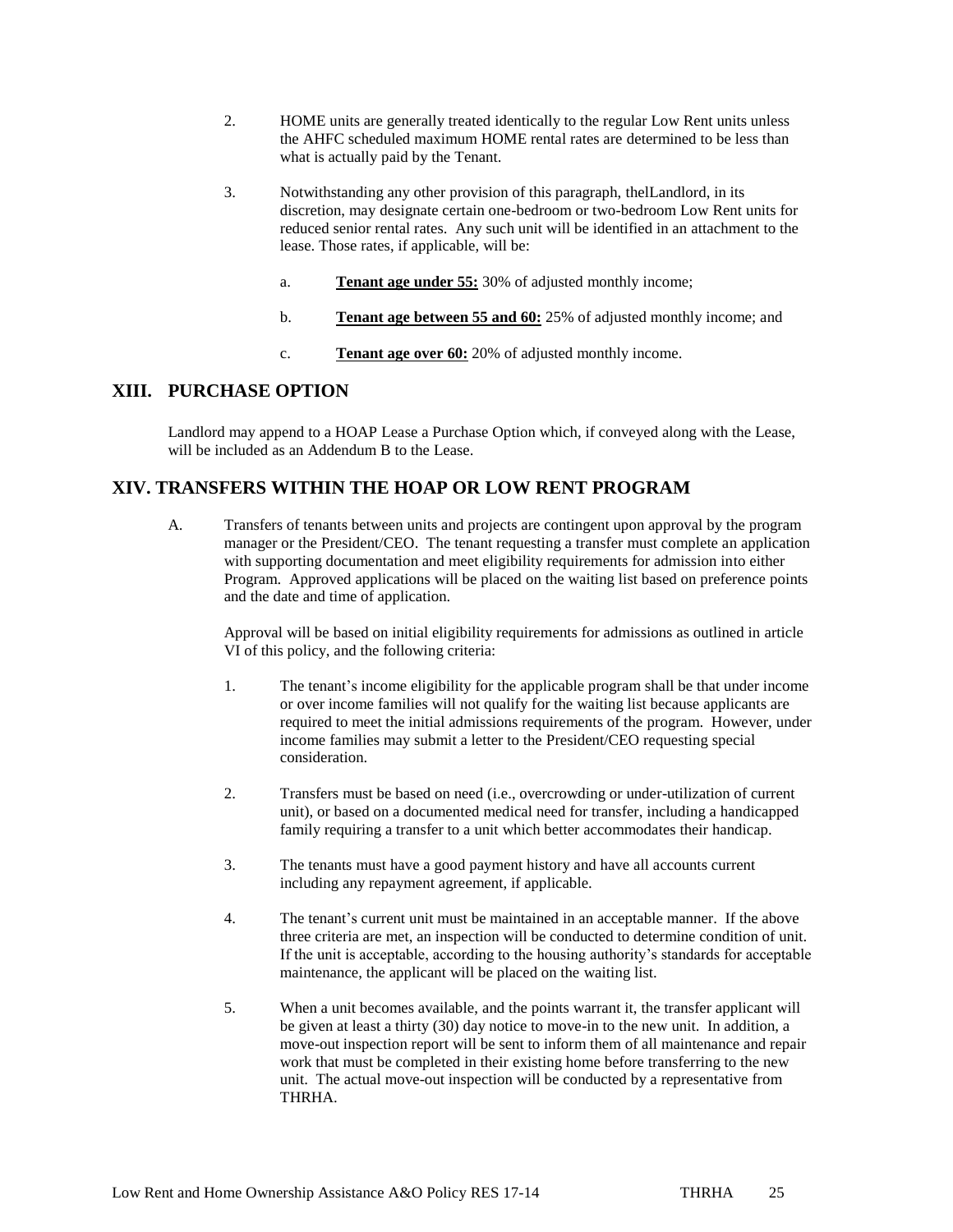At the time of transfer, the move-out inspection shall reflect total compliance and no deficiencies. The condition of the home must be to an acceptable standard. If the transfer applicant fails to comply with the requirements of the inspection report, the transfer will be denied.

### **XV. CERTIFICATION AND RECERTIFICATION OF INCOME**

- A. THRHA staff shall certify a selected family's income and earnings prior to initial occupancy and may recertify income thereafter when deemed necessary for the purpose of determining the family's income and corresponding monthly rent charge. This may be conducted at a tenant's request due to a change in household income. Recertification of income schedules will be determined by the program manger and/or the President/CEO.
	- 1. The purpose of the applicant certification and tenant recertification is to initially establish and ensure that all aspects of an applicant's eligibility have been determined appropriately.
	- 2. Tenants may be recertified when deemed necessary by the program manager or President/CEO.
	- 3. During the application certification process, each tenant household shall be required to produce income tax returns, check stubs and any other evidence that will help demonstrate income for THRHA to completely determine an applicant household's eligibility and probable income for the twelve (12) months following move-in.
	- 4. When necessary, the Occupancy Specialist may required that a household sign a consent for the release of information (HUD form #9887) from all adult family members.
	- 5. All tenants must notify the Occupancy Specialist assigned to their development/project if their household composition changes.
		- a. Interim re-certifications must be processed if the tenant's income has increased or decreased by 20% or more from what is currently on file. All of the income from each household member must be included in any recertification unless the household member is an approved live-in aid. Also, tenants must report all changes in family household composition as they occur, and THRHA may require interim recertification if it has reasonable grounds to believe that family income has materially changed.
	- 6. Tenants must be given at least thirty (30) days advanced notice before a rental increase can be implemented.
	- 7. If THRHA staff believes there is reasonable evidence to indicate that a household intentionally failed to report all proper household income or household members in their application or a subsequent recertification they may be evicted at the discretion of the program manager or the THRHA President/CEO.

### **XVI. INSPECTIONS OF UNIT**

**A.** The tenant or his/her representative is obligated to participate in and allow pre-occupancy, intial occupancy, annual, pre-move out and final move-out inspections and emergency or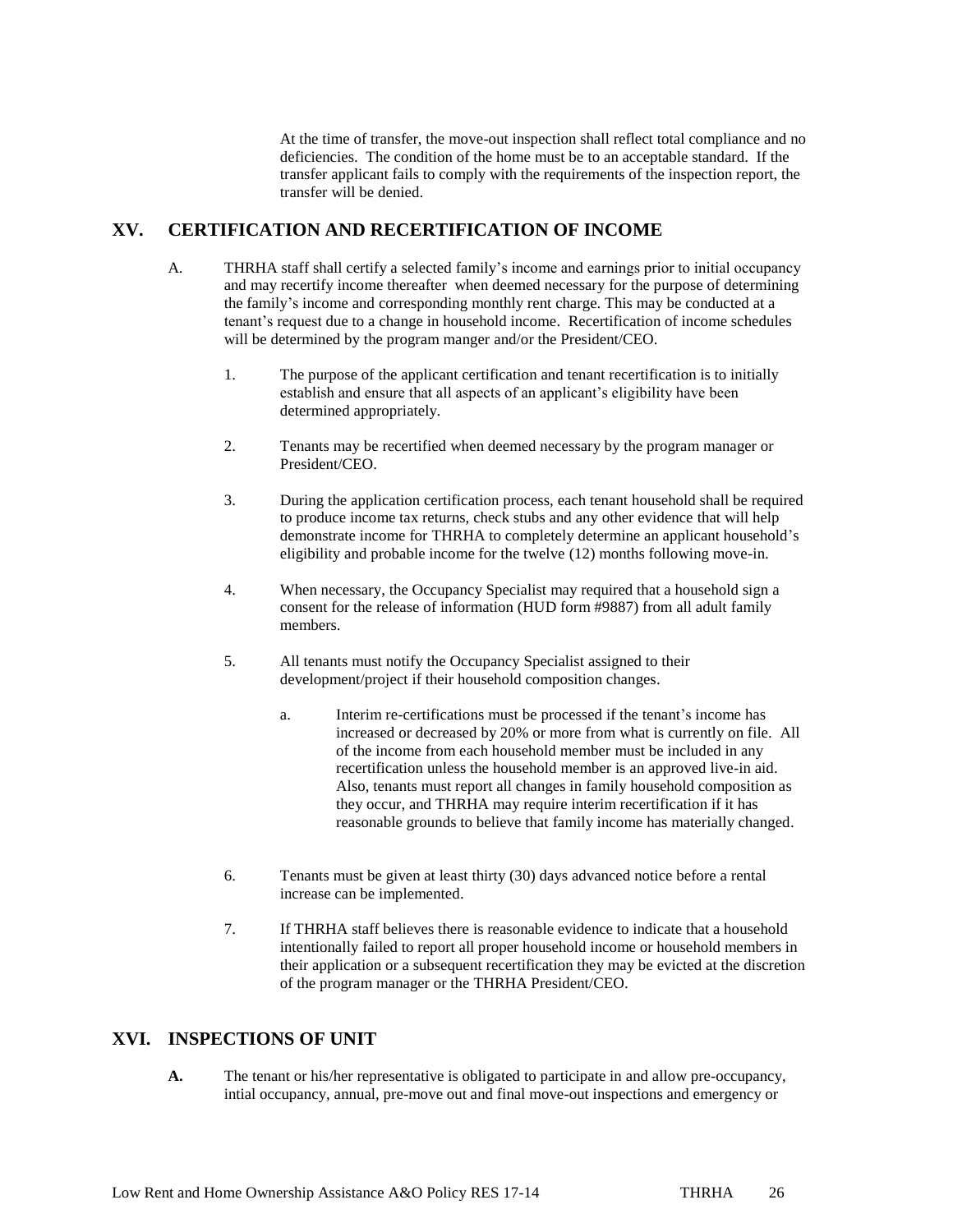special periodic inspections. Failure of the tenant to participate in or allow a required inspection is a violation of the lease and may result in termination of the lease in accordance with this policy. As provided in the lease, landlord is entitled to conduct any inspection authorized by this article without tenant's consent. Except for emergency inspections or entry under (4) of this section, landlord will make one initial attempt to schedule a mutuallyagreeable time for the conduct of the inspection. If tenant refuses to schedule a mutuallyagreeable time; demands an extension or cancellation of that scheduled inspection; or fails to appear at the scheduled inspection, then landlord may enter into the dwelling and conduct the inspection without further notice and with or without the presence of the tenant, all at the landlord's sole discretion.

- 1. **Special Inspections**. Subject to (4) of this section, THRHA shall, upon **24 hours'** written notification to the tenant, be permitted to enter the dwelling during reasonable hours for the purpose of performing inspections and maintenance, for making improvements or repairs, or to show the dwelling for re-leasing
- 2. **Monthly Inspections. Tenants that have moved into a unit may have their unit inspected monthly for the first 6 months to ensure that the tenant is abiding by the requirements of the lease. This practice occurs to minimize any potential damage to the rental unit and to ensure that a new tenant is properly maintaining his or her unit. Should a unit be deemed a potential problem unit, inspections may continue until the program manger or President/CEO determine that the unit condition is acceptable. Tenants' units that are not deemed acceptable may face lease termination.**
- 3. **Probational Inspections.** The program manager or President/CEO can require and either schedule, or at random, cause a series of special inspections to occur to a Low Rent unit in order to ensure that a tenant is fulfilling a counseling agreement and/or properly maintaining their rental unit.
- 4. **Emergency Inspection.** THRHA staff can conduct an immediate inspection of any THRHA unit if there is reasonable cause to believe that an emergency exists that presents an immediate threat to the health or safety of persons or an immediate threat of damage to project property.
- 5. **Pre-occupancy Inspection**. Prior to move in, the applicant and representatives of THRHA will conduct a pre-occupancy inspection to document the existing condition of the home. The pre-occupancy inspection will be part of the tenant file and will be used for future reference, should the tenant or THRHA terminate the Lease and have any disagreement over the condition of the rental unit at move-in.
- 6. **Annual Inspections**. The tenant and/or his/her representative along with a THRHA representative will conduct an annual inspection of the home. The annual inspection is conducted to ensure that the home is being properly maintained. The annual inspection also documents the condition of the home for the tenant's file. If deficiencies are noted, the tenant must be provided mandatory maintenance counseling. THRHA may elect to perform inspections on a more frequent basis if the tenant is considered to not be maintaining the home in a decent, safe and sanitary manner.
- 7. **Pre Move-out Inspection**. The pre-move out inspection is scheduled at the time the tenant notifies THRHA with his/her thirty (30) day notice of intent to terminate the lease. The pre-move out inspection is conducted to provide the tenant with assistance in maintenance items that are required to be repaired/replaced or cleaned prior to THRHA regaining possession of the home.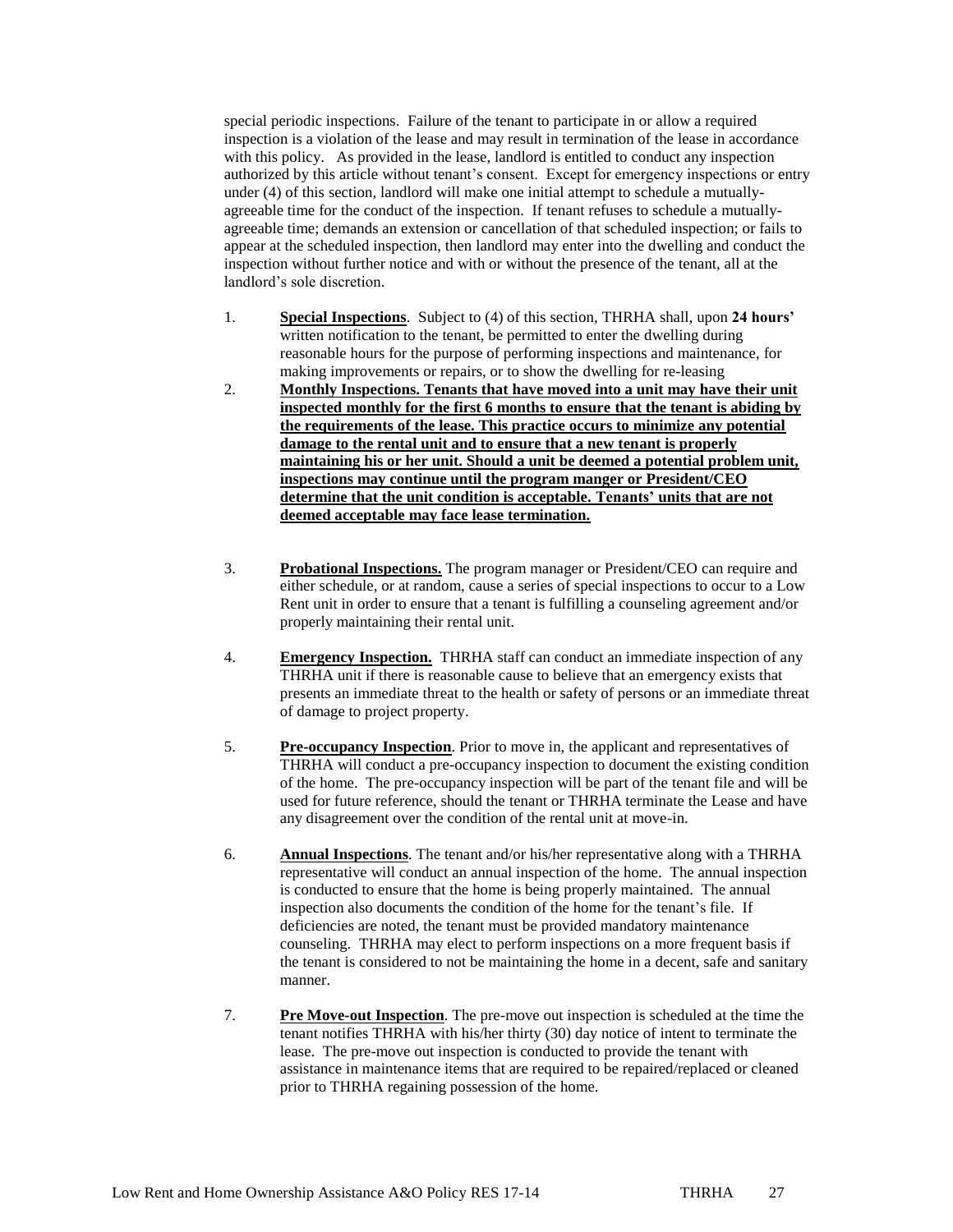- 8. **Final Move-out Inspection.** The final move out inspection documents the condition of the home at the time THRHA regains possession of the home. Any items needing repair/replacement or cleaning will be documented for the file. Any charges for rehabilitation of the home will be charged back to the tenant's security deposit or tenant's account and collected in accordance with THRHA's Collection Policy.
- 9. **Termination Inspection.** THRHA will perform an inspection of the premises whenever it takes action to terminate a lease; the premises will be inspected again prior to the tenant moving out.

### **XVII. TERMINATION**

**A. Voluntary Termination.** Tenants must provide THRHA with a thirty (30) day written notice of his/her intent to terminate the lease. If the tenant vacates the home without proper written notification, the tenant shall remain subject to the obligations of the lease including the obligation to make monthly payments. THRHA staff shall make a reasonable attempt to notify the tenant of the effective date of the termination notice and pro-rate the account for same.

Upon receipt of the proper written notice, THRHA will schedule a move-out inspection. Any repairs that are necessary and attributable to tenant abuse or neglect (as set out in Attachment A and the lease) will be identified and the tenant will be given five (5) days to acknowledge whether they intend to complete the repairs. If the tenant refuses or fails to complete the repairs, THRHA will complete those repairs determined to be tenant's responsibility and will first charge the tenant's security deposit and then his/her accounts receivable. The tenant will not be responsible for normal wear and tear of the unit. The definition of normal wear and tear is clarified in themaintenance policy procedure contained in attachment A.

**B. Involuntary Termination**. Termination of the lease by THRHA for material noncompliance or other reasons is governed by the lease.

## **XVIII. INCOME AND DEDUCTIONS**

See Attachment D for allowable income and deductions.

### **XIX. TENANT'S RESPONSIBILITY FOR MAINTENANCE**

- A. There are two types of rental units. The permanent rentals that are typically multi-family ("Low Rent Units") and the lease-to-purchase that are typically single-family or attached homes ("HOAP Units"). The units will be maintained in accord with the Dwelling Maintenance Obligation Policy and Procedure manual found in Attachment A to these policies. In both cases, tenants are responsible for routine maintenance, including replacement of consumables such as light bulbs and periodic, customary and regular servicing of appliances and fixtures, including all plumbing and heating. Tenants are also responsible for repair and/or replacement and any damage that occurs due to:
	- 1. Tenant's failure to use reasonable care to maintain all aspects of the dwelling;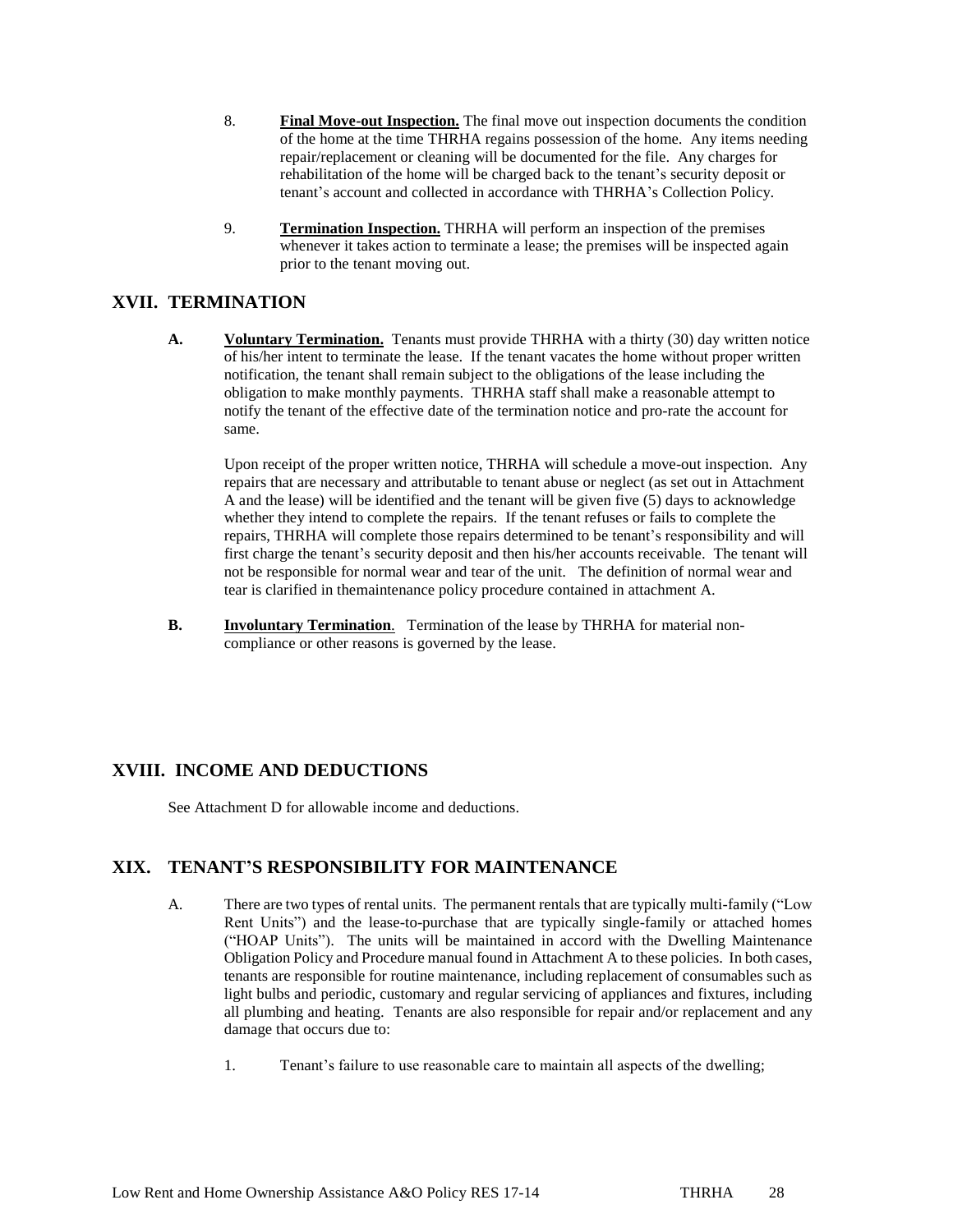- 2. Tenant's use of any aspect of the dwelling in an improper manner or a manner for which that aspect of the dwelling was not intended; or
- 3. Damage to any aspect of the dwelling caused by the abuse, vandalism, or neglect of either tenant or any other household member, invitee or permittee of tenant, or by a breach of the lease.
- B. THRHA will periodically provide maintenance counseling opportunities and when necessary will repair problems that are determined to be outside the control of the tenant. These responsibilities are further explained in Attachment A to these policies.
- C. For both types of units, Each tenant is expected to do his or her best to properly maintain the interior of their unit so that it is always in a safe, sanitary and generally clean condition. Tenants are also responsible to help maintain the general ambiance of the common areas and grounds by helping keep them clean. The THRHA Field Rep. is primarily responsible for providing maintenance for common areas and equipment and taking care of the lawns and snow removal in common areas.
- D. Also for both types of units, both the interiors and exterior areas controlled by tenant (i.e. yards, walkways, etc.) must always be maintained and be kept continuously in a safe, sanitary and generally clean condition by tenant. For these areas controlled by tenant:
	- 1. Lawns should be routinely mowed and plants and shrubbery properly cared for; and
	- 2. Tenant must also maintain walkways and driveways so as to provide safe passage to the unit in winter weather, including prompt snow and ice removal.
- E. Structural or possible changes to the home may be considered by the THRHA for HOAP tenants only. Low Rent tenants cannot make any structural changes. If the modification would require alteration of the home or structure the tenant must first make a detailed proposal and acquire prior written approval from THRHA. THRHA staff must ensure that the proposed change(s) will not:
	- 1. Impair the value of the home, the surrounding homes or the project;
	- 2. Affect the use of the home for residential purposes or in any way violate HUD regulations as to design and construction; and
	- 3. Is appropriately planned and is achievable.

.

- F. Any improvements to the yards should be strongly encouraged, for either HOAP or Low Rent Tenants, with the intention of helping to further differentiate between the units. Staff should conduct annual competitions to help stimulate the improvement of yards.
- G. Maintenance obligations, and THRHA charges in the event that THRHA is required to perform any maintenance or repair that is the responsibility of tenant, are set out in more detail in Attachment A to these policies, as well as the lease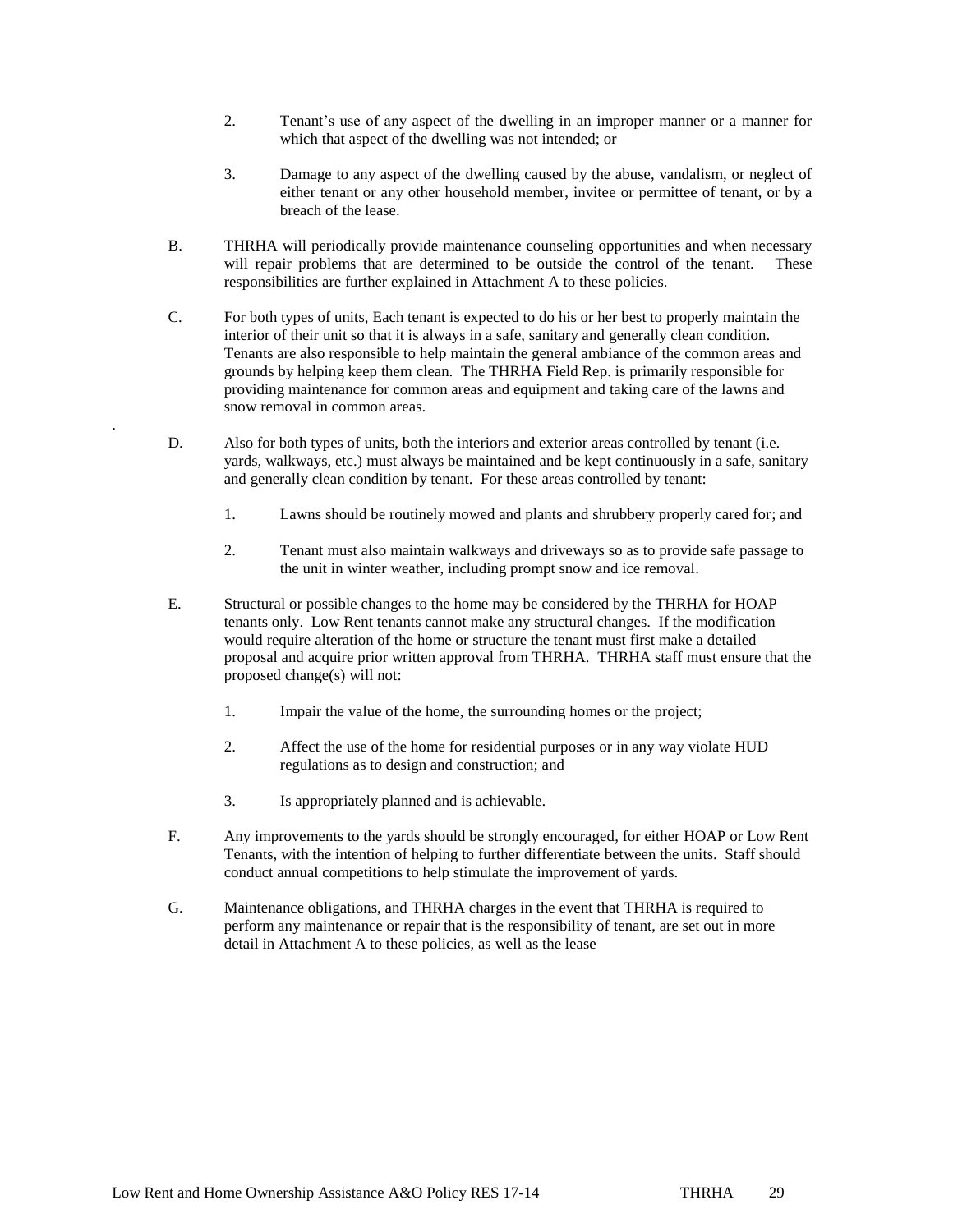### **XX. GENERAL TENANT OBLIGATIONS**

- A. The tenant shall abide by all program requirements and obligations, including but not limited to:
	- 1. Changes to monthly rent and inspections;
	- 2. Not assign, sublet or transfer possession of the dwelling;
	- 3. Not provide accommodations for boarders or lodgers and promptly notify the Landlord of any changes to household composition or guests who stay in the unit more than two weeks in a calendar year;
	- 4. Use the dwelling solely as a private dwelling for those persons identified in the Lease, not use or permit its use for any other purpose including business purposes, and not display commercial signs of any kind in or about the premises;
	- 5. Use the dwelling solely as tenant's principle residence;
	- 6. Abide by all necessary and reasonable regulations for the benefit and well being of the housing project and the tenants;
	- 7. Comply with the applicable building and housing codes that affect health and safety;
	- 8. Keep the dwelling, including the dwelling fixtures, as clean and safe as the condition of the dwelling permits;
	- 9. Keep the interior and exterior of the dwelling, the yard and adjacent street and any common areas in clean and safe condition;
	- 10. Tenants or any guest shall in no way deface, damage or remove any part of the dwelling;
	- 11. Dispose of all ashes, rubbish, garbage and other waste from the dwelling into a refuse receptacle stored in the furnace/storage room or an approved bear-proof structure in a clean and safe manner;
	- 12. Regularly park no more than three (3) vehicles, inclusive of any boat, all of them operable, on the driveway or in the carport without prior written landlord approval;
	- 13. Use in a reasonable manner all electrical, plumbing, sanitary, heating, kitchen, and ventilation fixtures and all other facilities and appliances in the dwelling;
	- 14. Immediately report to landlord any accident or damage to pipes, toilet, drains fixtures, electrical wires or any other property of the landlord, and including all breakage, damage or loss of any kind to the dwelling;
	- 15. Not deliberately or negligently destroy, deface, damage, impair or remove a part of the dwelling or permit any person to do so;
	- 16. Not unreasonably disturb or permit others on the premises with or without the tenant's consent to unreasonably disturb a neighbor's peaceful enjoyment of the premises;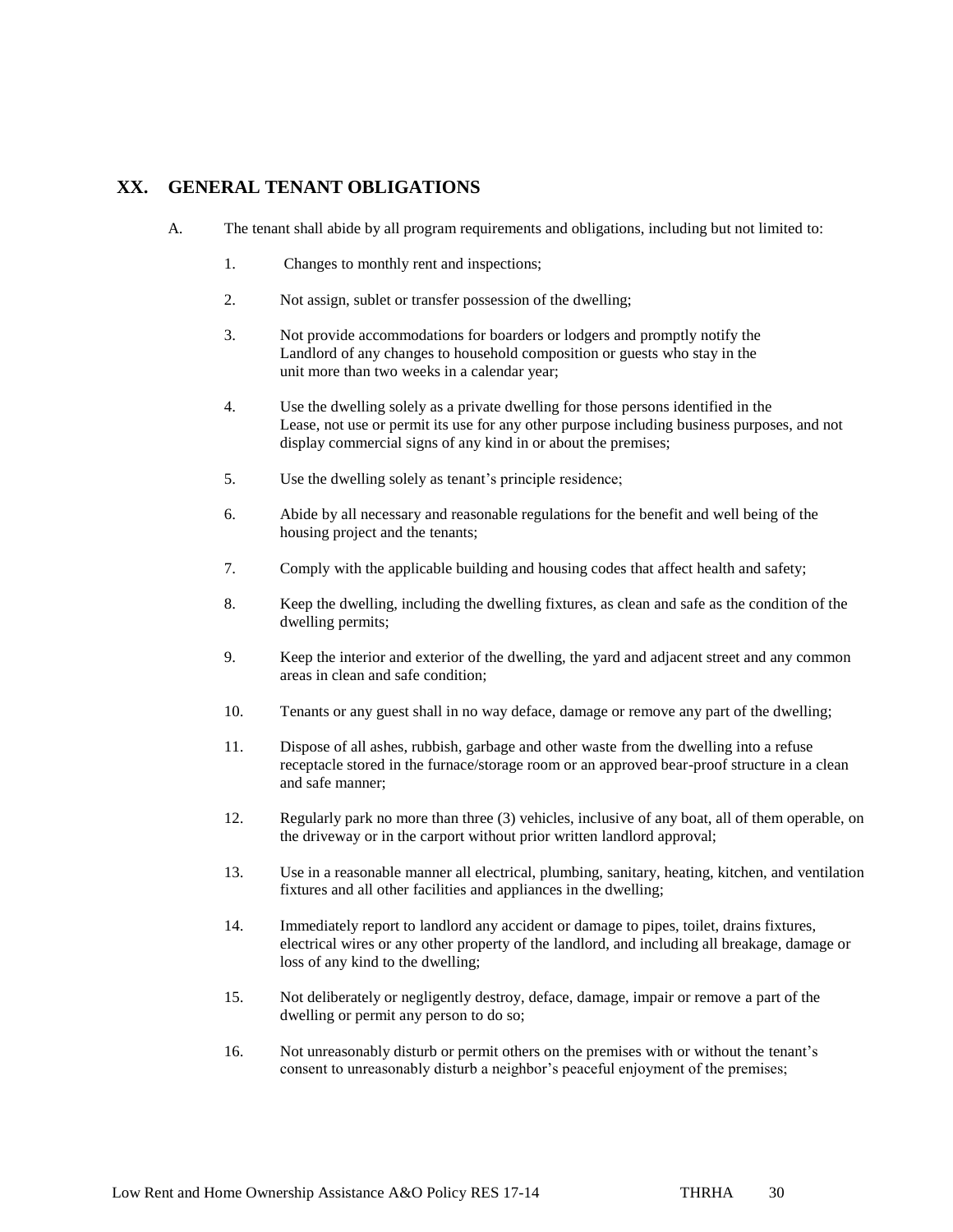- 17. Not engage, regardless of arrest or conviction, at the premises in prostitution, an illegal activity involving prostitution, an illegal activity involving alcoholic beverages, an illegal activity involving gambling, any activity involving either a controlled substance or an imitation controlled substance, or permit others to engage in any of those activities at the dwelling;
- 18. Not engage in activities that have been determined to threaten the health or safety or peaceful enjoyment of other residents;
- 19. Maintain smoke detection devices as required by AS 18.70.095 and replace light bulbs in fixtures or batteries that no longer function;
- 20. Refrain from making unauthorized alterations to the dwelling or equipment therein, and refrain from installing additional locks or fixtures without prior approval of the landlord;
- 21. Not store any household or other property outside of the unit, and not keep any flammables in the dwelling or storage areas;
- 22. Mow any lawn on tenant's premises and power wash exterior siding when it discolors, not install outside antennas, and not park in other than designated parking areas on the lot;
- 23. Pay reasonable charges for repairs of damages to any portion of the project premises, facilities or common areas caused by the tenant, the members of his/her household or his/her guests, above normal wear and tear;
- 24. Submit a written notice of termination of the lease at least thirty (30) days before the rental due date, which must be specified in the notice;
- 25. Attend a pre-termination inspection with the landlord's representative and subsequently repair all items indicated as being in need of repair and the tenant's responsibility prior to vacating the unit;
- 26. Upon termination of tenancy and vacation of the dwelling, clean and restore the unit to the same condition it was at initial occupancy, except for reasonable wear and tear, and surrender to the landlord all keys to the dwelling and associated mail recepticals;
- 27. Notify the landlord of any anticipated absence from the dwelling in excess of seven (7) days as soon as reasonably possible, once the Tenant knows his/her absence will exceed this period;
- 28. If any damage to the property beyond normal wear and tear shall be by the act of the tenant or a guest or by the tenant's neglect, the tenant shall forthwith repair such damage at his/her own expense. Should the tenant fail or refuse to make such repairs within a reasonable amount of time after the occurrence of such damage, the tenant agrees that the landlord may, at its option, make such repairs and charge the cost thereof to the tenant's security deposit. The cost of such repairs shall be based on the calculations outlined in the maintenance obligation section of this policy. Such charges shall be due and collectible before the first day of the second month in which the charge is incurred;
- 29. Ensure that the tenant's children are appropriately supervised while on any project playground or public facility should one be provided;
- 30. Tenant's and members of his/her household shall not be registered or pending registration as a sex offender on the State of Alaska Sexual Offender List, or for any other state;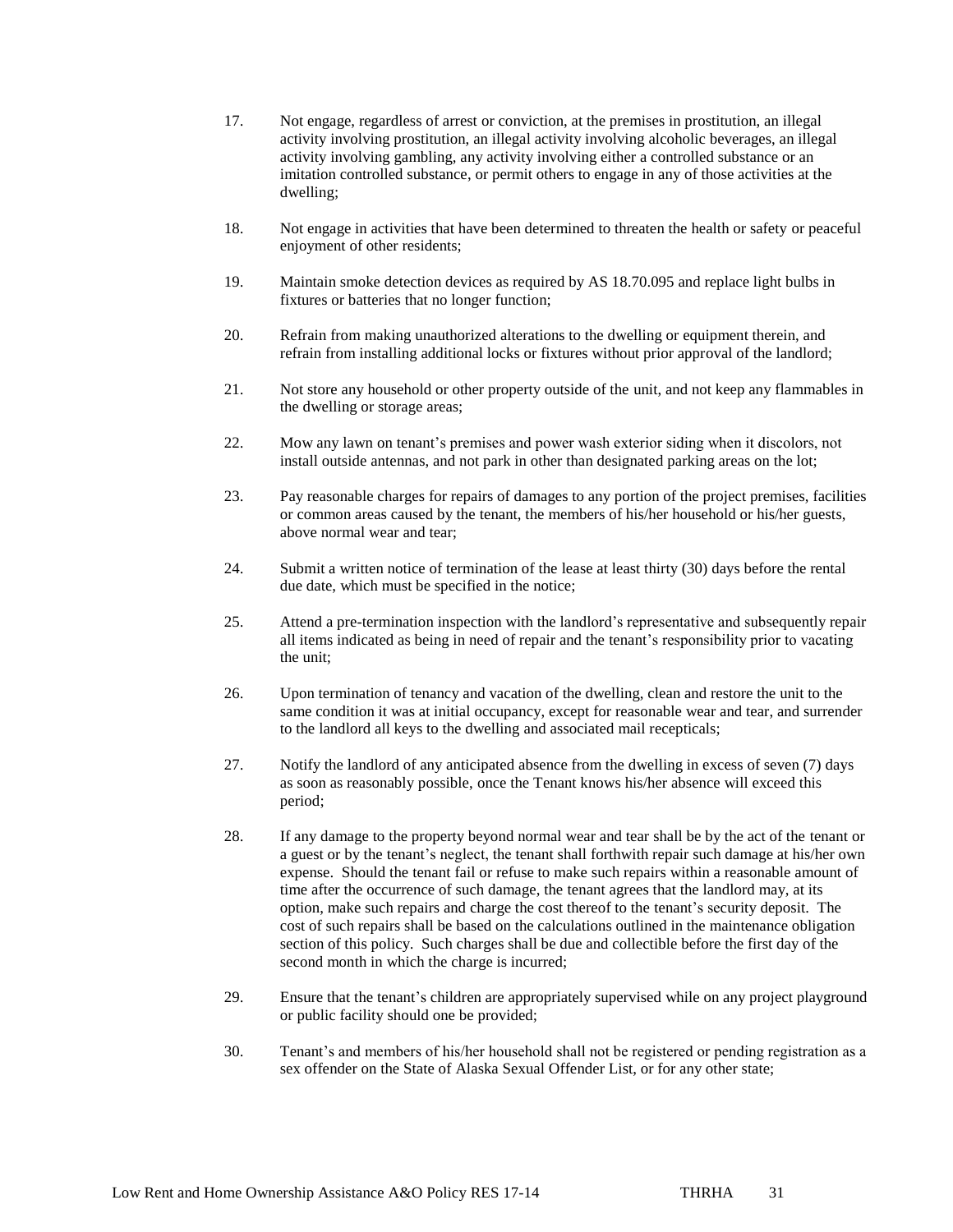31. Comply with all rules and regulations of the project and the lease. The tenant's failure to comply with any of these obligations is a materialnNon-compliance and may, at the landlord's discretion, be grounds for termination of the lease.

## **XXI. COUNSELING**

- A. THRHA will provide counseling to tenants for the purpose of developing a full understanding of their responsibilities as participants in the Low Rent and Home Ownership Assistance Programs. The counseling should be designed to improve the tenant's ability to fulfill his/her responsibilities under the program. The counseling events should help develop a cooperative relationship between tenants. Each tenant shall be required to participate in and cooperate fully in all official pre-occupancy and post-occupancy counseling activities. Failure, without good cause, to participate in the program should constitute a breach of the lease.
	- **1. Pre-Occupancy Counseling.** The pre-occupancy counseling session takes place prior to execution of the Lease. This session should provide applicants with informative program requirements and procedures. The lease is reviewed and pertinent information is available to answer any program inquiries and to ensure that the participant realizes and understands his/her responsibilities and benefits under the applicable program.
	- **2. Post-Occupancy Counseling.** Post occupancy counseling includes one-on-one or group counseling sessions in matters of post-occupancy, maintenance and budgeting.
		- a. Post occupancy counseling ensures that the tenants are fully aware of their responsibilities under the program. The program is reviewed with the tenant and a THRHA representative should be available to answer and provide information on the program.
	- **3. Maintenance Counseling.** Maintenance counseling is provided to the tenant during annual inspections or when it has become evident that they are not properly maintaining his or her home. Assistance in maintenance includes, but is not limited to, furnace and water heater repair, plumbing, window, sheet rock and carpet and linoleum replacement is provided.
	- **4. Budget Counseling.** Budget counseling is provided to the tenants when needed, based on the Tenant's payment history, or at their request. Budget counseling provides realistic budgets to the help the tenant keep within their income and expenditures.

### **XXII. GRIEVANCES**

- A. All disputes concerning obligations of tenant or THRHA, other than disputes related to termination, shall be processed and resolved and if necessary progress according to the landlord grievance procedure, posted in the project office. Matters related to termination are not subject to any grievance process.
- B. Disputes should be appropriately documented and be timely filed in accordance with the THRHA Grievance policy. The first level of consideration should occur between the tenant and the program manager. If resolution cannot be achieved then the case should be considered by the President/CEO and if resolution is still not achievable the tenant should be made aware of and completely follow the formal Grievance procedure that is detailed in another policy.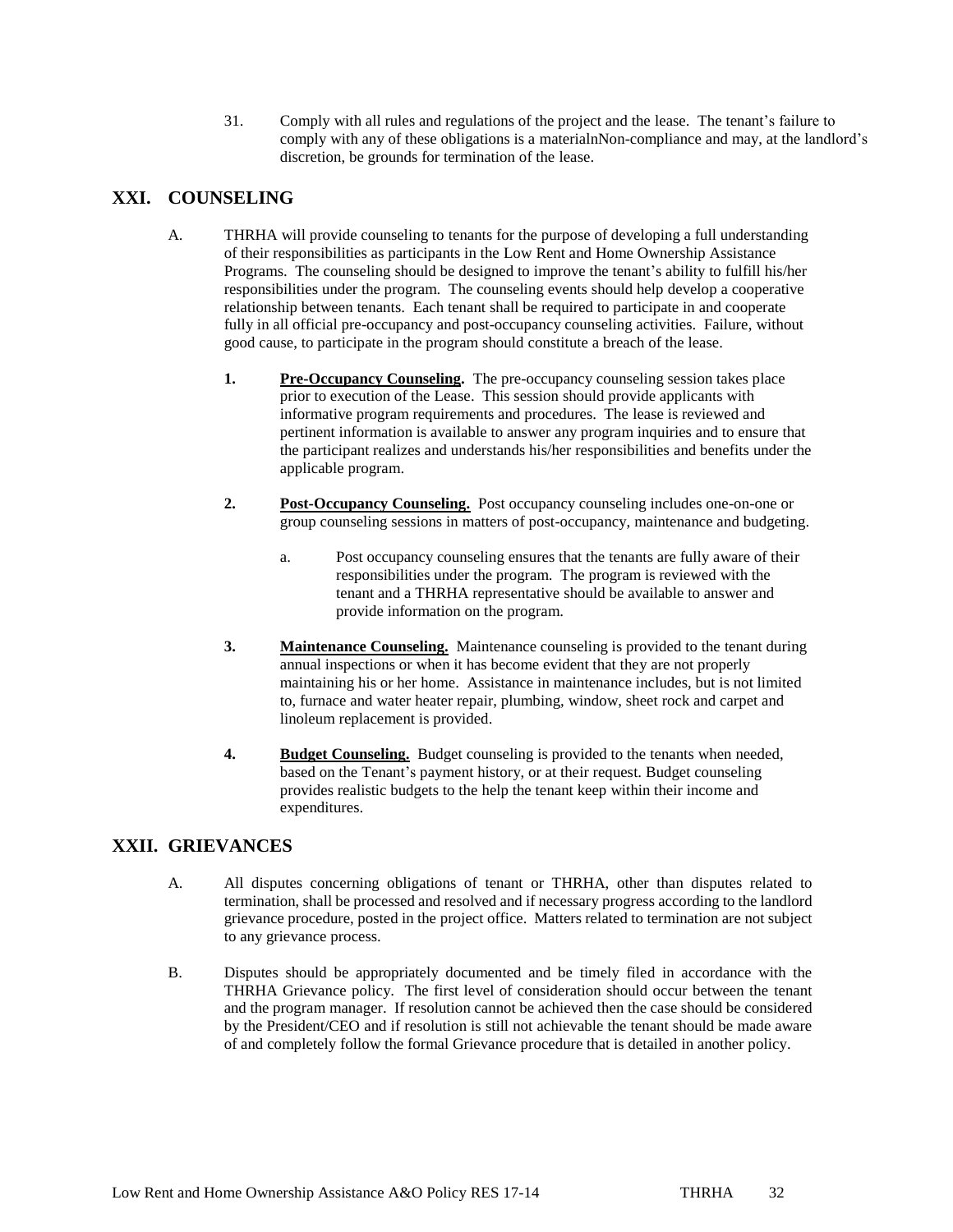## **Attachment "A"**

## **Low Rent and HOAP Policies and Procedures**

# **Dwelling Maintenance Obligations; THRHA Costs**

**Tlingit-Haida Regional Housing Authority Property Management Division P.O. Box 32237 Juneau, Alaska 99803 (907) 780-6868 FAX: (907) 780-6895**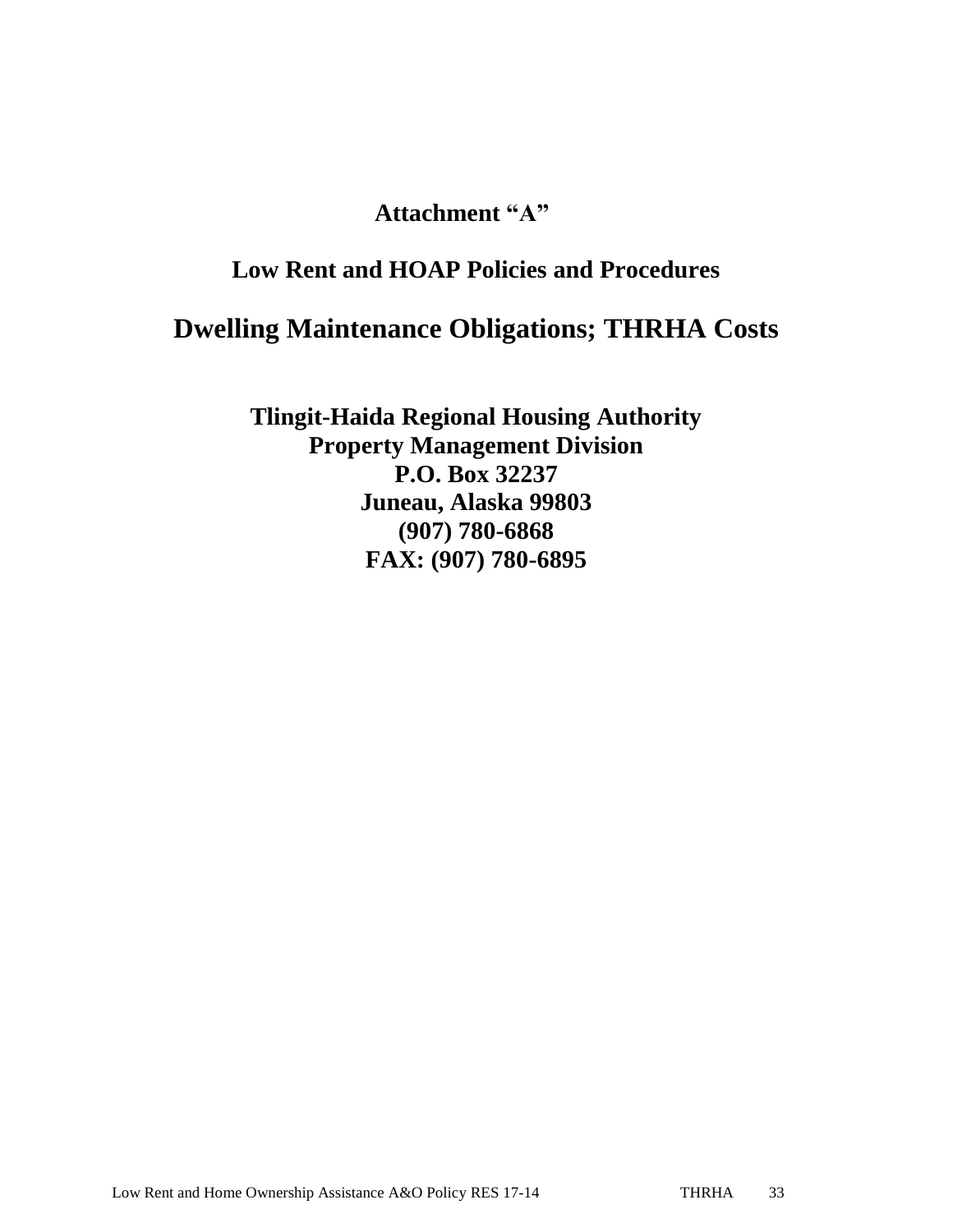## **ATTACHMENT A MAINTENANCE** THRHA LOW RENT/HOAP A & O Policies

## **Table of Contents**

| A.        |  |
|-----------|--|
| <b>B.</b> |  |
|           |  |
|           |  |
|           |  |
|           |  |
|           |  |
|           |  |
|           |  |
|           |  |
|           |  |
|           |  |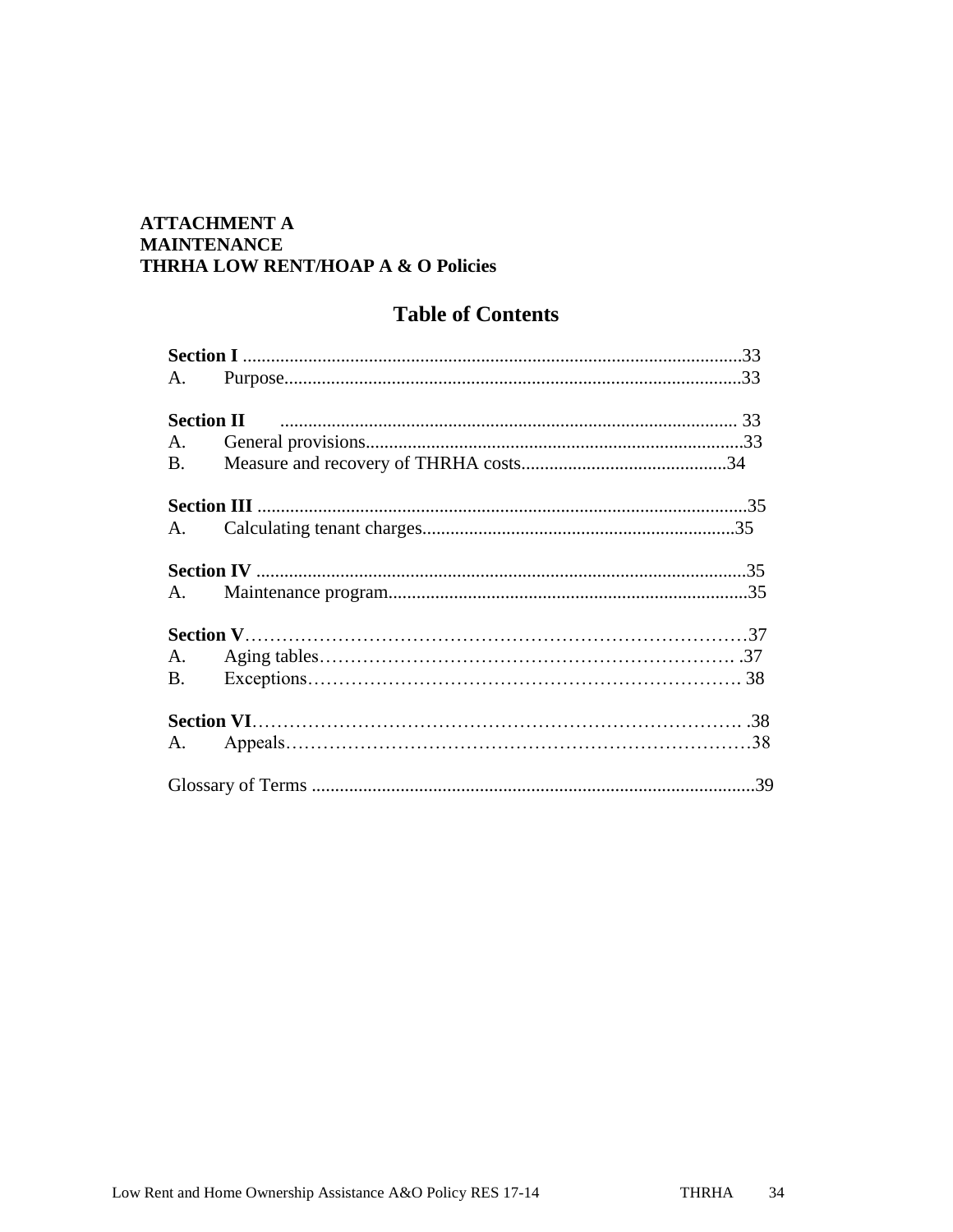## **DWELLING MAINTENANCE OBLIGATIONS; THRHA COSTS**

### **SECTION I**

#### **A. PURPOSE**

The Maintenance Policy & Procedures are being developed to establish parameters and limited procedures in order to properly maintain Low Rent and Home Ownership Assistance units administered by the THRHA. It is also used to establish consistent standards and practices while also providing for appropriate and systematic charges to tenants for repair expenses attributable to Tenant abuse and neglect of their units that are considered to exceed normal wear and tear tolerances.

### **SECTION II**

#### **A. General**

There are two types of rental units: (1) The rentals that are typically multi-Family ("Low Rent Units"); and (2) the Lease-to-purchase that are typically single-Family or attached homes ("HOAP Units"). Both types of Units will be maintained in accord with the Maintenance Policy and Procedure manual found in this Attachment A. In both cases, tenants are responsible for routine maintenance, including replacement of consumables such as light bulbs, etc. and periodic, customary and regular servicing of appliances and fixtures, including all plumbing and heating. Tenants are also responsible to repair or replace any damage that occurs due to any of the following acts or omissions by a tenant, a member of tenant's household, or an invitee or permittee of tenant:

- (1) Failure to use reasonable care to maintain all aspects of the dwelling;
- (2) Use of any aspect of the dwelling in an improper manner or a manner for which that aspect of the dwelling was not intended; or
- (3) Damage to any aspect of the dwelling caused by abuse, vandalism, or neglect, or by a breach of the Lease (these three grounds for Tenant liability being collectively referred to herein as "tenant fault").

THRHA will periodically provide maintenance counseling opportunities and when necessary will repair problems that are determined to be outside the control of the tenant.

- B. A tenant will not be charged in cases of vandalism, stolen or missing items when supported by a police report, **unless** the damage is done by tenant, a member of tenant's household, or an invitee or permittee of tenant.
- C. For both Low Rent Units and HOAP units, normal wear and tear to the dwelling units, common areas, building, or facility is to be expected and will not be charged to the tenant, either during the tenancy or after move-out. Treatment of the two types of units differs, however, with respect to determining whether a repair or replacement is due to tenant fault or normal wear and tear: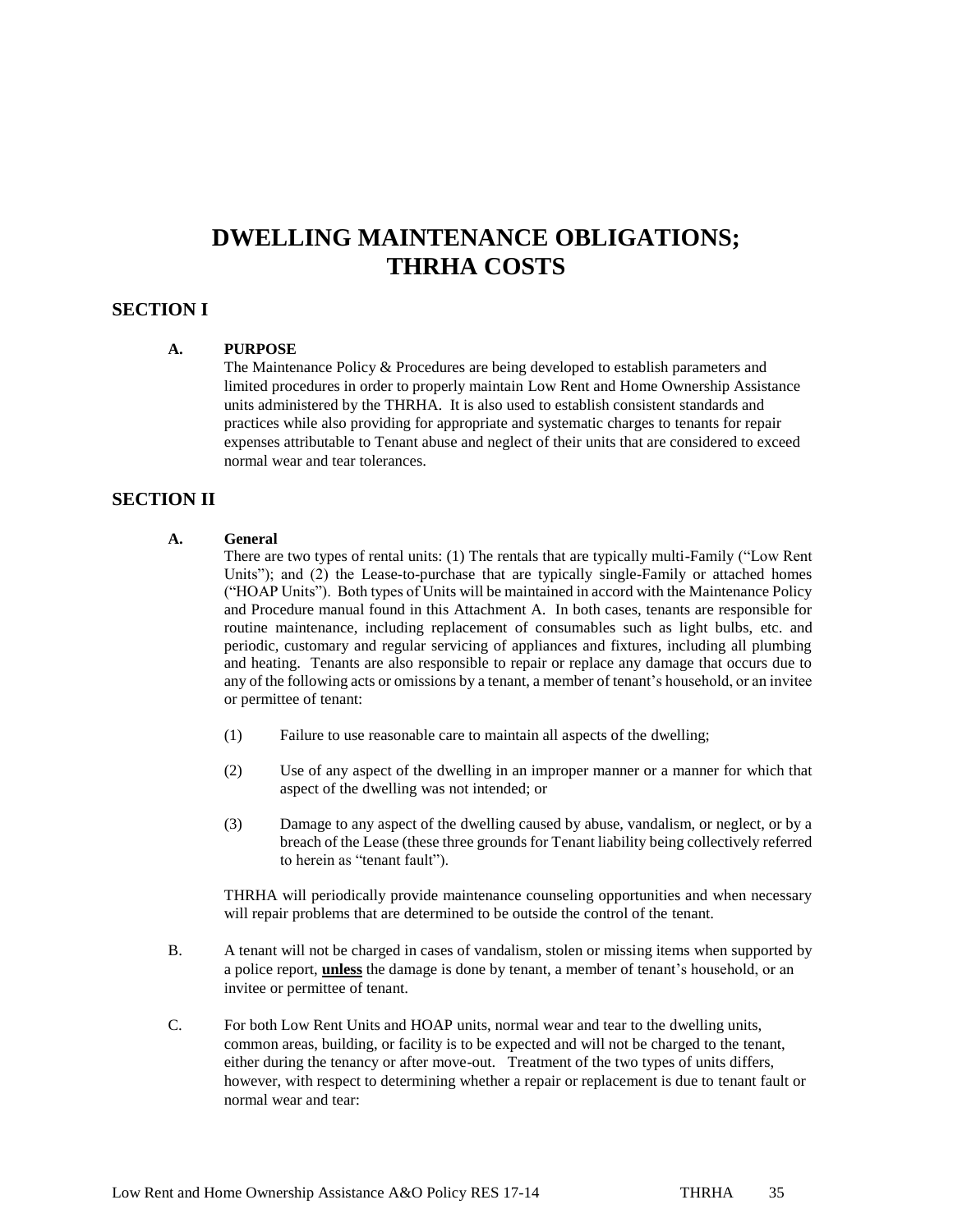- 1. For HOAP units, tenant fault will be determined both on a case-by-case basis, and also by using the Aging Tables set out in Section V of this attachment, both during the tenancy and at move-out; while
- 2. For Low Rent Units, tenant Fault will be determined solely on a case-by-case basis during the tenancy. However, at move-out, tenant fault will be determined both on a case-by-case basis and using the aging tables.

### **D. Measure and recovery of THRHA costs**

1. Tenants will be financially liable and accountable for loss, destruction, or failure to satisfactorily clean THRHA property, equipment or furnishings when the damage is due to tenant fault. A tenant's liability will be based on physical inspection and/or other documentation provided by THRHA employees. It is imperative that all inspections be accurate, thorough, and well documented (i.e. move-in, move-out, annual Housing Quality Standards (HQS), housekeeping) and kept on file in the tenant's unit folder in the property management divisions section.

Examples of how the division between tenant fault and normal wear and tear will occur include the following:

#### **a. Restore heat to a unit:**

- When Tenant's oil tank is emptied without refilling-**CHARGE TENANT**
- Mechanical failure **NO CHARGE, UNLESS DUE TO TENANT FAULT**
- System blew out **NO CHARGE, UNLESS DUE TO TENANT FAULT**

#### **b. Sink/toilet plugged up in unit:**

- Child's toy in toilet **CHARGE TENANT**
- Faulty flapper (flush valve) **NO CHARGE, UNLESS DUE TO TENANT FAULT**

### **c. Lockout**:

- Tenant lost/left keys inside **CHARGE TENANT**
- Mechanical failure of locking set **NO CHARGE, UNLESS DUE TO TENANT FAULT**
- 2. Where tenant fault is involved, or tenant fails to conduct routine maintenance, tenant will be provided with an initial opportunity to conduct necessary repair, replacement or maintenance at tenant's expense. For HOAP Units, THRHA will provide tenants with training opportunities to undertake repairs and maintenance themselves. If tenant should fail to timely and (in THRHA's judgment) adequately perform the repair, replacement or maintenance, then THRHA reserves the right to either: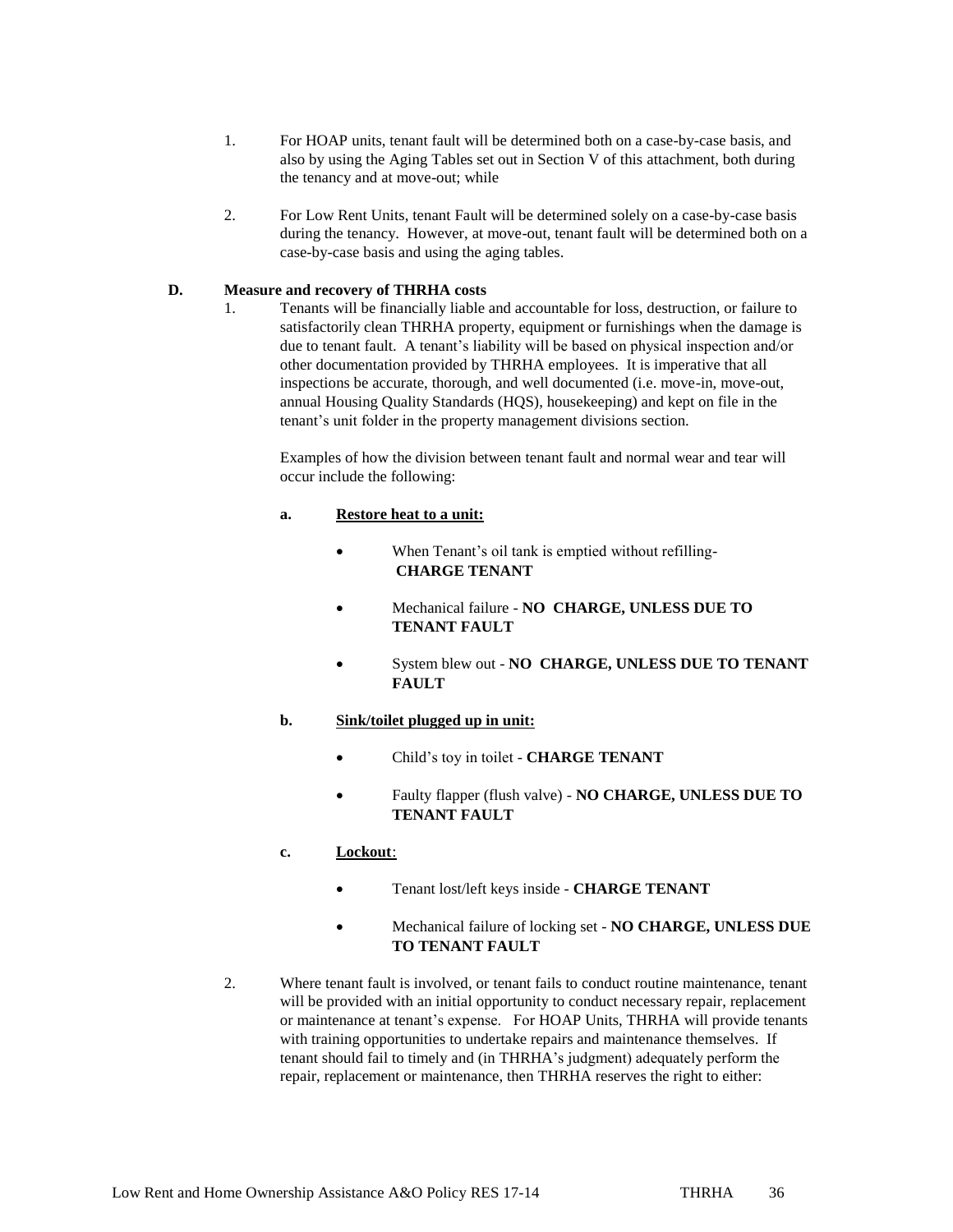- a. Contract with a third party to perform the repair, replacement or maintenance; or
- b. Conduct the repair, replacement or maintenance itself.

In either event, tenant is liable for any costs incurred by THRHA when performing the repair, replacement or maintenance, and THRHA's election to perform the repair, replacement or maintenance itself does not constitute a waiver of THRHA's right to recover its repair, replacement or maintenance costs.

### **SECTION III.**

#### **A. Calculating Tenant Charges**

- 1. Whenever THRHA performs a repair, replacement or maintenance task for a tenant under Section II, the amount of the charge will be based, in THRHA's discretion, on either:
	- a. THRHA's actual costs for labor and materials; and
	- b. A schedule of costs for specific repairs, replacements and maintenance maintained by THRHA's Division of Development, Construction and **Maintenance**
- 2. At the time tenant is advised of the need for repair, replacement or maintenance, and given the option of performing the task himself or herself, tenant will be given an estimate of the cost of the task and the basis for that estimate.
- 3. In situations where the cost of repair exceeds the cost of replacement, the cost of replacement will be utilized.
- 4. When tenant charges occur during under this section are based on actual costs, then during normal working hours the wage rate for the employee times the actual time worked is charged to the tenant along with material cost. Time for pick up of supplies and travel time to and from the job site will be charged if they are significant and documented. Any maintenance charges will be clearly documented in the work order. Work performed between the hours of 8:00 A.M. and 5:00 P.M. Monday through Friday, exclusive of holidays, is considered normal work hours (This includes those properties where the maintenance employee works less than 8 hours). Work performed on weekends, holidays or after 5:00 P.M., and before 8:00 A.M. is charged at the overtime rate with a minimum charge of 1.5 hours in accordance with current labor practices.

### **SECTION IV**

- **A. Maintenance Program.** Maintenance program procedures are as follows:
	- 1. All move-in inspections are to be conducted with the head-of-household, at which time the Maintenance Technician will review the tenant responsibility and the THRHA's responsibility's in reference to the maintenance policy.
	- 2. A follow-up inspection and maintenance counseling will be scheduled for ninety (90) days after the original move-in date, to assure that the unit has not developed any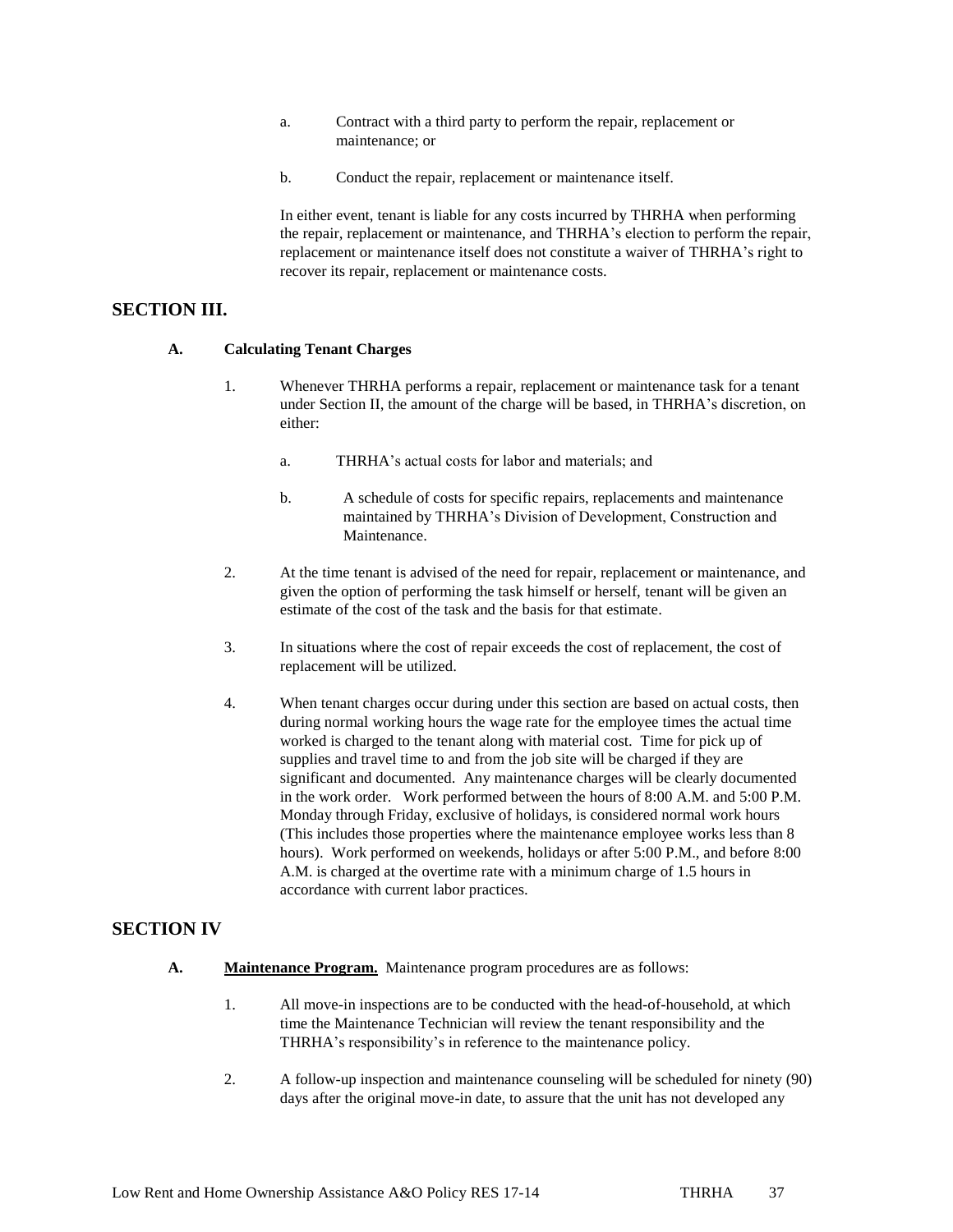problems and that the tenant is in compliance with their lease.

- 3. After the follow-up inspection, the following procedure will be followed to assure that both the tenant & the THRHA are in compliance with the lease:
	- a. Tenants should be notified two (2) weeks in advance as to when the annual unit inspection will be conducted.
	- b. At the time of inspection, the deficiencies are noted and the inspection form is signed by both THRHA staff and the Tenant.
	- c. When deficiencies are found, the tenants are counseled on the requirements of their lease and the importance of preventive maintenance. Tenant counseling will be documented, with date and signature of the tenant.
- 4. For the expediency in correcting deficiencies found, a plan with time frames will be developed and agreed upon by the THRHA inspector and the tenant. This plan for correction of deficiencies will be itemized on a carbon form that will be signed by and executed at the time the plan is agreed upon. Failure to agree to a plan for correction is grounds for termination.
- 5. Results of the unit inspection and executed plan are entered into the maintenance Llg by the maintenance technician. The inspection log will be monitored monthly by the maintenance technician.
- 7. Compliance with the plan will be monitored by the maintenance technician not later than thirty (30) days from the date of implementation. Failure to comply with agreed upon plan constitutes a breach of the lease and grounds for termination. At the end of the given time to correct the deficiencies, the tenant will certify to THRHA that the repairs are completed, i.e., pictures, invoices/receipts for materials and witnesses to attest that the work was performed.
- 8. Should the tenant fail to send in their certification that the plan has been completed; THRHA will contact that tenant to discuss why the plan has not been adhered to.
- 9. Tenants that fail to agree to a plan or timely carry out the agreed upon plan, are given the opportunity to identify any extenuating circumstances which may exist causing their noncompliance. A plan of action may be implemented or extended that will specify how the tenant will return to compliance. If tenant fails to timely carry out the agreed upon plan to THRHA's satisfaction, THRHA may either:
	- a. Contract with a third party to perform any maintenance, repair or replacement; or
	- c. Undertake the maintenance, repair or replacement itself.

In either event, tenant is liable to THRHA for the costs of the repair or replacement, as calculated pursuant to Section III of this attachment.

10. When a condition is found that threatens the life, health or safety of the tenant, or the structural integrity of the unit and the tenant does not have the resources to correct the condition, THRHA may immediately have the corrective work done without first offering tenant the opportunity develop a plan of correction or to correct the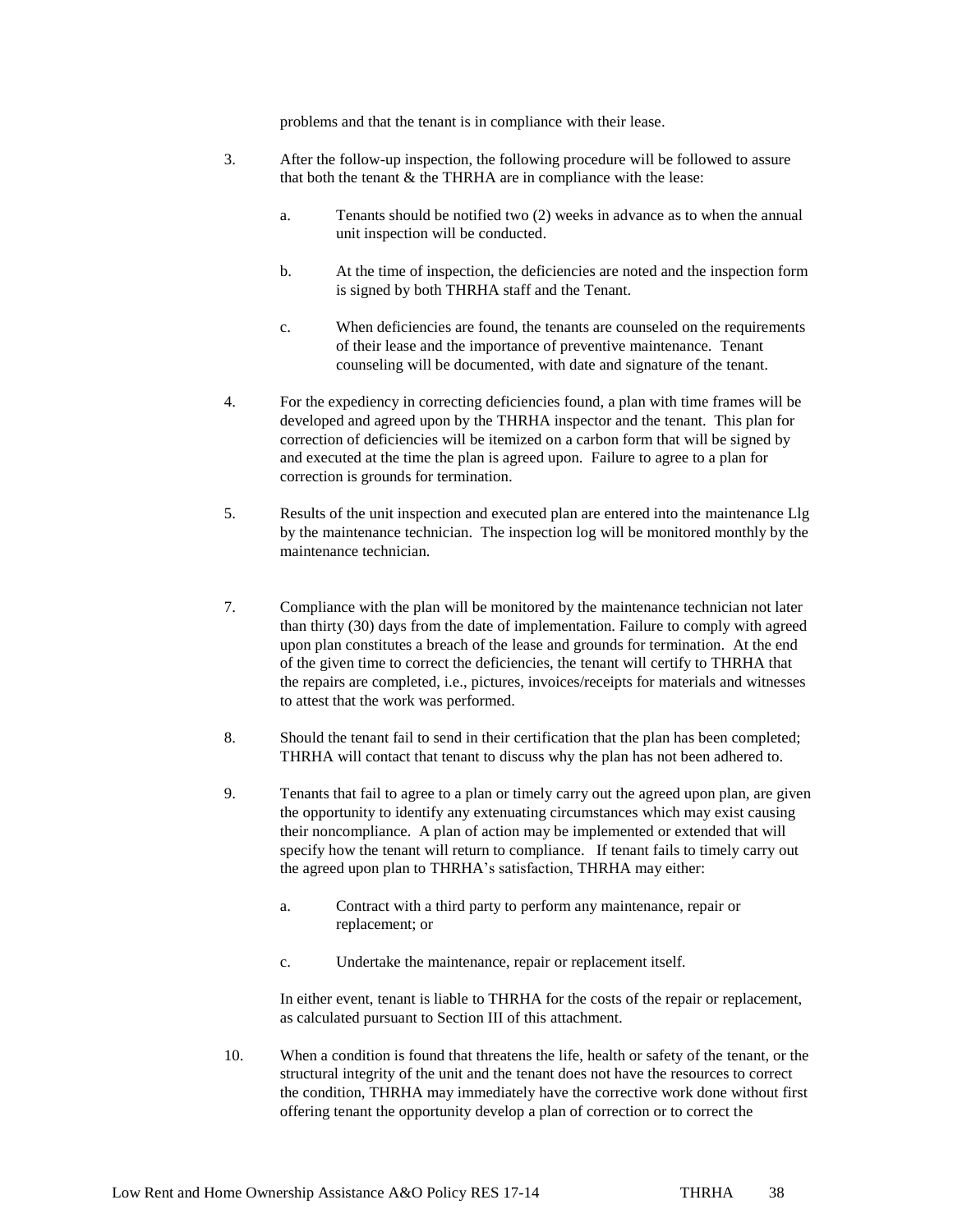condition himself or herself. The charge for the work done is charged to the tenant's account if the condition is due to tenant fault. The tenant will be given a copy of the maintenance to be performed and details of the cost.

- 11. Whenever, for any reason, THRHA incurs maintenance, repair, cleaning or replacement costs that are attributable to tenant under these policies or the lease, THRHA will invoice the tenant and:
	- a. Withhold the sum due from tenant's security deposit if the cost was incurred in connection with tenant move-out; and/or
	- b. Add the sums to tenant's rental obligation. Failure to timely pay all sums due under these policies constitutes a breach of thelLease and grounds for termination.
- 12. It is the intent of the Tlingit-Haida Regional Housing Authority to work with the tenant to ensure that the units are well maintained. When all resources have been exhausted to bring the tenants into compliance with the lease, the maintenance technician will bring such matters to the attention of the Housing Manager. The Housing Manager will bring it to the attention of the President/CEO for concurrence with issuing a notice to terminate.
- 13. Tenant charges originate during occupancy or at the time of move-out with a statement of charges. Procedures are outlined in the lease concerning move-out inspections.
- 14. It is important to determine any maintenance charges as soon as possible after the tenant vacates. If the tenant fails to clean the vacated unit to THRHA's standards or has damaged THRHA property, charges will be deducted from thetenant's security deposit. If the deposit is insufficient to cover the charges, then the tenant will owe THRHA the balance remaining and must make arrangements for payment.

### **SECTION V.**

A. **Aging Tables.** For fixtures, appliances and other parts of the dwelling that require non-routine repair or replacement, the following aging tables set out a presumption as to what percentage of the repair or replacement cost is attributable to normal wear and tear, and what percentage is attributable to tenant fault. Pursuant to Section II, these tables will be utilized for HOAP tenants both during the tenancy and at the time of move-out, and for Low Rent tenants at the time of move-out, to determine the percentage of the repair or replacement cost to charge to Tenant.

| <i>Refrigerator</i> and <i>Range</i> |     |              |                |      |      |      |    |      |                 |                  |
|--------------------------------------|-----|--------------|----------------|------|------|------|----|------|-----------------|------------------|
| Age of<br>Appliance                  | yr  | Vr<br>$\sim$ | <b>Vr</b><br>◡ | 4 yr | , vr | 6 yr | vr | 8 yr | 9 <sub>vr</sub> | 10 <sub>yr</sub> |
| % payable by<br>tenant               | 100 | 90           | 80             | 70   | 60   | 50   | 40 | 30   | 20              | 10               |

#### **Refrigerator and Range**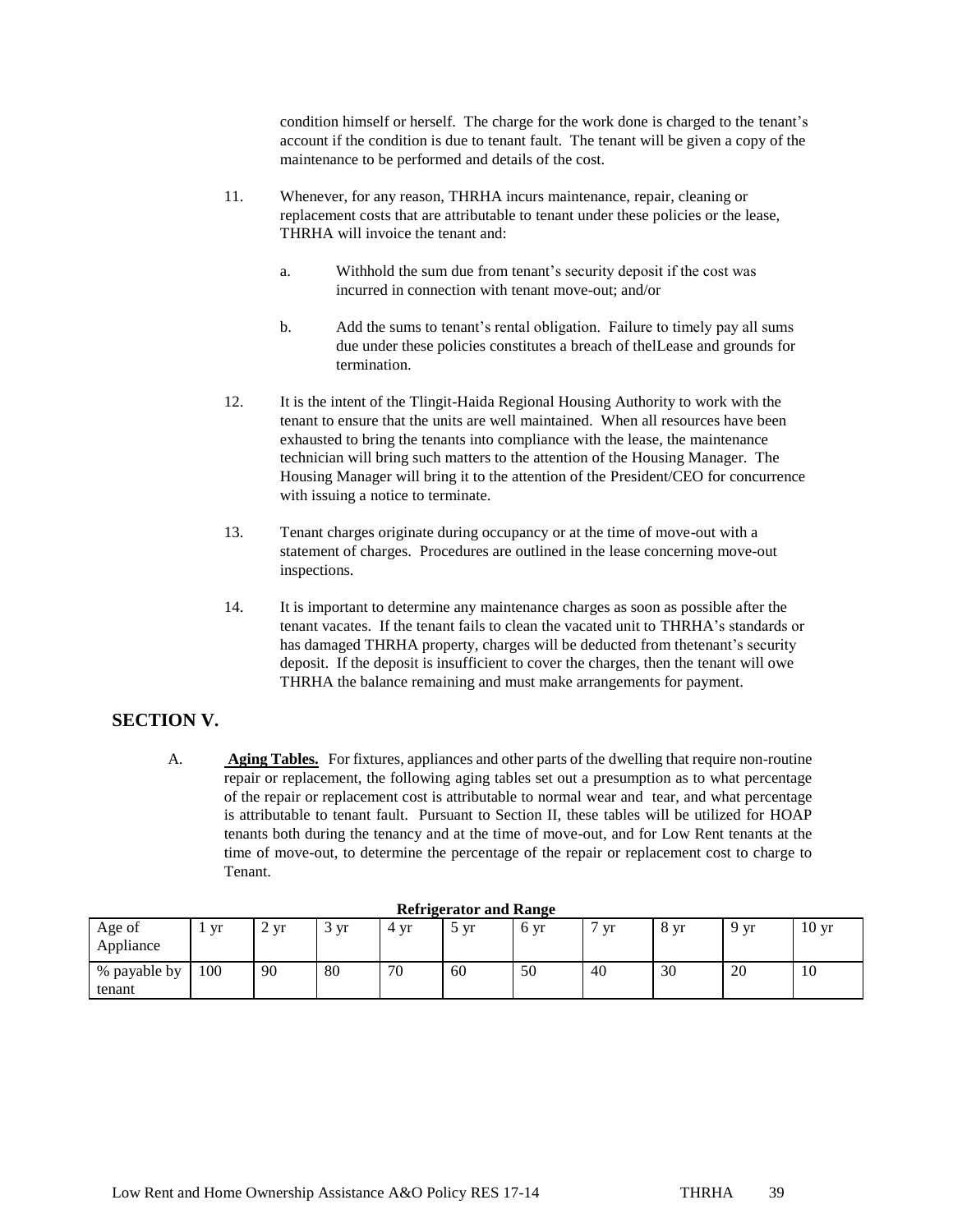#### **Flooring**

| Age of flooring     | Vr  | $\mathbf{V}$ | vr         | Vr | <b>Vr</b>  | vr | $7 \text{ yr}$ | VI | Vľ |
|---------------------|-----|--------------|------------|----|------------|----|----------------|----|----|
| % payable by tenant | 100 | 88           | 76<br>نا ' | 64 | r n<br>ے ر | 40 | 28             | 10 | 00 |

Square floor tile, vinyl and carpet repair/replacement will be actual cost of the repair or replacement. Family size may be taken into account for determining fair wear and tear on all floor coverings.

#### **Drapes and Blinds**

| $\mathbf{v}$<br>' drapes/blinds<br>Age of     | vr  | <b>A</b><br><b>VID</b> | ivrs<br>'VLG<br>ັ | <b>Vrs</b> |
|-----------------------------------------------|-----|------------------------|-------------------|------------|
| $\frac{0}{0}$<br>pavable<br>tenant<br>hv<br>v | 100 | Ω£<br>o.               | $-$               | 60         |

Tenant shall pay a minimum of 25% replacement cost.

#### **Painting**

| Painting            | months<br><b>up</b><br>tΩ | 24<br>∙months<br>up to | 36 months<br>up to. | 48<br>Jnder<br>months |  |
|---------------------|---------------------------|------------------------|---------------------|-----------------------|--|
| % payable by tenant | 100                       | $\sim$ $\sim$          | $\sim$ $\sim$<br>ЭU | 30                    |  |

Repainting a unit after four (4) years is considered as being attributable to normal wear and tear. Units requiring painting after being vacated prior to four (4) years will be assessed charges for repainting based on a percentage of useful life remaining.

B. **Exceptions.** Notwithstanding (A) of this Section:

- 1. THRHA may charge tenant a greater portion of the repair or replacement cost if its determines that, in an individual case, a greater portion of the damage is attributable to tenant fault; and
- 2. THRHA may charge tenant a lesser portion of the repair or replacement cost if tenant demonstrates to THRHA's satisfaction that a lesser portion of the damage is attributable to tenant fault.

### **SECTION VI.**

**A. Appeals.** A tenant may appeal maintenance charges in writing and postmarked within five (5) working days from receipt of THRHA's billing. Such appeals shall be directed to the President/CEO, and be responded to within five (5) working days of receipt.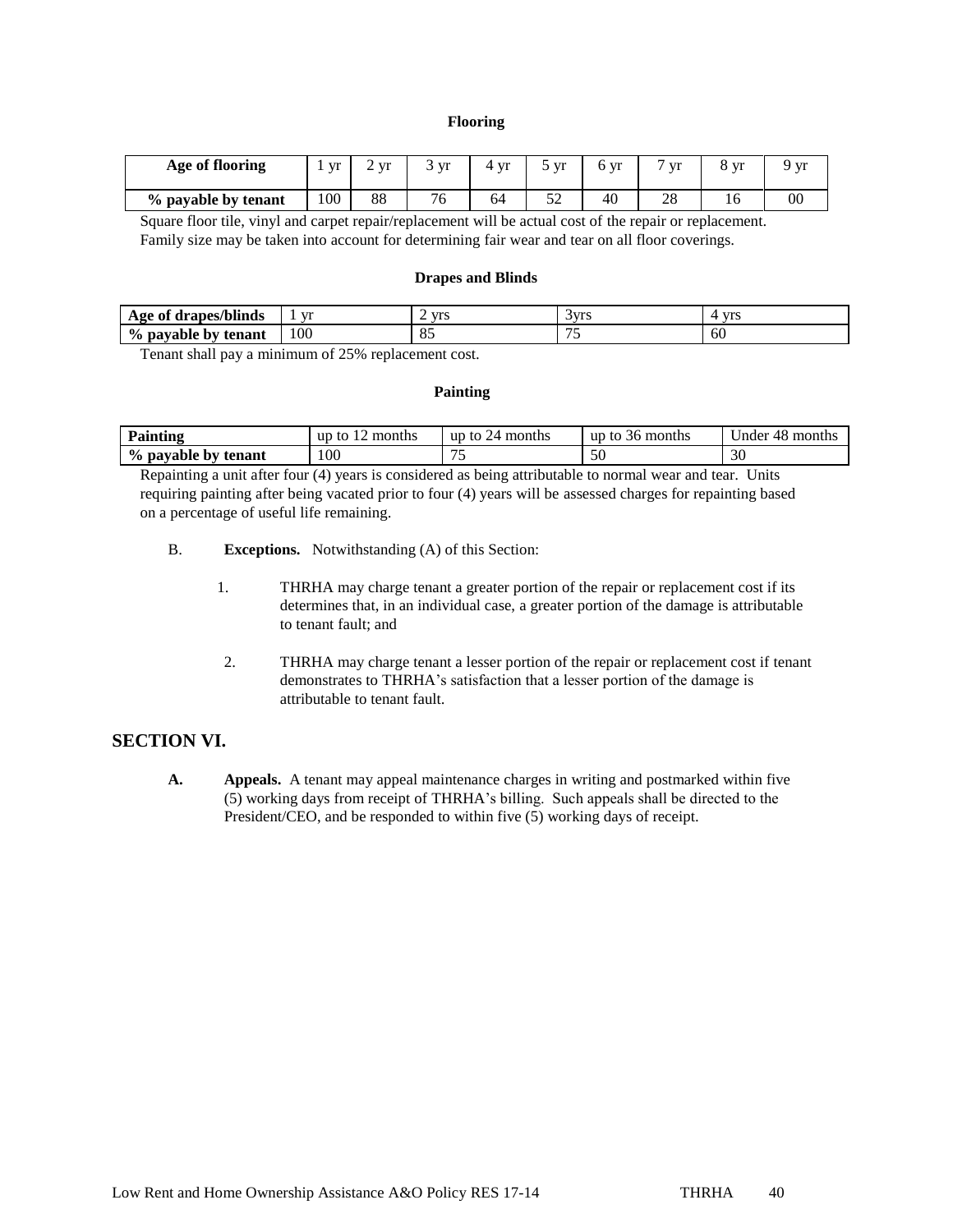### **Glossary of Terms**

**Actual Cost**. Cost to THRHA to repair or replace damaged property.

**Actual Man-hours.** Man-hours used to repair or replace damaged or missing THRHA property.

**Age of Appliance.** Serviceable years an appliance is in use.

**Housing Management/Rental Management.** Employees, who manage THRHA property.

**Maintenance.** Employees, who perform maintenance, work on THRHA property.

**Informal Hearing.** A hearing following an informal settlement meeting if the dispute charges items are not resolved. This hearing must be requested by the tenant.

**Field Representative.** An employee who is designated as the building manager, inspector, and representative of THRHA.

**Laborer.** An employee who performs semi-skilled work.

**Maintenance Mechanic.** An employee who performs skilled work.

**Move-out inspection.** An inspection conducted when a tenant moves, any damages beyond normal wear and tear, are determined at the time.

**Ordinary Wear and Tear.** The expected wear and tear that occurs in the normal use of a product.

**Percentage Payable by Tenant.** The percentage of cost that must be paid by the tenant.

**Tenant.** A resident of THRHA owned property.

**Vacated Tenant Statement.** A statement of tenant payable expenses for damages.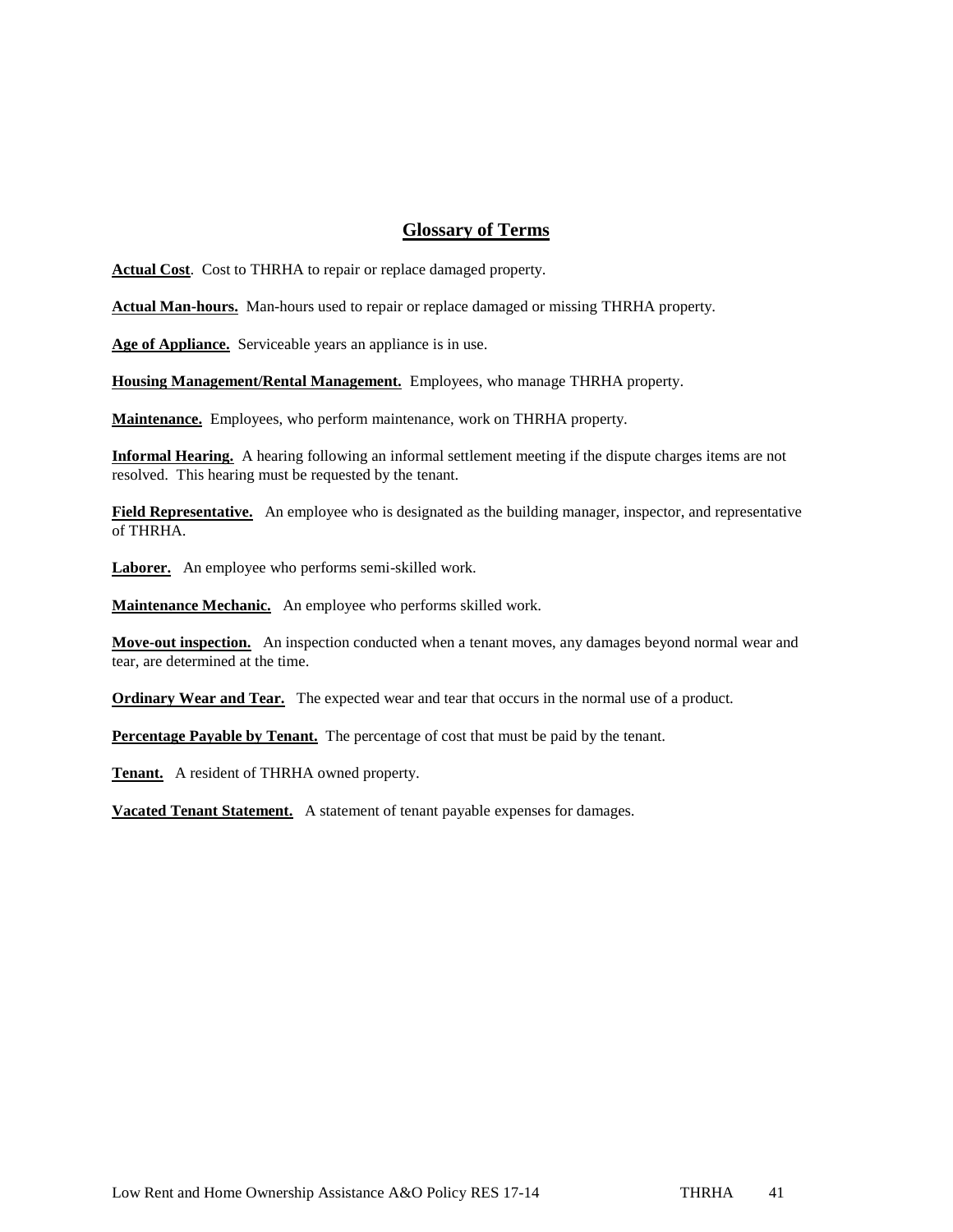## **Attachment "B"**

## **Low Rent and HOAP - Policy and Procedures**

# **Selection Rating**

**Tlingit-Haida Regional Housing Authority Property Management Division P.O. Box 32237 Juneau, Alaska 99803 (907) 780-6868 FAX: (907) 780-6895**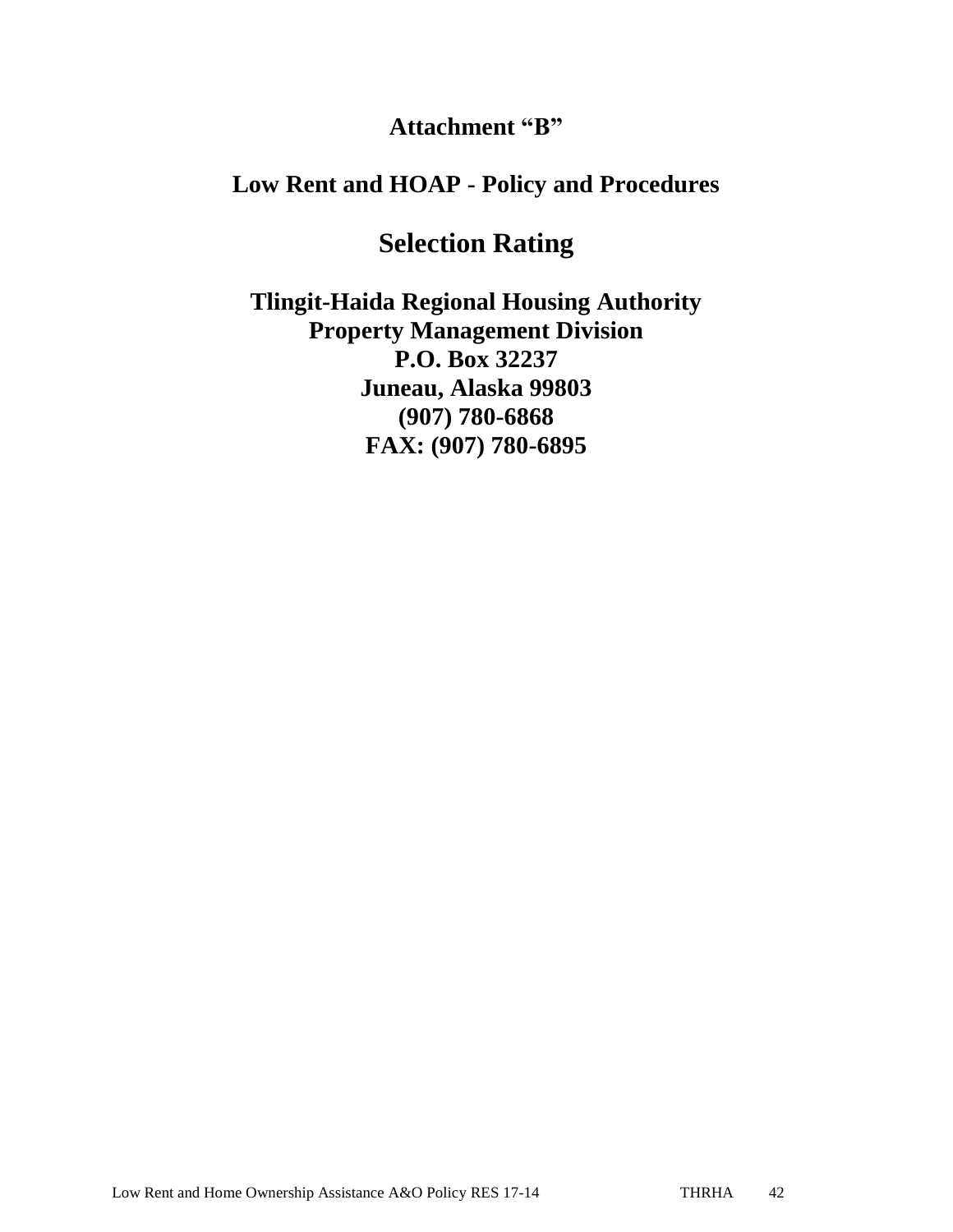## **SELECTION RATING**

The following selection ratings are to be used except when directed by resolution of the Tribal Council for Tribally owned rental units managed on behalf of the Tribal Partner by THRHA.

- **A. Living in the community**, according to the definition of residency preference. (2–Points)
	- 1. "**Residency preference**" means preference for admissions of families living in the community being applied for. Residency preference may not be based on how long the applicant has resided in the jurisdiction; and applicants who are working or who have been notified that they are hired to work in the jurisdiction shall be treated as residents of the jurisdiction.

*Documentation:* The applicant must be able to prove that they are residing in the community being applied for. Evidence of employment in the community will also be satisfactory.

- **B.** The family is living in **overcrowded conditions.** (1-Point)
	- 1. The determination of overcrowding is made by considering the specific circumstances of each applicant and includes the following considerations:
		- a. 1 bedroom required for head of household and spouse.
		- b. 1 bedroom required for male member of family other than head or spouse.
		- c. 1 bedroom required for female member of family other than head or spouse.
		- d. Two members of the same sex may share a bedroom.
	- 2. Exceptions to the occupancy standards can be made for:
		- a. Single parent families requiring an additional bedroom, which is not reflected in the schedule.
		- b. The occupancy of extended family members when necessary.
		- c. The accommodation of families requiring an additional bedroom due to health or medical reasons.
		- d. Possible growth potential of a family.
		- e. To include a pregnant single women.
	- 3. The age difference between two family members of the same sex, with a minimum age difference of five (5) years or greater, will be considered in determining the need for an additional bedroom sized unit.

*Documentation:* Is evidenced by a signed statement from a current landlord, relative or friend with whom the applicant is currently living. A self-affidavit is also acceptable and is subject to audit.

An accessible and equipped unit is available and the applicant or a member of the household is **handicapped**. (5-Points)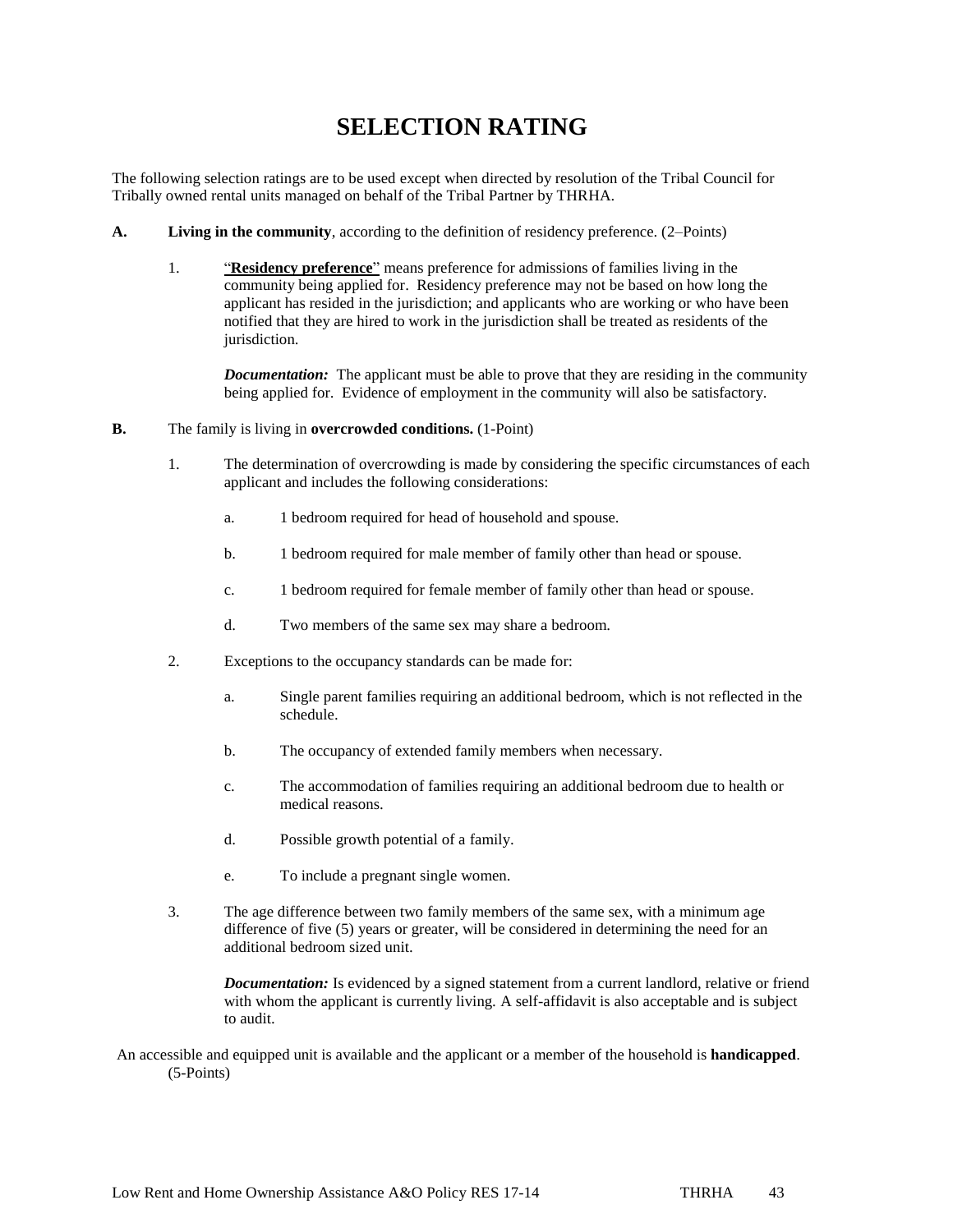1. These preference points are contingent on the availability of a handicapped equipped or reasonably adaptable unit. The extent of the disability should be verifiable by ongoing medical care. If there is more than one, the applicant(s) with the greatest need shall be selected.

*Documentation:* Is evidenced by a physician's certification of medical condition and a prognosis. Verification by a clinic, welfare agency, social security administration, rehabilitation agency, and other similar sources may also be accepted.

D Disabled. (1 Point) Is defined as a household that has at least one adult that is receiving social security disability, supplemental security income disability benefits, or any other payments based on an adult family member not being able to work.

- **E. Displacement** due to domestic violence, natural disaster, or family reunification.
	- *1. Victim of Domestic Violence*: (3-Points) Means actual threatened physical violence directed against one or more members of the applicant family by a spouse or another member of the applicant's household. The violence must have occurred in the last six (6) years or is of a continuing nature. A victim displaced from their household as a result of the violence qualifies for a "displacement" preference as opposed to "Substandard housing/Homelessness."
	- *2. Natural Disaster*: (1 Point) These are persons whose homes become uninhabitable because of a disaster such as earthquake, fire or flood.
	- *3. Family Reunification*: (1 Point) A family may qualify for this preference if the family needs housing so that they can get their children out of foster care or keep the children out of foster care.

*Documentation: Is* evidenced by a statement by a physician, and/or public facility that provides shelter to victims of natural disaster or counseling to victims of domestic violence. Or a letter from the Division of Family and Youth Services supporting the need for housing to achieve family reunification.

#### **F. Substandard Housing or Homelessness**: (1-Point)

- 1. *Substandard Housing* A unit is considered sub-standard when it meets one of the following conditions:
	- a. Is dilapidated to the point that it does not provide safe and adequate shelter, and endangers the health, safety or well being of a family;
	- b. Does not have operable indoor plumbing;
	- c. Does not have a usable flush toilet in the unit for the exclusive use of the household;
	- d. Does not have electricity or has inadequate or unsafe electrical service;
	- e. Does not have a safe or adequate source of heat;
	- f. Does not have a kitchen (does not include single room occupancy SRO); and/or
	- g. Has been declared unfit for habitation by any agency or unit of government.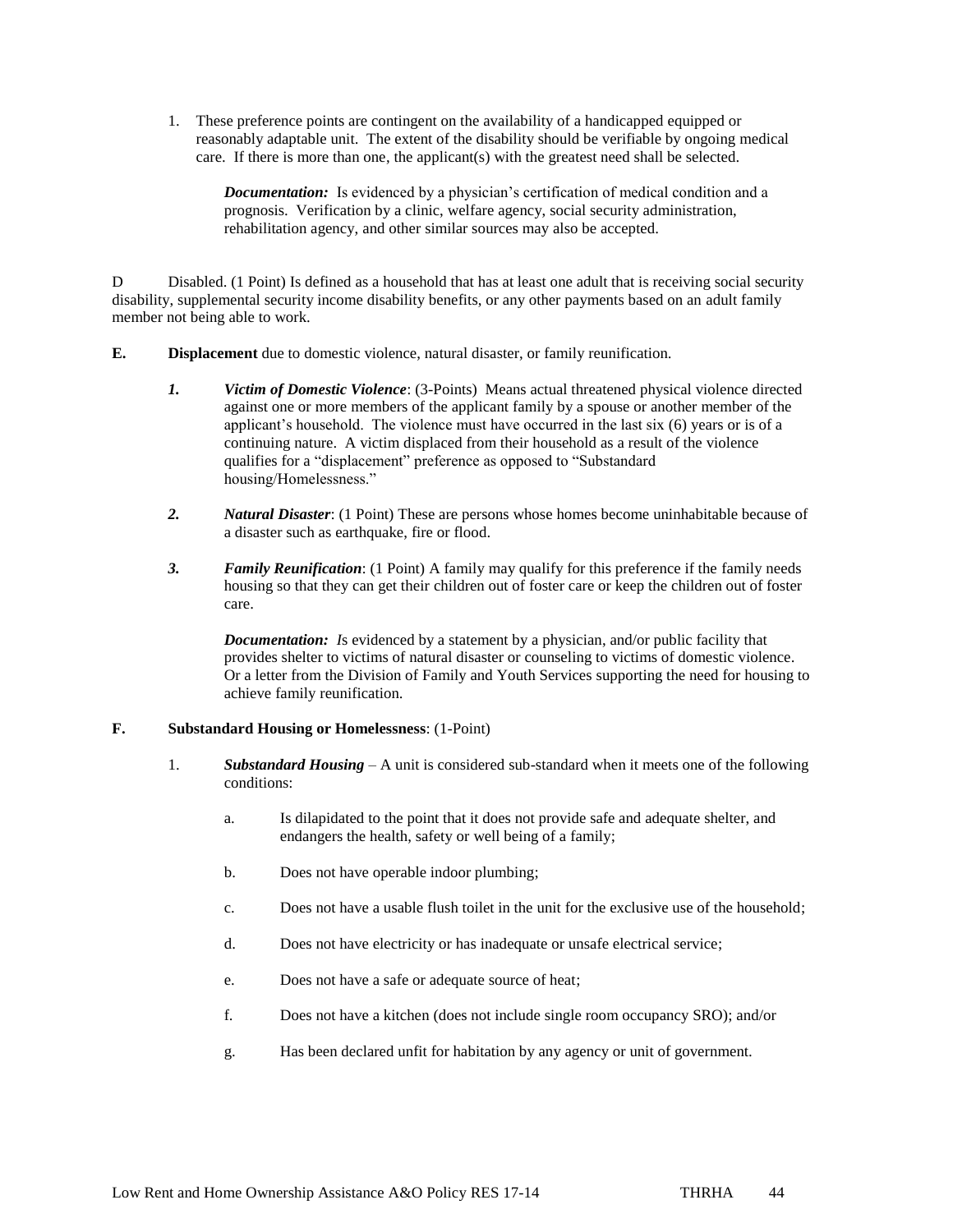- *2. Homelessness*  A "homeless" family includes any individual or family which lacks a fixed, regular, and adequate nighttime residence that is:
	- a. A supervised publicly/privately-operated shelter designed to provide temporary living accommodations (including welfare hotels, congregate shelters and transitional housing); or
	- b. A public/private place not designed for or ordinarily used for sleeping by humans.

*Documentation:* is evidenced by a physical inspection of the unit by THRHA staff or letters adequately describing the deficiencies from two separate social workers or members of the clergy or it has been declared unfit for habitation by any agency or unit of government.

**G. Rent Burden** plus utility expense is greater than 50% of gross monthly income. (1-Point)

*Documentation:* is evidenced by proof of income and the most recent three (3) months rent and utility receipts (or average) indicating expense is over 50% of Gross income.

**H. Terminally III** - The applicant or a member has an incurable, terminal illness. (1-Point)

*Documentation:* is evidenced by a letter from an attending physician indicating that life expectancy is three (3) years or less along with evidence that the terminal nature of the illness meets the criteria for disability as defined in Section 223 of the Social Security Act.

- **I. Working family,**  Is defined as one that: (5-Points)
	- 1. Has at least one adult that is working;

*Documentation:* Each adult with a job must provide evidence of employment such as a current pay stub.

- **J.** *U. S. Veterans* As defined in Alaska Statutes 18.55.330, a veteran is a person who: (2-points)
	- 1. Was honorably discharged from the military of the United States; and
	- 2. Has lived for at least one year in Alaska; and
	- 3. Was in the military of the United States for at least ninety (90) days or whose service was for less than ninety (90) days because of injury or disability in the line of duty between:
		- a. September 16, 1940 and July 25, 1947; or
		- b. June 25, 1950 and January 31, 1955; or
		- c. August 4, 1964 and November 7, 1975; or
		- d. Served in the Alaska Territorial Guard for at least ninety (90) days or whose service was for less than ninety (90) days because of injury or disability in the line of duty, and Has lived for at least one (1) year in Alaska; or
		- e. Is the spouse, widow, or widower of a person described above.

*Documentation:* A letter from the Armed Services or Veterans Administration, or proper discharge papers.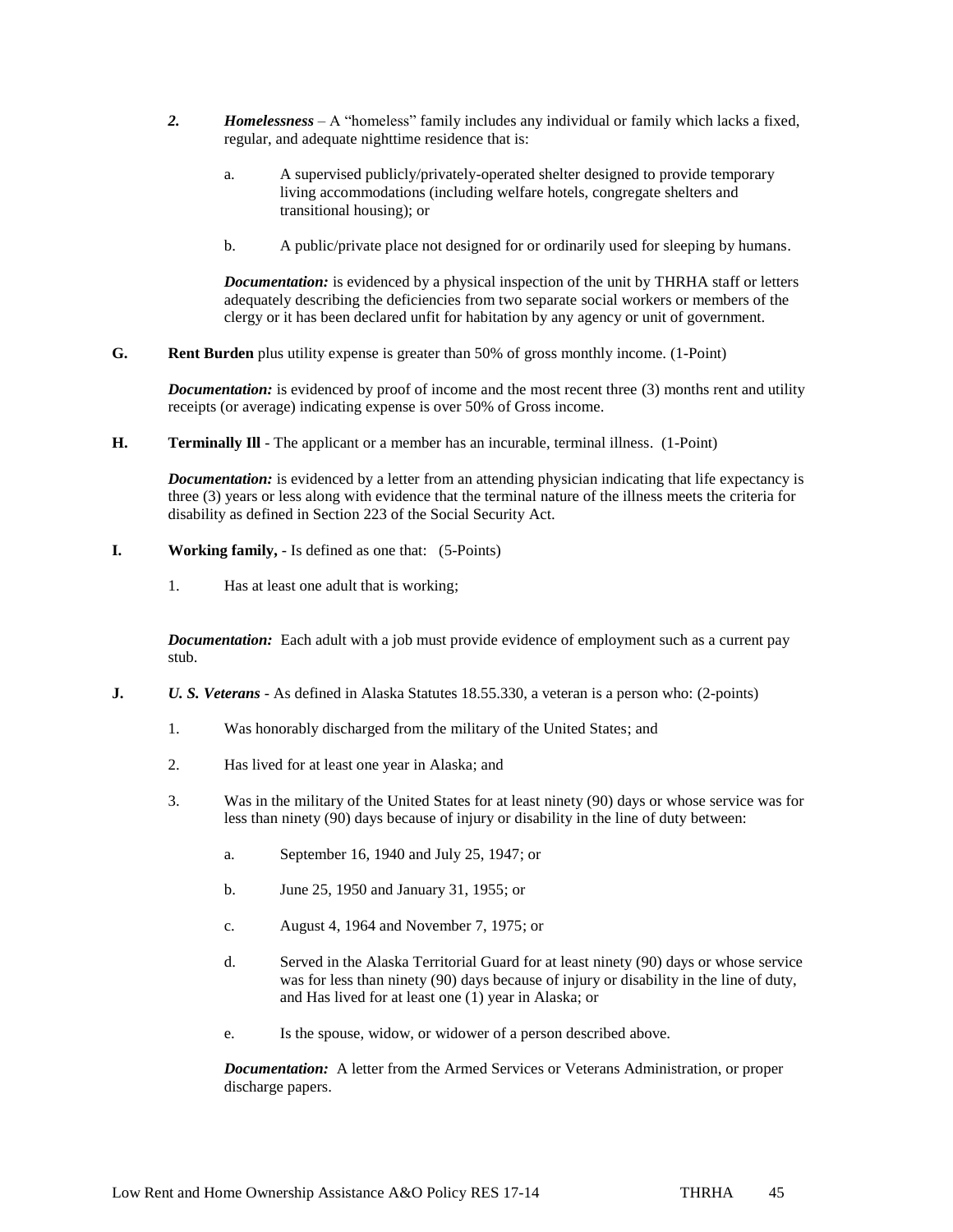- **K.** *Related dwelling resident at time of tenant's death.* The direct descendant or direct ancestor of a tenant who was a bona fide, full-time resident of the dwelling at the time of the tenant's death. (1 point)
- *L. Public Rental Assistance Voucher,* as evidenced by receipt of verification from the agency providing the Section-8 Voucher rental subsidy indicating that the applicant has been pre-authorized for the subsidy program. (5 points)
- **M.** *Elderly Preference* Has at least one adult who is at least 62 years of age or older (2-Points)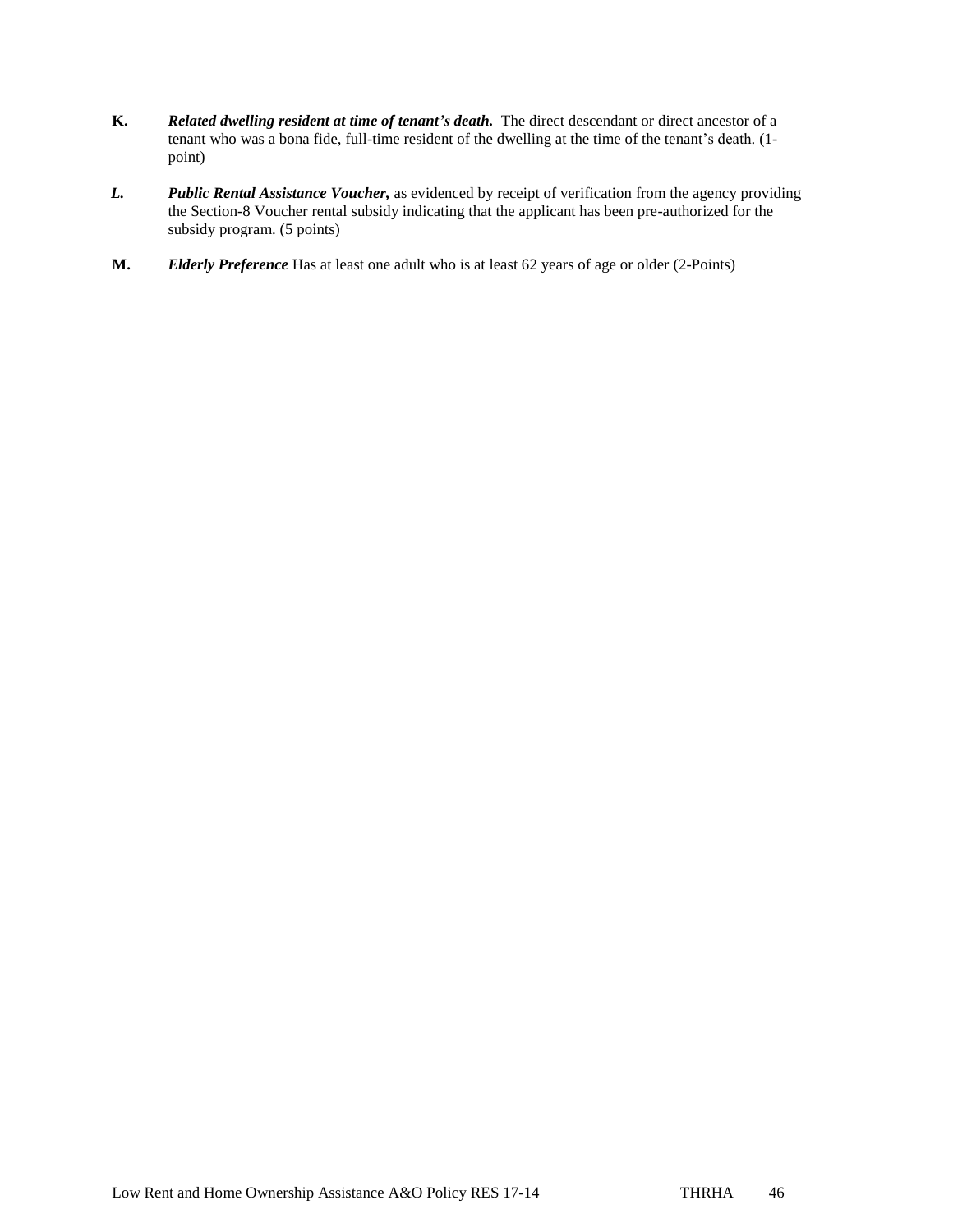## **Attachment "C"**

## **Low Rent and HOAP - Policy and Procedures**

# **Social Security Numbers**

**Tlingit-Haida Regional Housing Authority Property Management Division P.O. Box 32237 Juneau, Alaska 99803 (907) 780-6868 FAX: (907) 780-6895**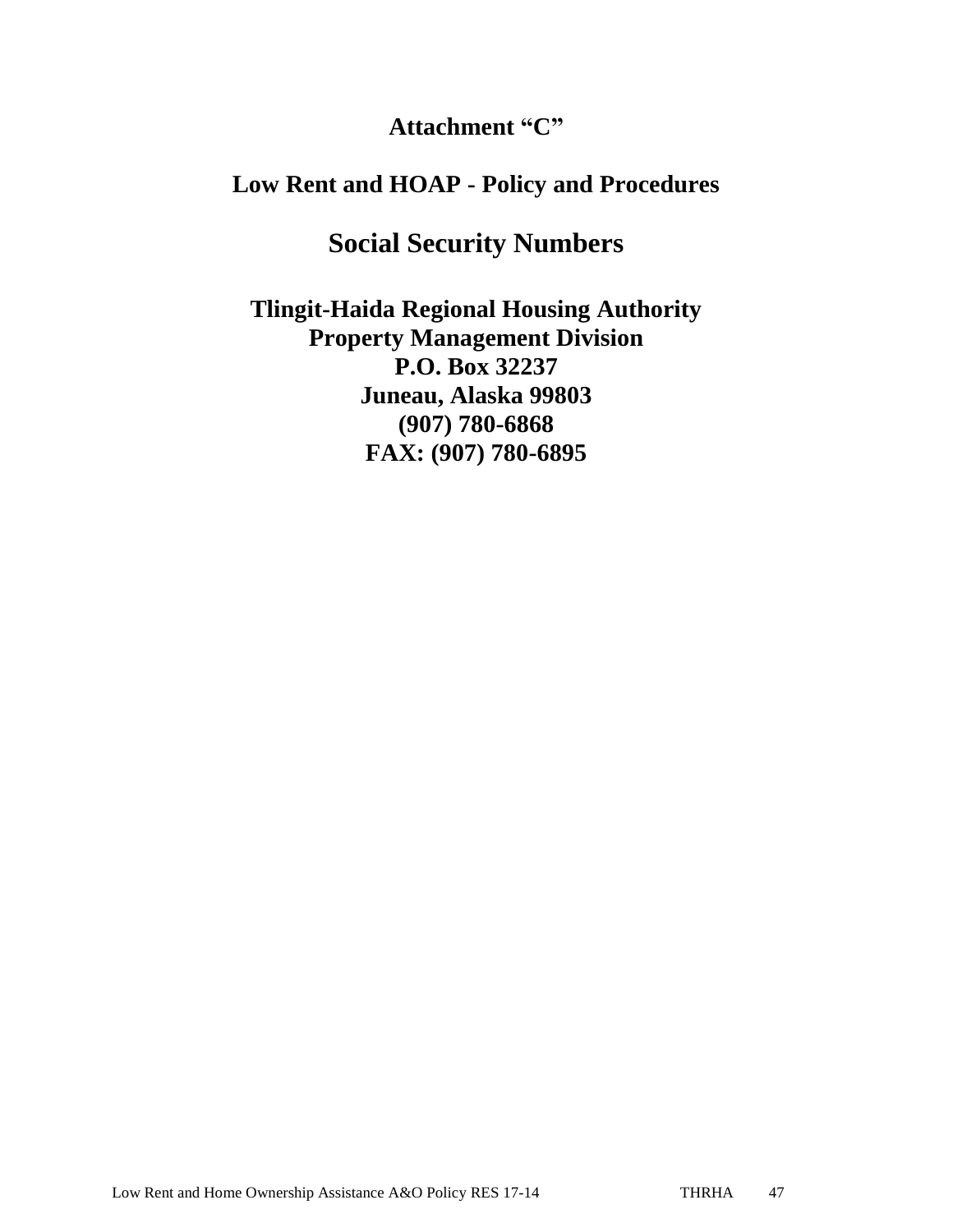## **SOCIAL SECURITY NUMBERS**

- A. Listed below are procedures used to ensure that each family member discloses and provides copies of social security numbers for family members over the age of six (6) years.
	- 1. The applicant or tenant must provide verification of each family member's social security number (SSN) for all family members over six (6) years of age. Verification can be in the form of the following:
		- a. A photocopy of a valid SSN card issued by the Social Security Administration, for all family members' six (6) years or older;
		- b. A valid state driver's license disclosing the SSN;
		- c. A valid state identification card disclosing the SSN; or
		- d. A statement or verification received by the individual from the Social Security Administration disclosing the SSN.

Any documentation provided by the family that does not disclose or verify the individual's SSN will be rejected for verification purposes.

- 2. Additionally, the following applies to the documentation and verification of SSN's:
	- a. For those family members who do not have a SSN assigned to them they need only to certify to this fact. No further action by the family or THRHA is required.
	- b. For those family members who do have a SSN assigned to them and are able to provide the number itself, but are unable to provide documentation of the number at the time, they must certify to this fact. Such family members have forty-five (45) days from the date of the certification to provide the documentation of the SSN to THRHA.
	- c. Applicants have forty-five (45) days from THRHA's request, to provide verification of SSN's during which time they will retain their current position on the waiting list.
		- i. Applicants cannot become participants until the SSN's have been verified or until acceptable documentation has been produced.
		- ii. If an applicant is unable to document the SSN or provide appropriate documentation at the end of forty-five (45) days from the date of certification, his/her eligibility will be denied.
	- d. Tenants must disclose and verify social security numbers at their regular or interim reexamination. Tenants shall be granted the same forty-five (45) days as outlined above if needed to verify the social security numbers. Tenants who without cause fail to verify their social security numbers after the forty-five (45) days shall have their lease agreement terminated.
	- e. The head of household or spouse must execute a certification that a family member under the age of eighteen (18) years either does not have a SSN or does have a SSN but is unable to provide documentation.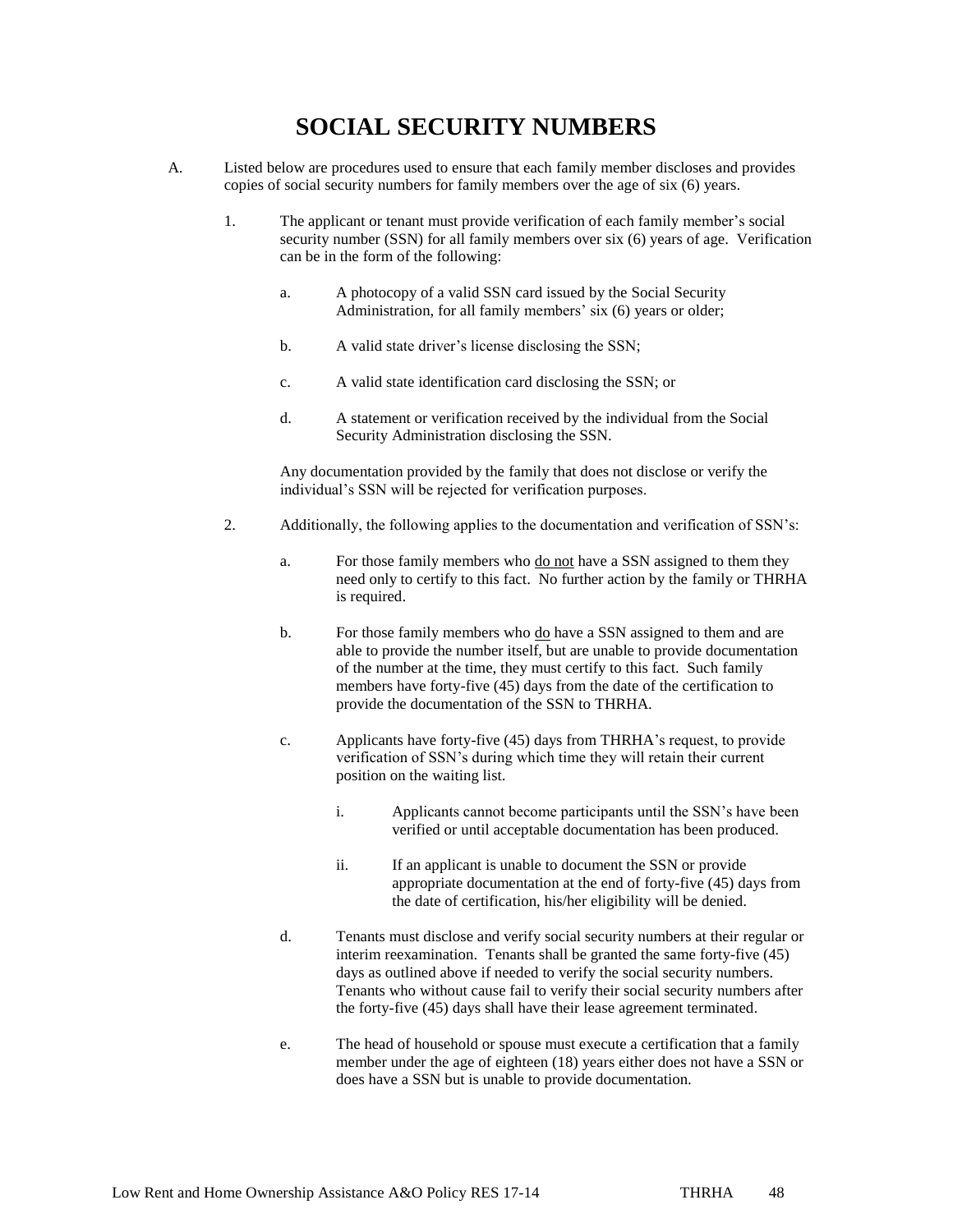- f. An additional extension of up to forty-five (45) days must be provided to an applicant who is sixty-two  $(62)$  years or older for documenting or certifying his/her SSN.
- 3. Once a particular family member has documented his/her SSN, reverification of a particular SSN is not required unless:
	- a. The family adds a new member that is age six (6) years or older; the new member must disclose and document his/her SSN, or certify that no SSN has been assigned.
	- b. If a family member age six (6) years or older, is assigned a new SSN then that family member must disclose and document his/her new SSN.
	- c. If a family member age six (6) years or older who previously certified that no SSN had been assigned to him/her, is subsequently assigned a SSN, then that new SSN must be disclosed and documented.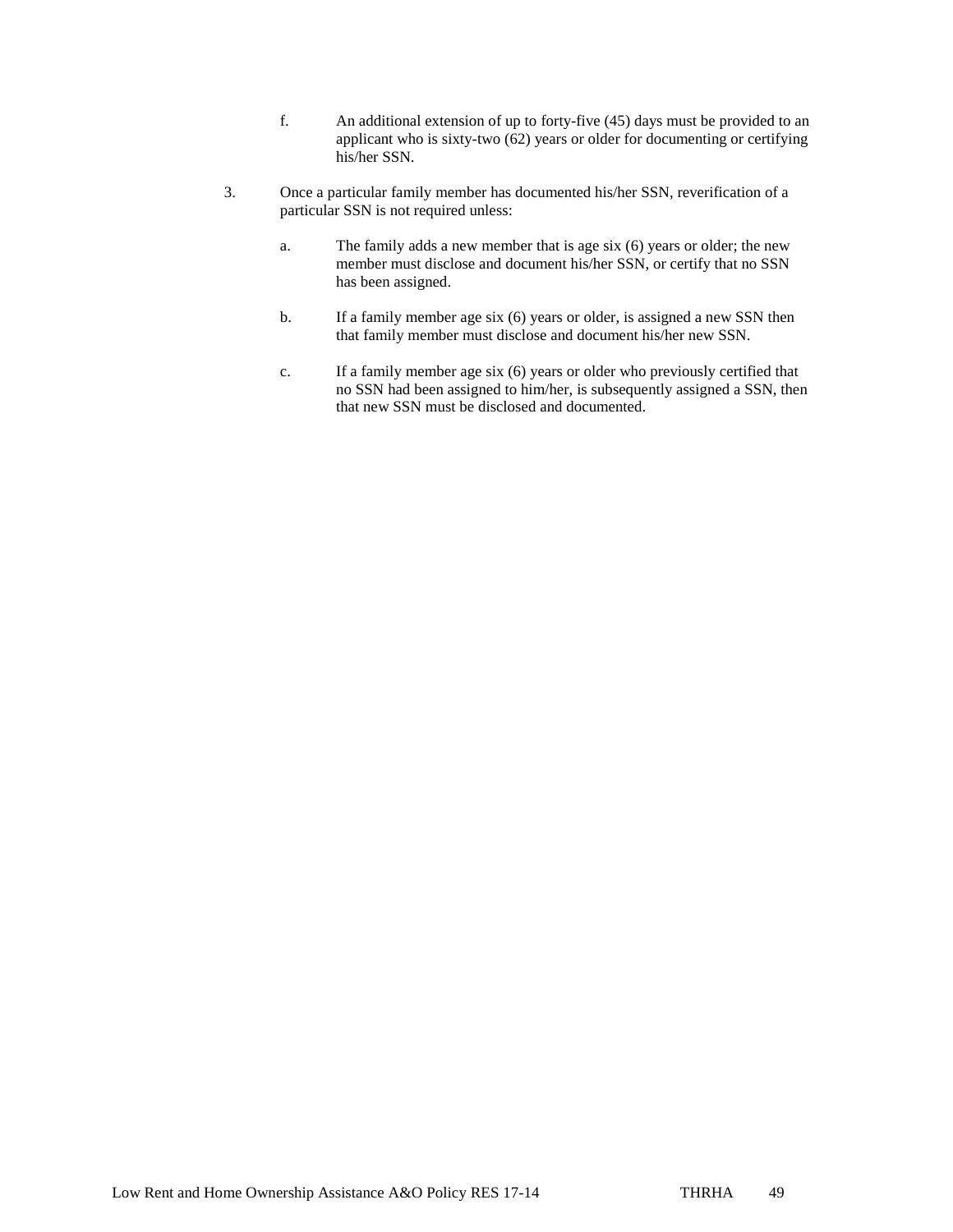## **Attachment "D"**

## **Low Rent and HOAP - Policy and Procedures**

# **Income and Deductions**

**Tlingit-Haida Regional Housing Authority Property Management Division P.O. Box 32237 Juneau, Alaska 99803 (907) 780-6868 FAX: (907) 780-6895**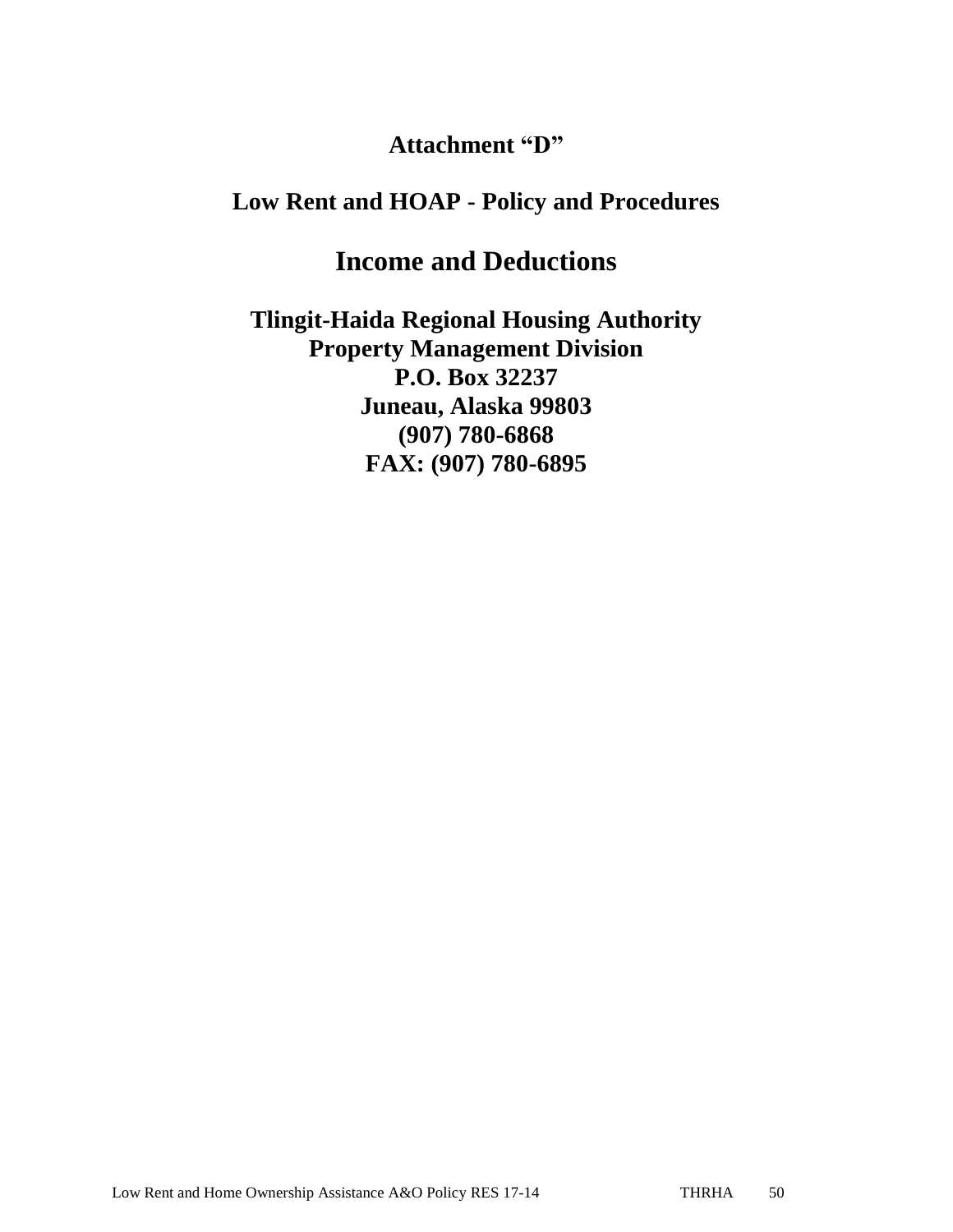# **INCOME AND DEDUCTIONS**

#### **A. INCOME**:

- 1. Annual income is the anticipated income from all sources received by the family head and spouse (even if temporarily absent) and by each additional member of thefamily, including all net income derived from assets, for the twelve (12) month period following the effective date of initial determination or recertification of income, exclusive of certain types of income.
- 2. Income includes but is not limited to:
	- a. The full amount, before any payroll deductions, of wages and salaries, overtime pay, commission fees, tips and bonuses, and other compensation for personal services;
	- b. The Permanent Fund Dividends for all members of the household shall only be used for the purpose of determining eligibility at the time of intitial move-in. Alaska permanent fund dividend payments shall not be taken into consideration for the purpose of calculating and determining the monthly rent charge.
	- c. The net income from operation of a business or profession. Expenditures for business expansion or amortization of capital indebtedness shall not be used as deductions in determining net income. An allowance of depreciation of assets used in a business or profession may be deducted, based on a straight-line depreciation, as provided in Internal Revenue Service regulations. Any withdrawal of cash or assets from the operation of a business or profession will be included in income, except to the extent the withdrawal is reimbursement of cash or assets invested in the operation by the family;
	- d. Interest, dividends, and other net income of any kind from real or personal property. Expenditures for amortization of capital indebtedness shall not be used as a deduction in determining net income. An allowance for depreciation is permitted only as authorized in the above paragraph. The costs that would be incurred in disposing of the assets will be excluded from the income. Any withdrawal of cash or assets from an investment will be included in income, except to the extent the withdrawal is reimbursement of cash or assets invested by the family. Where the family has net family assets in excess of \$5,000, annual income shall include the greater of the actual income derived from all net Family assets or a percentage of the value of such assets based on the current passbook savings rate as determined by HUD;
	- e. Other full amount of periodic payments received from social security, annuities, insurance policies, retirement funds, pensions, disability or death benefits and other similar types of periodic receipts, including a lump-sum payment for the delayed start of a periodic payment; (an exception to SSI deferred periodic payments and Social Security benefits ( lump-sum) is stated in 3p of this section);
	- f. Payments in lieu of earnings or unearned income such as unemployment and disability compensation, workers' compensation and severance pay ( an exception to this is stated in 3c of this section);
	- g. Welfare Assistance. If the welfare assistance payment includes an amount specifically designated for shelter and utilities that is subject to adjustment by the welfare assistance agency in accordance with the actual cost of shelter and utilities, the amount of welfare assistance income to be included as income shall consist of: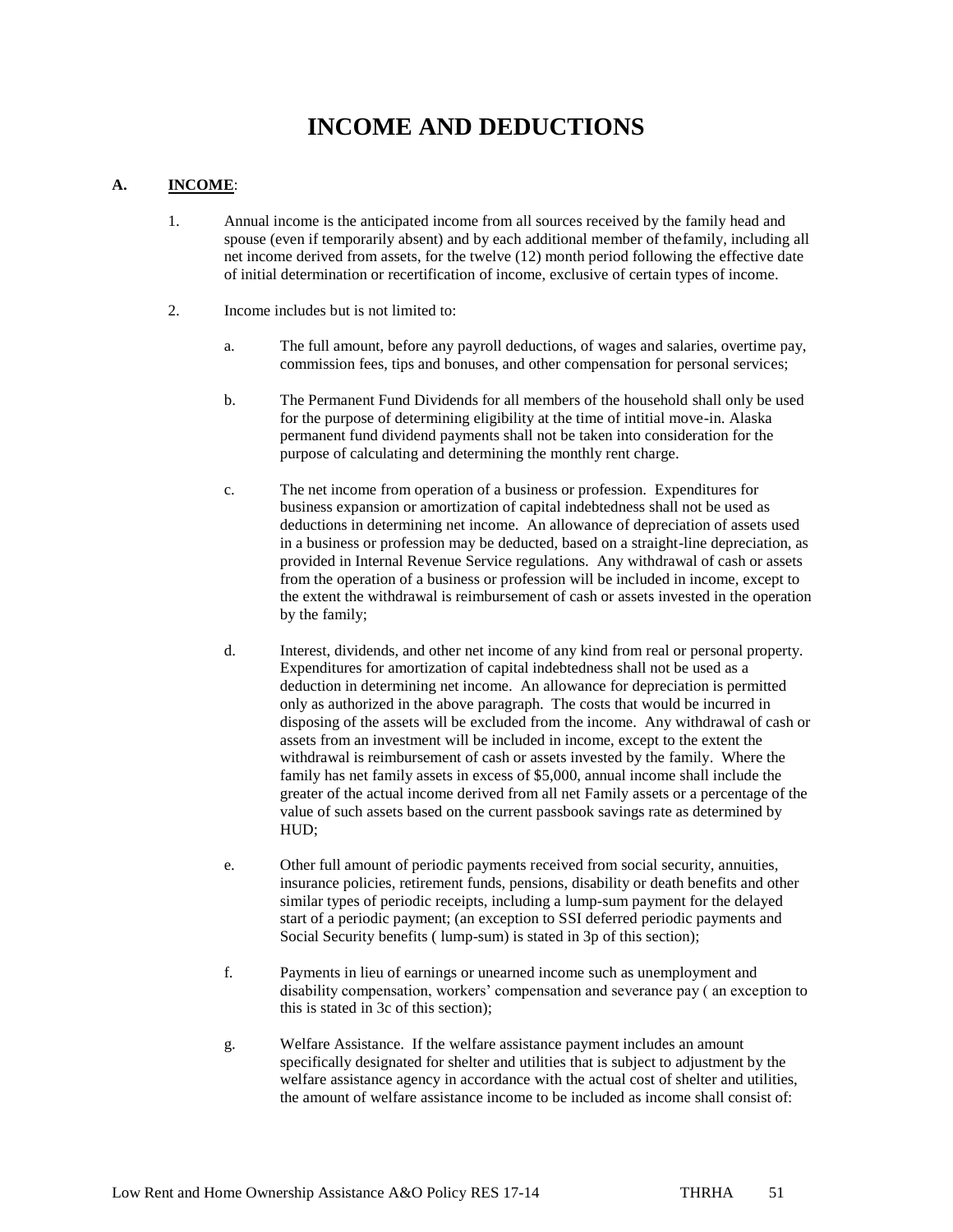- i. The amount of the allowance or grant exclusive of the amounts specifically designated for shelter or utilities; plus
- ii. The maximum amount that the welfare assistance agency could, in fact, allow the family for shelter and utilities. If the family's welfare assistance is ratably reduced from the standard of need by applying a percentage, the amount calculated shall be the amount resulting from one application of the percentage.
- h. Periodic and determinable allowances, such as alimony and child support payments, and regular contributions or gifts received from persons not residing in the dwelling;
- i. All regular pay, special pay and allowances of a member of the Armed Forces (exclusions are noted in paragraph 3); and/or
- j. Dividend payments received over and above the first \$2,000 of regular periodic dividend payments, per individual, per annum, from any Alaska Native Claims Settlement Act (ANCSA) corporation or corporations, will be considered annual income. (an exclusion to ANCSA is explained in 3r of this section)
- 3. Annual family income does not include the following:
	- a. Income from employment of children (including foster children) under the age of eighteen (18) years;
	- b. Payments received for the care of foster children (including their Permanent Fund Dividends);
	- c. Lump-sum additions to family assets, such as inheritances, insurance payments (including payments under health and accident insurance and workers' compensation), capital gains and settlement for personal or property losses;
	- d. Amounts received by the family that is specifically for or in reimbursement of, the cost of medical expenses for any family member;
	- e. The income of a live-in aide;
	- f. Amounts of educational scholarships paid directly to the student or to the educational institution, and amounts paid by the government to a veteran for use in meeting the costs of tuition, fees, books, equipment, materials, supplies, transportation, and miscellaneous personal expenses of the student. Any amount of such scholarship or payment to a veteran that is made available for subsistence is to be included in income.
	- g. The special pay to a family member serving in the Armed Forces who is exposed to hostile fire;
	- h. Amounts received under training programs funded by HUD;
	- i. Amounts received by a disabled person that are disregarded for a limited time for purposes of Supplemental Security Income eligibility and benefits because they are set aside for use under a Plan for Achieving Self-Support (PASS);
	- j. Amounts received by a participant in other publicly assisted programs that are specifically for or in reimbursement of out-of-pocket expenses incurred (special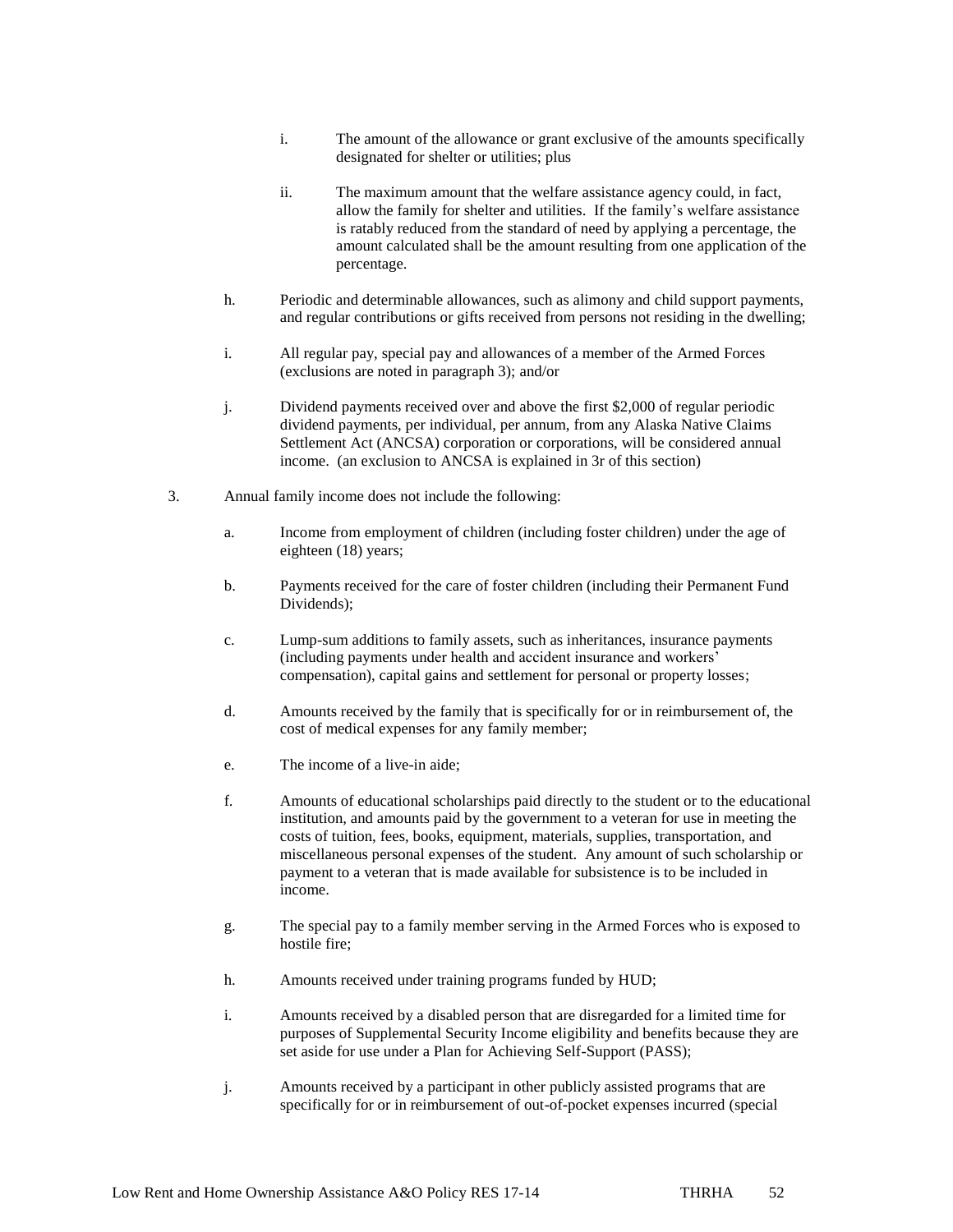equipment, clothing, transportation, child care, etc.) and which are made solely to allow participation in a specific program;

- k. A resident stipend, but only if the resident stipend does not exceed \$200.00 per month per officer to resident organization officers. Stipends are intended to cover costs related to officer's volunteer efforts and include but are not limited to the following items: child care, transportation, special equipment, and special clothing;
- l. Temporary, non recurring, or sporadic income (including gifts);
- m. For all initial determinations and reexaminations of income carried out on or after April 23, 1993, reparation payments paid by foreign government pursuant to claims filed under the law of that government by persons who were persecuted during the Nazi era;
- n. Earnings in excess of \$480 for each full-time student 18 years or older (excluding the head of household and spouse;
- o. Adoption assistance payments in excess of \$480 per adopted child;
- p. The earnings and benefits to any resident resulting from the participation in a program providing employment training and supportive services in accordance with the Family Support Act of 1988, section 22 of the United States Housing Act of 1937, or any comparable Federal, State, or local law during the exclusion period; The following definition applies:
	- i. Comparable Federal, State, tribal or local law means a program providing employment training and supportive services that – is authorized by Federal, State, tribal or local law; is funded by Federal, State, tribal or local government; is operated or administered by a public agency; and has as its objective to assist participants in acquiring job skills.
	- ii. Exclusion period means the period during which the resident participates in a program described in this section, plus eighteen (18) months from the date the resident begins the first job acquired by the resident after completion of such program that is not funded by public housing assistance under the United States Housing Act of 1937. If the resident is terminated from employment without good cause, the exclusion period shall end.
	- iii. Earnings and benefits mean the incremental earnings and benefits resulting from qualifying employment training program or subsequent job;
- q. Any amount that would be eligible for exclusion under section  $1613(a)(7)$  of the Social Security Act (Deferred periodic payments received in a lump sum from SSI and Social Security);
- r. Exclude deferred periodic payments (Lump-sum) of Supplement Security Income (SSI) and Social Security Benefits from annual income. Lump-sum payments are an accumulation of payments from preceding periods in which an eligible person did not receive entitlement due to previous denial or discontinuation of benefits. (NOTE: lump-sum payments from other sources, net family assets and ongoing monthly benefits from SSI or Social Security are not included in this exclusion);
- s. Amounts received by the family in the form of refunds or rebates under state or local law for property taxes paid on the dwelling unit;